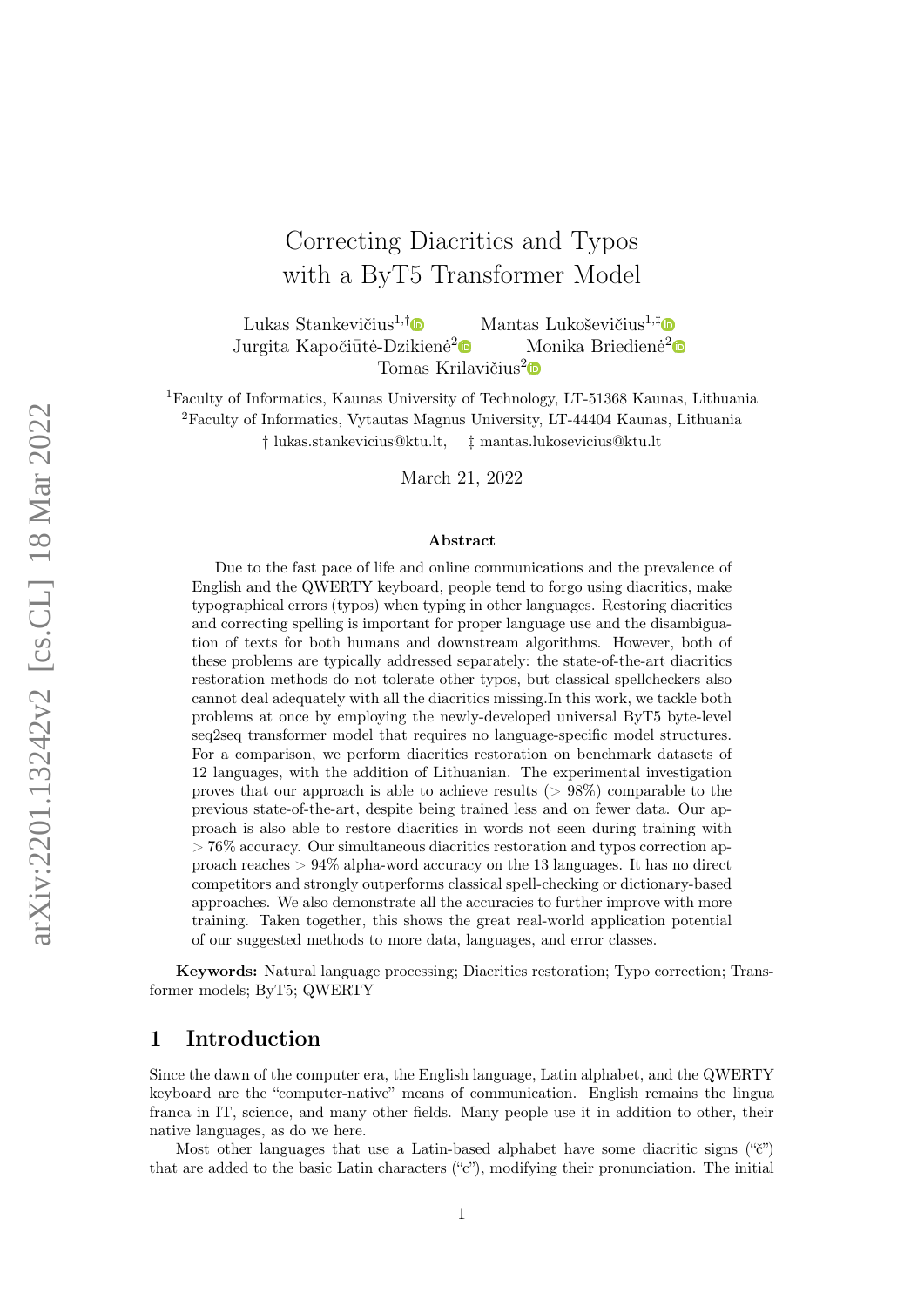ASCII character set was greatly expanded by the wide adoption of the Unicode Standard to accommodate for the characters of other languages. Typing these characters, however, is not always convenient.

Many different keyboard layouts exist, they can be more efficient for other languages, as well as English, it is easy to remap physical keyboards in software, and virtual keyboards on touchscreens can even be dynamic; however, learning to type efficiently on different layouts is not easy, they are also not universally available. In addition, large alphabets are not practical to fit on a keyboard layout so that each character can be typed by pressing just one key, instead requiring combinations or sequences of keys.

All these factors made the QWERTY variations (including the similar QWERTZ and AZERTY) remain the most popular keyboard layouts for Latin-alphabet-based languages, where the diacritics are usually an afterthought.

By necessity, haste, or convenience, people often forgo the diacritic signs and special characters in the languages that need them, and type using the base Latin alphabet and keyboard layout instead. Such texts can typically be largely understood nonetheless, but this introduces ambiguities and is not considered a proper use of the language.

Our aim, in this work, is to investigate automatic methods of restoring diacritic signs in such texts, as well as correcting other typical typographic errors, colloquially known as "typos", as such fast, sloppy typing usually results in both.

Restoring diacritics (as well as correcting typos) is important for the human readability of the texts, as well as disambiguation and the proper use of the language (and the prestige associated with it), preventing its degradation.

On the more objectively-measurable technical side, undiacritized texts are also harder to proccess automatically: machine-translate, synthesize, parse, etc. The relevance and importance of diacritics restoration are revealed by evaluating them on the downstream tasks, i.e., extrinsically. There are several examples. The diacritics restoration helped to increase the automatic speech recognition quality for the Romanian language when diacritics were restored in the corpus used for the language model training [\[1,](#page-28-0) [2\]](#page-28-1). The diacritics restoration also resulted in a better text-to-speech performance for Romanians [\[3\]](#page-28-2). Used as the integrative NLU component, the diacritics restoration also improved the accuracy of the intent classification-based Vietnamese dialogue system [\[4,](#page-29-0) [5\]](#page-29-1). Similarly, statistical machine translation performance was positively correlated with correctly diacritized words for Arabic [\[6\]](#page-29-2). Moreover, a higher binary classification accuracy was achieved after Turkish text diacritization [\[7\]](#page-29-3).

Usually, the progress in any Natural Language Processing (NLP) topic initially begins with research for the English language and then spreads to others, but the omitted diacritics problem is an exception. The English written language is highly dependent on the original Latin alphabet. Undiacritized ASCII equivalents of a few English loanwords with diacritics (as "café", "naïve", "façade", etc., mostly borrowed from French) do not cause ambiguity and, therefore, can be easily restored with a dictionary. The level of ambiguity and complexity of restoration for the other languages strongly depends on the language characteristics. For languages where the omitted diacritics cause fewer disambiguation problems, the diacritics restoration is formulated as a spelling correction task. In this research, our focus is on languages that already have lexical and inflective ambiguity. Hence, the omitted diacritics exacerbate this problem even more, and simple solutions are not enough.

Virtually all the previous works (see Section [2\)](#page-2-0) investigated the diacritics restoration problem in isolation, i.e., restoring diacritics in otherwise correct texts. This is, however, not realistic: if not enough care and attention is given to using proper diacritics, while typing a text, then, typically, the same is with using the correct spelling. A carefully-typed text without diacritics might be more common in the past, when Unicode was not widely supported for technical reasons, but this is no longer the case. Crucially, it is neither easy to correct typos before restoring diacritics, as those are not proper texts, nor after, as diacritics would not be restored on mistyped words. If, in addition to the missing diacritics, other typographical errors are introduced (as is common with fast, careless typing), specialized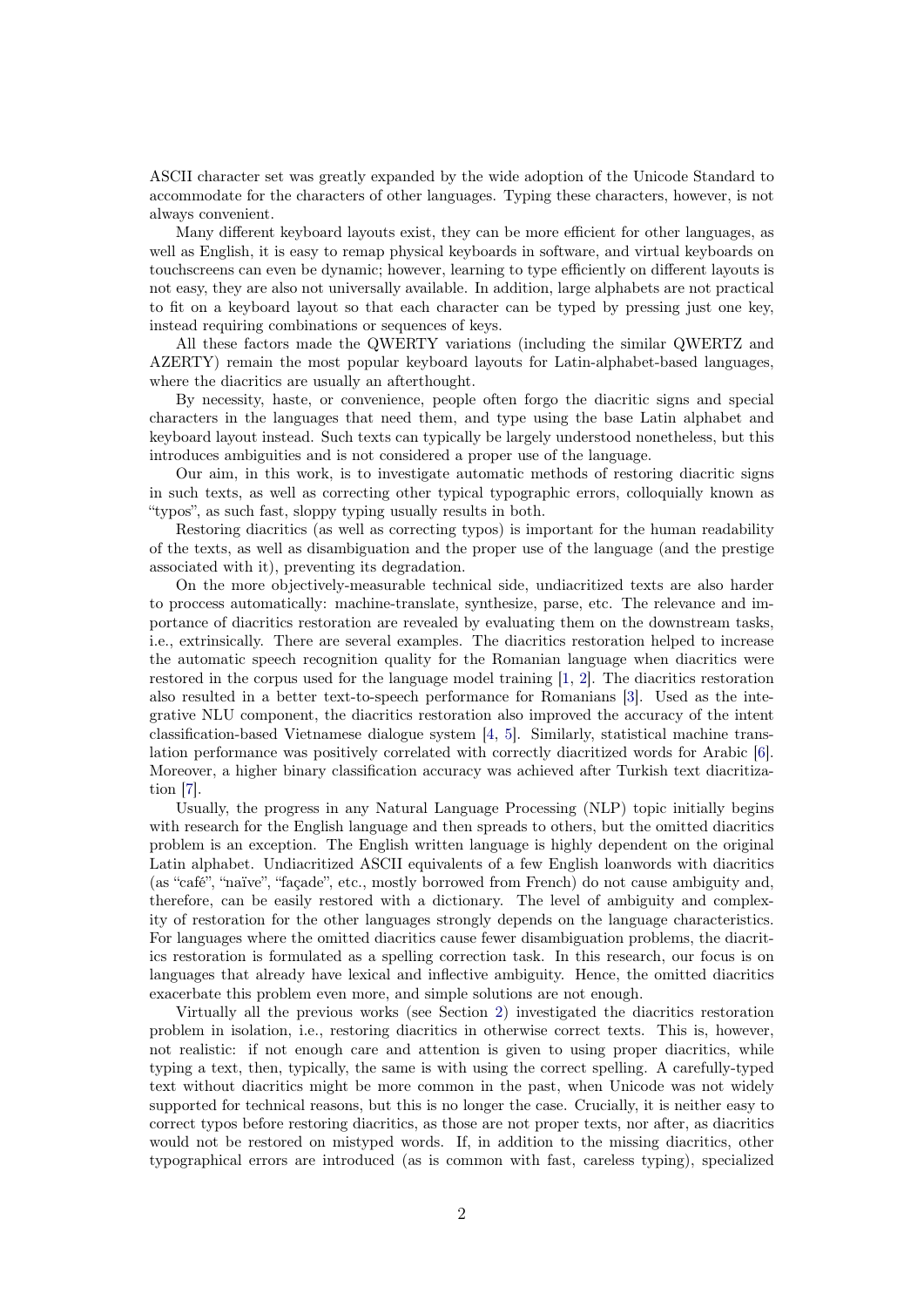diacritics restoration algorithms break down.

Considering these limitations and trends in the current state of the art in diacritic restoration and typo correction, we take an approach with these main contributions:

- In contrast to the current state of the art, we use the latest universal sequence-tosequence byte-level transformer model ByT5 [\[8\]](#page-29-4) that has no task- or language-specific structure, vocabulary, or character set;
- We experimentally investigate the effectiveness of this universal method in restoring diacritics on a standard set of  $12 + 1$  languages, comparing it to the state of the art;
- We experimentally investigate the effectiveness of this universal method in correcting typos while simultaneously restoring diacritics on the same set of  $12 + 1$  languages.

The rest of this paper is organized as follows. We provide a review of related work in the literature on diacritics restoration and typo correction in Sections [2](#page-2-0) and [3,](#page-8-0) respectively. In Section [4,](#page-10-0) we give a detailed background on our chosen approach and related transformer models in general. In Section [5,](#page-15-0) we describe the datasets used. In Section [6](#page-17-0) we outline the experimental setting, and in Section [7,](#page-21-0) we present the results. Finally, we discuss the findings of this work in Section [8](#page-27-0) and summarize them in Section [9.](#page-27-1)

# <span id="page-2-0"></span>2 Related Work on Diacritics Restoration

Restoring diacritics is important, as most of the world's languages use and often lose them in the digital age, as discussed above. Thus, there are many automatic solutions investigated in scientific literature.

# 2.1 Classical Approaches

The first approaches were based on rules and simple text statistics.

#### 2.1.1 Rule-Based Approaches

The oldest practicable solutions achieving an acceptable accuracy for the diacritics' restoration problem are based on a set of rules. The creation of the rules typically requires human intervention and linguistic skills. They also often employ external language resources, i.e., morphological analyzers, syntactic analyzers, and/or morpho-phonological processing tools [\[9,](#page-29-5) [10\]](#page-29-6). The authors in [\[11\]](#page-29-7) use the lemmatization technique to restore diacritics for the Czech language. Their method contains the set of if-then rules that consider prefixes and suffixes.

As presented in [\[12\]](#page-29-8), different language resources (i.e., a word-based language tri-gram model with the back-off strategy, augmented with the letter-based language model and the extremely simple morphological model) can be integrated into a cascade of finite-state transducers to restore diacritics on the Arabic texts. Changing diacritics changes not only the syntax, but the semantics of a target (ambiguous) word.

The authors in [\[13\]](#page-29-9) use a rule-based algorithm to determine the implication of relationships between undiacritized and diacritized words by computing distances and conflicts between them based on a distance-map tuned over a long domain experience. Despite the fact that handcrafted rules are less flexible to include all aspects of the language and are harder to transfer to new domains, they are still in use today (1) when the solving task and domain are very specific; (2) if there is no possibility to get the training corpus of a sufficient size and diversity; and (3) as the baseline approach or for comparison purposes.

### <span id="page-2-1"></span>2.1.2 Statistics-Based Approaches

In addition to the rule-based approaches, another group that effectively solves the diacritics restoration problems is based on corpus statistics. These methods, in turn, can be further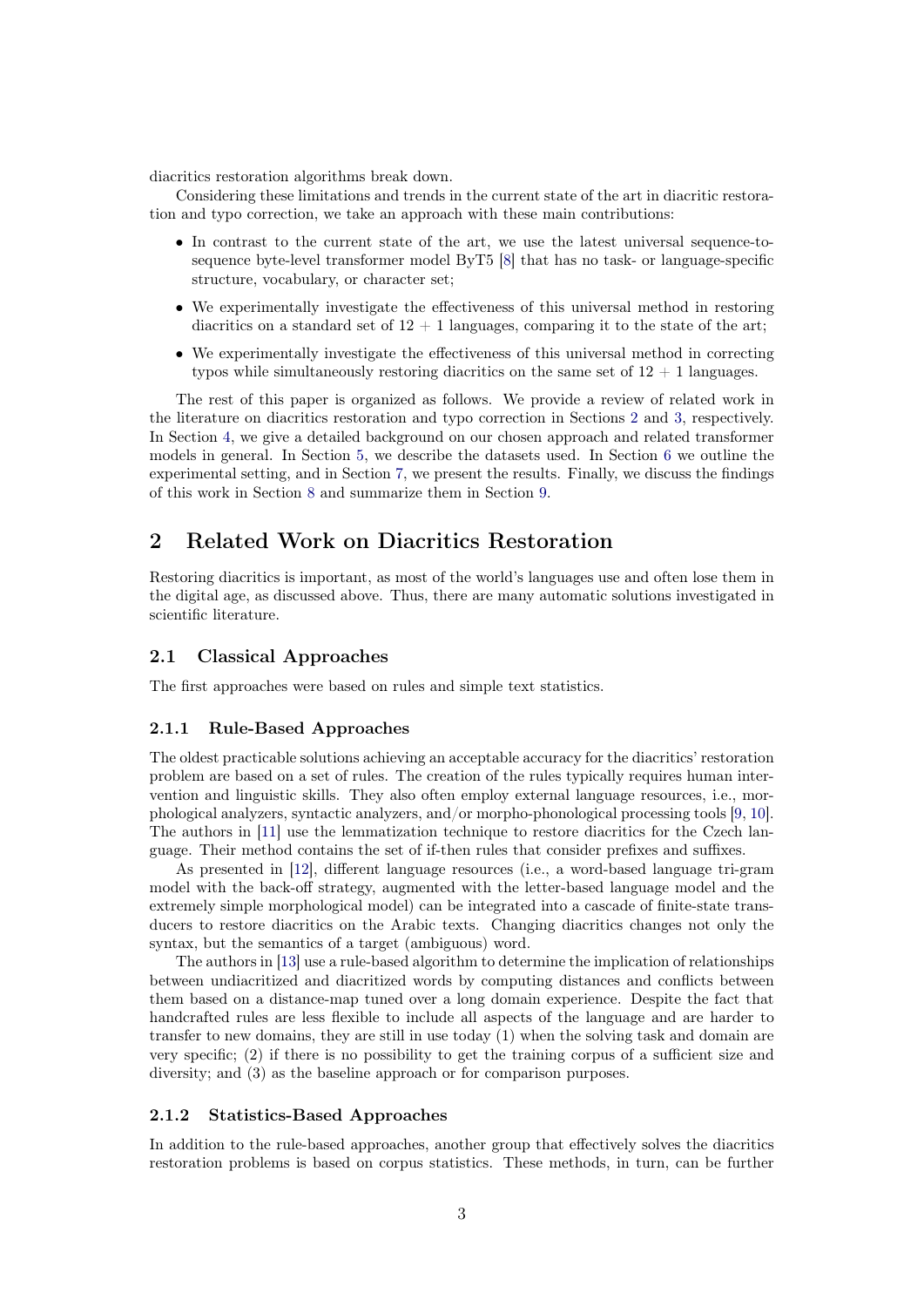divided into a character-level and a word-level. The word-level approaches are considered to be a more accurate solution, but they typically rely on expensive resources (i.e., monolingual texts to train language models, dictionaries, etc.) that do not cover the non-standard language forms. All of this makes them more language-dependent and, at the same time, less suitable for less-resourced languages. On the other hand, character-level approaches are able to more effectively cope with out-of-vocabulary words and, therefore, can be used to diacritize nonnormative language texts (such as posts on social networks, forums, internet comments, etc.) in which the omitted diacritics problem is especially apparent.

The majority of word-level statistical approaches are based on pre-trained probabilistic  $n$ -gram language models [\[14\]](#page-29-10). The  $n$ -gram language models are trained on large monolingual corpora and give a probability of encountering a particular sequence of  $n$  words in a text. The robustness of  $n$ -gram models directly depend on the size and variety of the training data. The higher the order  $n$  of the *n*-gram model is, the lower perplexity it has, and the better it is at language modeling. Yet, high orders of  $n$  require a vast amount of data for training and, as a side effect, inflicts sparseness, which leads to zero conditional probabilities. The models are usually based on the closed-world assumption, where words not found in the language model do not exist. Therefore, smoothing mechanisms become especially important in coping with unseen words (typically assigning non-zero probabilities). Larger ns are more cumbersome to store and compute, and are typically less beneficial for languages with a free word order in a sentence; rare combinations make language models very sparse, less robust, and they, therefore, require pruning.

Since longer sequences are less probable, word-level diacritization approaches often allow for back-off or interpolation procedures. The authors of [\[15\]](#page-29-11) successfully applied their language modeling method to the lowercased Slovak texts. The method compares the surrounding context of the target (undiacritized) word with the related *n*-grams (with  $n = 4$ ). In this way, the method considers three preceding and three following words around the target one. If the 4-gram is not found, the process continues by backing off to trigrams, bigrams, and, if necessary, to unigrams. The whole diacritization process is iterative and sequential: after the diacritized equivalent for some targeting word is determined, the new target is set.

A similar method is applied to the Igbo language [\[16\]](#page-29-12). The authors tested the bigram and trigram language models with the back-off strategy and various smoothing techniques, experimentally proving the trigram language model with the Add-1 smoothing to be the most accurate for their diacritization problems.

However, the back-off strategy does not always appear to be the best. An experimentally investigated token bigram language model achieved the highest accuracy on the Spanish texts [\[17\]](#page-30-0). It outperformed not only the unigram model, but a bigram language model with the back-off strategy.

The diacritics restoration problem for Spanish is also tackled in [\[18\]](#page-30-1) and three different methods are investigated. Their first method relies on the Bayesian framework. The idea behind it is that words closer to the target would give more clues about its correct disambiguation and diacritization. The basis of the second method is the Hidden Markov Model (HMM) method, which is able to solve ambiguity problems by indicating different parts of speech. The third method, which is the hybrid of both, is able to overcome the limitations of the Bayesian (which performed poorly on rare words) and the HMM (which relied on the imperfect morphological analysis) models to demonstrate the best performance.

The decision-list approach combines word-form frequencies, morphological information, and collocational information to restore omitted diacritics for Spanish and French languages [\[19\]](#page-30-2). First of all, it identifies ambiguity with the help of lexical resources (dictionaries), then it collects the context of  $\pm k$  words around the target word. Afterward, it measures collocational distributions (containing the target word) to select the most useful representatives. When the log-likelihood values of these collocations are calculated, the algorithm sorts them into decision lists, performs pruning and interpolation. The prepared decision lists are later used to restore diacritics.

The diacritics restoration system for the Croatian language presented in [\[20\]](#page-30-3) success-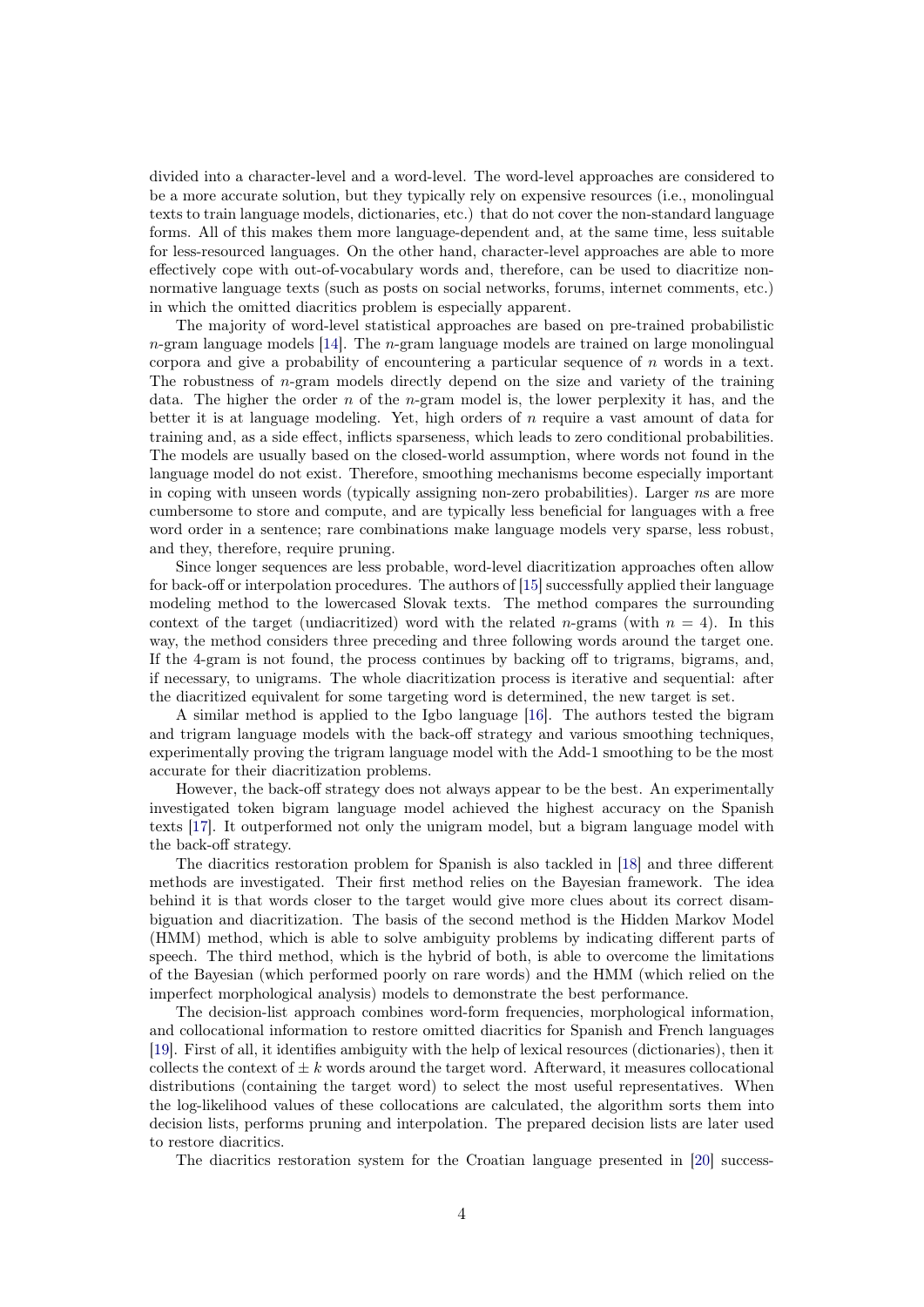fully combines the statistical bigram language model with the dictionary (of 750 000 entries) look-up method. The diacritization process contains three stages. During the first stage, substitution schemes are applied to the raw text result for generating the diacritized candidates; then, the validity of each candidate is determined via a comparison with dictionary forms; and finally, correct forms are selected with the language model. The authors demonstrated the effectiveness of their method not only on the artificial data (newspaper articles that were undiacritized, namely for experiments) but also on the real data (forum posts).

The statistical language model can be created not only on the word level but on the character level, as in [\[21\]](#page-30-4). During the first stage, for recognized words, it uses a statistical n-gram language model with  $n = \begin{bmatrix} 1 & 4 \end{bmatrix}$  that works on the word level; during the second stage, it processes the out-of-vocabulary words with the statistical  $n$ -gram character-based model that works on the character level. The authors proved that their offered approach led to the better diacritization accuracy of the Arabic dialectal texts.

#### 2.1.3 Translation-Based Approaches

Sometimes the diacritization problem is formulated as the machine translation problem, but instead of translating from the source language to the target, the undiacritized text is " translated" into the diacritized text. However, such a translation problem is less complex due to a simpler (one-to-one) alignment and decoding.

The phrase-based Statistical Machine Translation (SMT) system has been successfully applied to restore diacritics in the Algiers dialectal texts of the Arabic language [\[22\]](#page-30-5). This system uses the Moses (Open Source Toolkit for SMT) engine with the default settings, such as the bidirectional phrase and lexical translation probabilities, the distortion model with seven features, a word and phrase penalty, and a language model.

The SMT-based method was also applied to Hungarian texts [\[23\]](#page-30-6). Similar to [\[22\]](#page-30-5), Moses was used with the default configuration settings (except for the translation model that contained only unigrams, and the language model with  $n$  up to 5), monotone decoding, and without the alignment step. However, SMT alone was not enough to solve their task: the agglutinative morphology of the Hungarian language results in plenty of word forms that are unseen by the system with the restricted vocabulary. To handle this, a morphological analyzer was incorporated into the system. It generates candidates for unseen words that are later fed into the Moses decoder. The probability of each candidate was estimated from the corpus with a linear regression model considering its lemma frequency, the number of productively applied compounding, the number of productively applied derivational affixes, and the frequency of the inflectional suffix sequence returned by the analysis.

Despite the problem to be solved in [\[24\]](#page-30-7) being formulated as a word-to-word translation problem, this is not the typical case with SMT. The authors investigated two approaches that only required monolingual corpora. Their lexicon-based approach (applying the most frequent translation observed from the training data) was outperformed by the corpus-based approach (combining information about the probability of translation and the probability of observing a translation in the given context, via a simple log-linear model). This research is interesting for several reasons. First of all, the effectiveness of the method is proven in several languages, i.e., Croatian, Serbian, and Slovenian. Similarly, the diacritics are restored on both standard and non-standard (Web data) texts. Moreover, the authors also performed cross-lingual experiments by training their model on one language and testing it on another. The cross-lingual experiments revealed that the Croatian and Serbian languages can benefit from each other (training/testing in both directions), whereas the model trained on the Slovenian language was not effective for Croatian or Serbian.

#### 2.1.4 Character-Level Approaches

Another important direction in diacritics restoration is character-level approaches. They solve problems that are typically defined as sequence labeling. The iterative process slides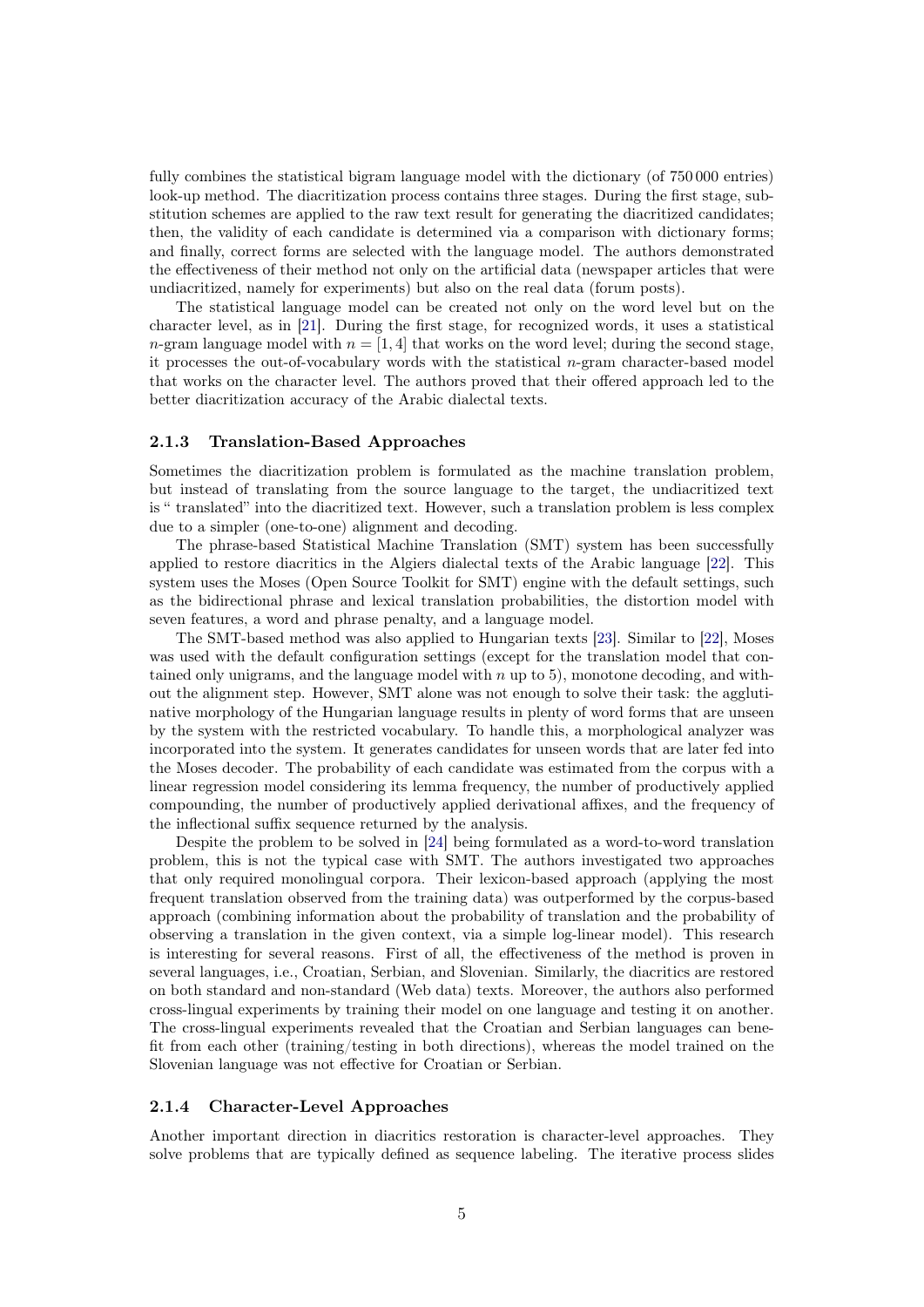through an undiacritized sequence of characters by assigning their diacritized equivalents (labels). Each character is a separate classification instance with the surrounding content as other classification features. Such approaches typically require no additional language tools except for the raw text, which makes them suitable for less-resourced languages. Moreover, character-level methods are robust when dealing with unknown words. Depending on the chosen classifier, this classification process can be viewed as the independent instance-based classification (assuming that each instance is independent) or the sequence classification (considering conditional dependencies between predictions) problems.

The seminal research work in [\[25\]](#page-30-8) described the instance-based classification technique applied to the Czech, Hungarian, Polish, and Romanian languages. Authors tested different window sizes (of 1, 3, 5, 7, and 9 lower-cased characters to both sides) with two classifiers: the memory-based approach and the decision tree (C4.5). Their offered method achieved an accuracy which is competitive to word-level approaches.

Another study, presented in [\[26\]](#page-30-9), described the sequence classification tackled with the MaxEnt classifier. This approach is applied to the Arabic language, but instead of pure character features, it employs character- (character n-grams), segment- (words decomposed into prefixes, suffixes, stems, etc.), and part-of-speech tag-based feature types. The successful combination of these diverse sources resulted in a high diacritization accuracy.

Similar to [\[25\]](#page-30-8), three instance-based classifiers (a decision tree, logistic regression, and the Support Vector Machine, or SVM), with character  $n$ -grams (from a sliding window) as features, were investigated for the Hungarian language [\[27\]](#page-30-10). The decision tree, which is also good at identifying important features and keeping decisions easy to interpret, was determined to be the most accurate. This research is important for several reasons: it claims the effectiveness of the offered approach on non-normative language (web data, Facebook posts) and the superiority over lexicon lookup (retrieving the most common diacritized forms) and hybrid (the lexicon plus character bigrams) approaches in the comparative experiments. However, comparative experiments are not always in favor of character-level approaches.

In [\[28\]](#page-30-11), the character-level and word-level approaches are compared for the Lithuanian language. The authors used conditional random fields (CRF) as the sequence classifier by applying them to the character-level features. Despite different window sizes (up to 6), the character-based approach was not able to outperform the trigram language model with the back-off strategy. The character-based approach was also not the best choice when applied to the Spanish texts [\[29\]](#page-30-12). It was outperformed by the decision list (that combines the simple word-form frequency, morphological regularity, and the collocational information) and the part-of-speech tagging (trained on the tagged corpus with information about the diacritic placement) approaches.

Two approaches, namely, sequence labeling (i.e., sequence classification) and SMT were compared in [\[30\]](#page-31-0) for the Tunisian language. The sequence classification approach uses CRF as the classifier and is applied to the different character (windows up to 6-grams) and word-level (part-of-speech tags of two neighboring words) features. The SMT approach uses Moses with a 5-gramlanguage model and other parameters set to their default values. The comparative experiments demonstrated the superiority of the sequence labeling approach compared to the SMT approach.

Even more comprehensive comparative experiments are performed in [\[31\]](#page-31-1), and they cover 100 languages and several approaches, such as the lexicon lookup, the lexicon lookup with the bigram language model, several character-level methods with various window sizes, the hybrid of the lexicon lookup with the bigram language model (for words in the lexicon), and the character-level approach (for words that are not in the lexicon). With some exceptions, the hybrid approach performs the best for the majority of languages.

A similar hybrid approach is also successfully applied to the Romanian language [\[32\]](#page-31-2). The candidates for each recognized undiacritized target word are generated based on mappings of the dictionary, and the appropriate candidates are selected with the Hidden Markov Model (HMM)-based language model. The diacritics for unknown words are restored with the character-level approach (described in [\[25\]](#page-30-8)) using windows with up to eight characters.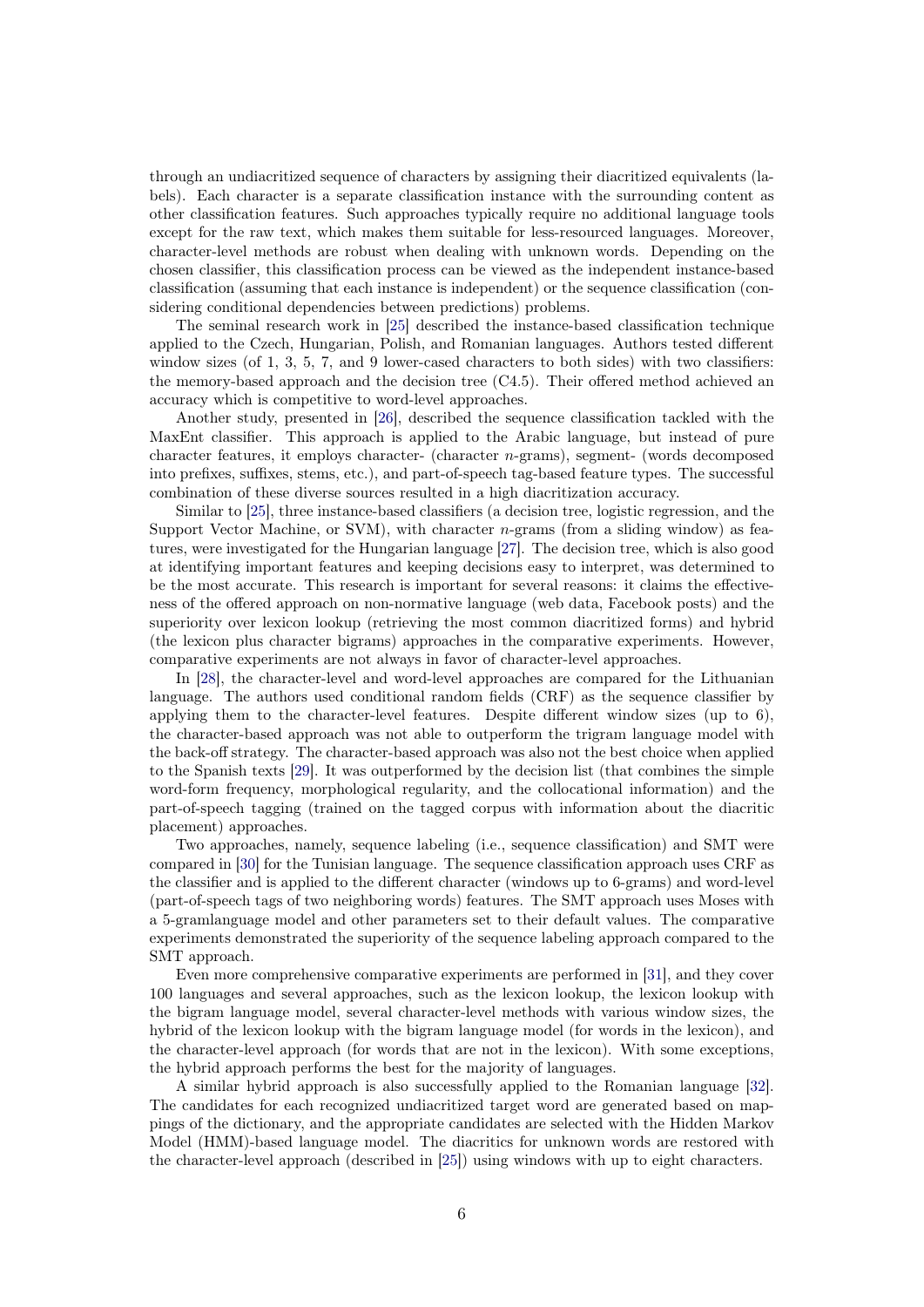Another hybrid approach that is used for completely different purposes (to clarify/claim the output of the character-based method) is presented in [\[33\]](#page-31-3) for the Turkish language. During the first stage, it performs the sequence classification with the CRF method, but next to current/neighboring character,s it also uses the current/neighboring tokens as features, i.e., five character-level and two word-level features. The output of the first stage is fed into the morphological analyzer-based language validator. The authors compared their hybrid approach with several others (rule-based, rule-based with the unigram language model, and character-based but without language validator stage) and proved it is the best model to use.

In contrast to the previously described approaches, the sequence labeling problem can be solved, not on the character, but the syllable level, as in [\[34\]](#page-31-4). The authors solved the instancebased classification problem by treating each syllable as a separate independent classification instance and applying the SVM classifier on top. They used different types of features, such as the n-grams of syllables (surrounding the target with window sizes of 2 and 3); syllable types (uppercase, lowercase, number, other), characterizing surrounding syllables, and dictionarybased features (dictionary words that contain the target syllable). The method achieves a high accuracy on Vietnamese texts.

#### 2.2 Deep-Learning-Based Approaches

With the era of Deep Neural Networks (DNNs), the diacritics restoration problem is being solved with these innovative techniques. Some of them rely on word embeddings, i.e., learned word representations that are capable of capturing the context.

Word2vec embeddings were integrated into a three-stage diacritics restoration system for Turkish in [\[7\]](#page-29-3). During the first stage, candidates are generated for the target word. During the second stage, the morphological analyzer checks if the candidates are legitimate words. During the last stage, the word2vec-based tool evaluates the semantic relationship of each candidate to its neighboring words with the similarity method and chooses the most suitable one. The authors tested two types of word-embedding models (i.e., the continuous bag-of-words model, or CBOW, which predicts the target word based on its context, and the skip-gram model, which predicts the surrounding words based on the input word) and several similarity measures (Cosine, Euclidean, Manhattan, Minkowski, and Chebyshev). Their experimental investigation revealed that the skip-gram and cosinesimilarity approach was the most accurate on Twitter data.

The omitted diacritics problem can also be tackled at the character level and solved as a character classification problem. An example of such a system is for the Arabic language, and the core of it is the Bidirectional Recurrent Neural Network (BiRNN) [\[35\]](#page-31-5). The BiLSTM takes the undiacritized character (as an input) and outputs its diacritized equivalent (as a label). The input characters are represented as real-number vectors that are randomly initialized at the beginning and are updated during the training. The output is the  $n$ -dimensional vector, with the size  $n$  equal to the size of the output alphabet. The approach outperformed the other methods in the comparative experiments. A similar approach is offered for Hebrew, and the base of it is the two-layer LSTM [\[36\]](#page-31-6).

The Deep Belief Network (DBN) (as a stack of multiple restricted Boltzmann machines in which each layer communicates with both the previous and subsequent layers; however, the nodes in each layer do not communicate with each other literally), on the character level, is applied to Arabic [\[37\]](#page-31-7). The advantage of the DBN compared to the RNN-based approaches is that it overcomes the limitations of backpropagation. The authors tested their approach on several benchmark datasets and compared it to other competing systems, claiming their approach to be the best for the diacritization problem.

The robustness of sequence classification was also tested for Croatian, Serbian, Slovenian, and Czech [\[38\]](#page-31-8). However, this language-independent part has the additional integration of the 2, 3, 4, 5-gram language model. This language model-based version, for the inference, uses the left-to-right beam search decoder that combines the neural network and language model likelihoods. The authors compared their method with other approaches (lexicon-based,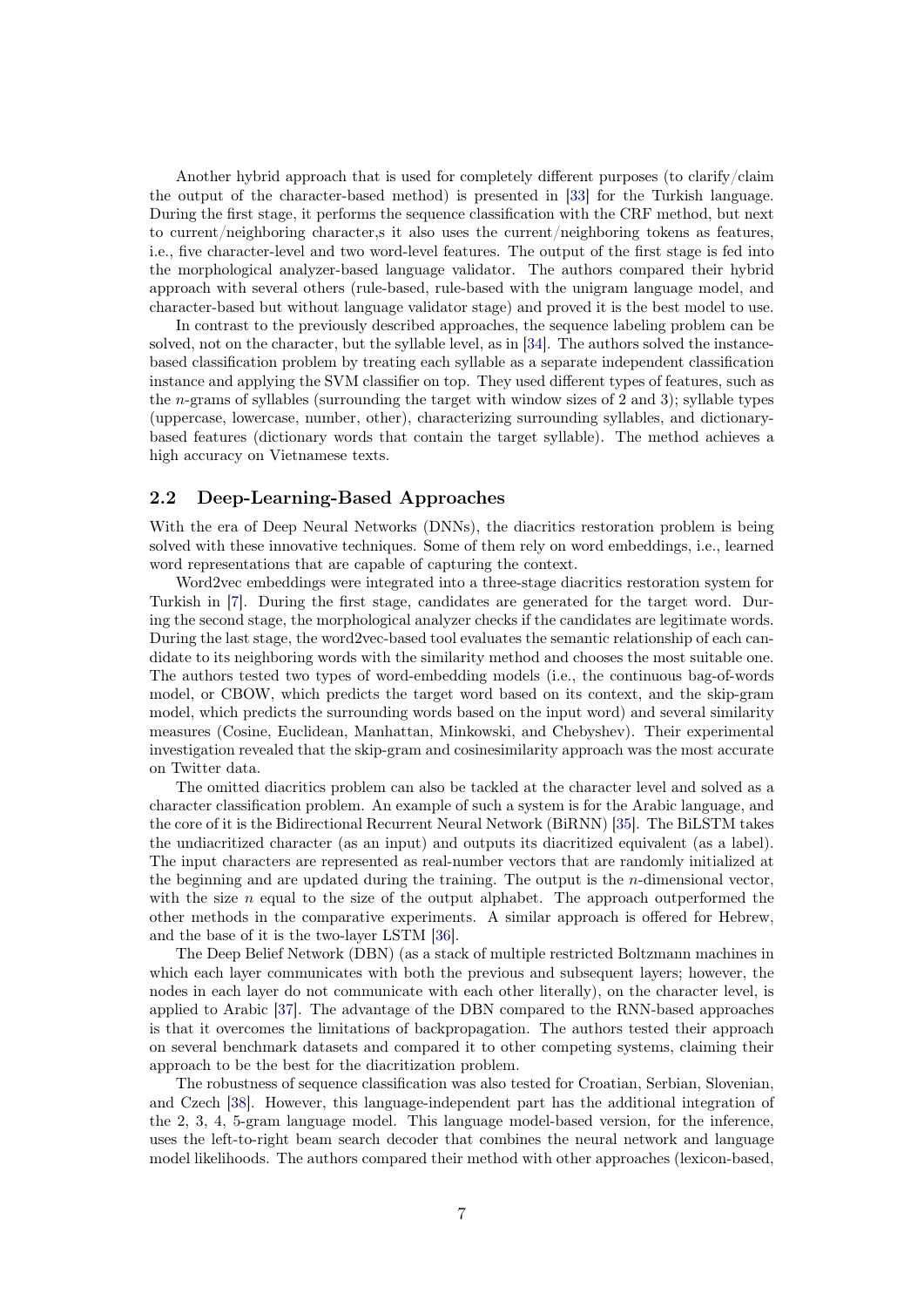corpus-based) and systems, demonstrating its superiority over the other models.

The authors in [\[39\]](#page-31-9) also assumed that pure character information is not enough to achieve a high accuracy for Arabic, because the lexical and syntactic information is closely interrelated. Due to this reason, they offer the multi-task approach, which jointly learns several NLP models, namely for segmentation (operating at the character level), part-of-speech tagging, and syntactic diacritics restoration (operating at the word level). All these aggregated models are later used for diacritics restoration. The segmentation, part-of-speech tagging, and syntactic diacritization models use separate BiLSTM methods with the softmax on top of each. Their outputs are aggregated, and they become the input for the diacritization model which, again, is BiLSTM-based. The authors compared their model to the other popular approaches, and they claim it is a statistically significant improvement.

A similar character classification problem was solved in [\[40\]](#page-31-10) for the Romanian language. The architecture of this offered system has three different input paths: for characters (to represent the window of characters around the target character), words, and sentences (in which the target character appears). The character input path is represented by a BiLSTM encoder for character embeddings, the word input path by the FastText word embeddings, and the sentence input path by the BiLSTM encoder applied on concatenated FastText word embeddings. The authors tested their approach with different combinations of input paths (only character input, character input with the word input, etc.) proving that the best accuracy can only be reached with all the three input paths.

The sequence classification tasks were also solved for the Arabic, Vietnamese, and Yoruba languages [\[41\]](#page-31-11). The authors tested the Temporal Convolutional Network (TCN) (in which information flows from the past to the future, as in the LSTM) and the Acousal TCN (A-TCN) (where information flows in both directions, as in the BiLSTM) approaches, and compared them to the recurrent sequential models, i.e., the LSTM and the BiLSTM. The A-TCM approach yielded a significant improvement over the TCM and had a competitive performance over the BiLSTM. The hybrid approach (as the three-stage stacked pipeline) for the Arabic language [\[42\]](#page-31-12) integrates a character classifier as the first language-independent component. The other two components, namely, the character-level deterministic rule-based corrector and the word-level statistical corrector, are already language-dependent, but help to increase the accuracy even further.

Another research direction for the diacritics restoration problem is the sequence-to-sequence (seq2seq) methods. The seq2seq architecture consists of an encoder (converting an input sequence into a context vector) and decoder (reading the context vector to produce an output sequence) blocks as separate DNNs.

Such a seq2seq approach, with the RNN-based core, was successfully applied to the Turkish language [\[43\]](#page-31-13), and, with the LSTM-based core, to Vietnamese texts [\[5,](#page-29-1) [44\]](#page-31-14). In [\[45\]](#page-32-0), Romanian authors investigated four different encoder-decoder architectures operating on the character level: one-layer LSTMs, two types of stacked LSTMs, and the CNN-based method (three-layer CNN with the concatenated output of the encoder and decoder, processed with another two-layer CNN), and determined that the CNN-based approach was the most accurate. Moreover, they compared their seq2seq approaches with the classification-based approach. The first approach is a hybrid of the BiLSTM (operating on the word level) and the CNN (operating on the character level); the second is described in [\[38\]](#page-31-8) and requires additional language resources (a language model). The comparative experiments revealed the superiority of seq2seq methods.

#### 2.2.1 Transformer-Based Approaches

The state-of-the-art techniques in the diacritics restoration, as in all NLP fields, employ transformer-based models.

The multilingual BERT was successfully applied to 12 languages (Vietnamese, Romanian, Latvian, Czech, Polish, Slovak, Irish, Hungarian, French, Turkish, Spanish, and Croatian) [\[46\]](#page-32-1). The BERT embeddings, created on the undiacritized text, are fed into a fully connected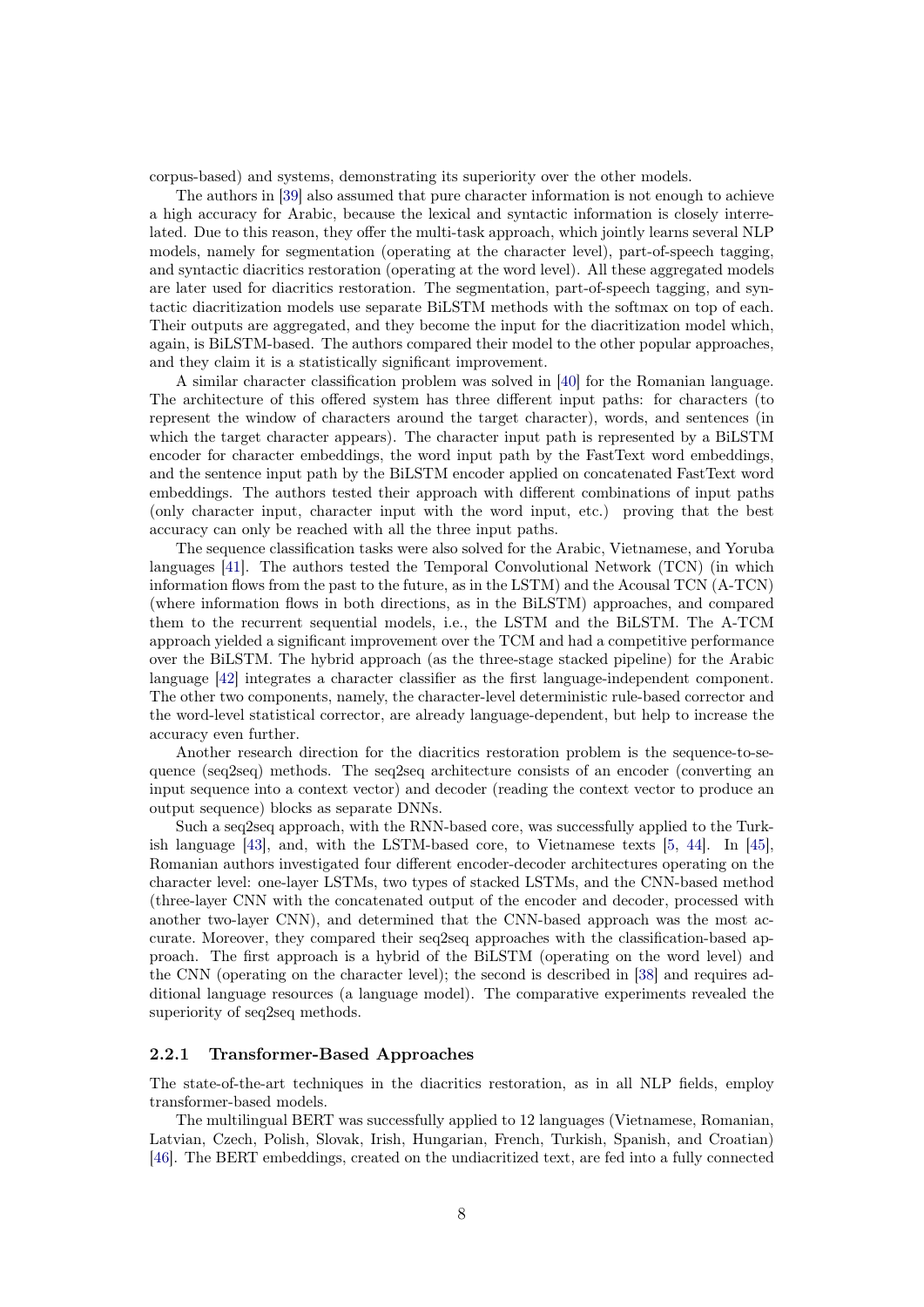Feed-Forward Neural Network (FFNN). The output of such a network is a set of instructions (as labels) that define the diacritization operation necessary for each character of the input token. The authors claim that their BERT-based approach outperforms all previous state-ofthe-art models.

The authors in [\[47\]](#page-32-2) solve the character classification problem for the Vietnamese language by offering a novel Transformer Decoder method with the Penalty layer (TDP). The model is a stack of six decoder blocks. The encoder part is redundant since each input character corresponds to only one output character. The penalty layer restricts the output by only allowing the possible characters for each input character. The authors also performed comparative experiments, proving their approach is superior to those offered in [\[38\]](#page-31-8).

Another transformer-based technique was applied to 14 languages (Bosnian, Czech, Estonian, Croatian, Hungarian, Lithuanian, Latvian, Polish, Romanian, Slovak, Slovenian, Albanian, Serbian, and Montenegro) [\[48\]](#page-32-3). The core of the diacritization approach is the Marian Neural Machine Translation (NMT) system [\[49\]](#page-32-4) with six encoder-decoder layers, which is applied to the frequently occurring character sequences. The research is especially interesting because it is performed in monolingual (training and testing on the same language) and multilingual (by either mixing the data of all languages or by mixing the data of all languages, but inserting language codes as the first token of each segment) settings. The authors experimentally determined that the monolingual experiments gave almost the same accuracy as the multilingual experiments with the language codes.

# <span id="page-8-0"></span>3 Related Work on Correcting Typographical Errors

A typographical mistake is an error that occurs while printing the material. Historically, this was due to errors in the setup of the manual type-setting. The term includes errors caused by mechanical failure or the slipping of the arm (or finger), but does not include errors caused by ignorance, such as spelling errors. However, typos are the subset of a bigger category of misspelling errors. These are of the same importance and are solved with the same methods. The only difference is that typographical errors are easier to model, as they depend only on the keyboard (we discuss it more in Section [5.2\)](#page-17-1) and not the language.

The most classical spelling error correction systems follow these steps:

- 1. Error detection;
- 2. Candidate generation;
- 3. Error correction.

We will cover separate methods constituting this pipeline below.

#### 3.1 Non-Word Detection

The dictionary is the most popular error detection method, sometimes called a lexicon or a unigram language model. The dictionary detects non-words, that is, the ones that cannot be found in it. The first system [\[50\]](#page-32-5) used exactly this method with some additional heuristics. Modern spell checkers, such as GNU Aspell [\[51\]](#page-32-6) and Hunspell [\[52\]](#page-32-7) also compare each word of a text to their large lists of words. In Hunspell's case, the dictionary is compacted by keeping only the main word forms with transformation rules, prefixes, and suffixes, thus supporting many languages with rich morphologies.

There are some downsides to the dictionary method. As noted in [\[53\]](#page-32-8), about 40% of spelling errors are real-word errors (i.e., "from"  $\rightarrow$  "form") and cannot be detected by the dictionary. The study by [\[54\]](#page-32-9) showed that GNU Aspell corrects only 51% of errors and performs best on non-word errors. Secondly, the dictionary cannot cover rare words, such as proper names, country and region names, technical terms, and acronyms. This issue could be dealt with by enlarging the dictionary. However, [\[53\]](#page-32-8) argues that, eventually, most of the misspellings would match rare words and would, therefore, fail to be spotted.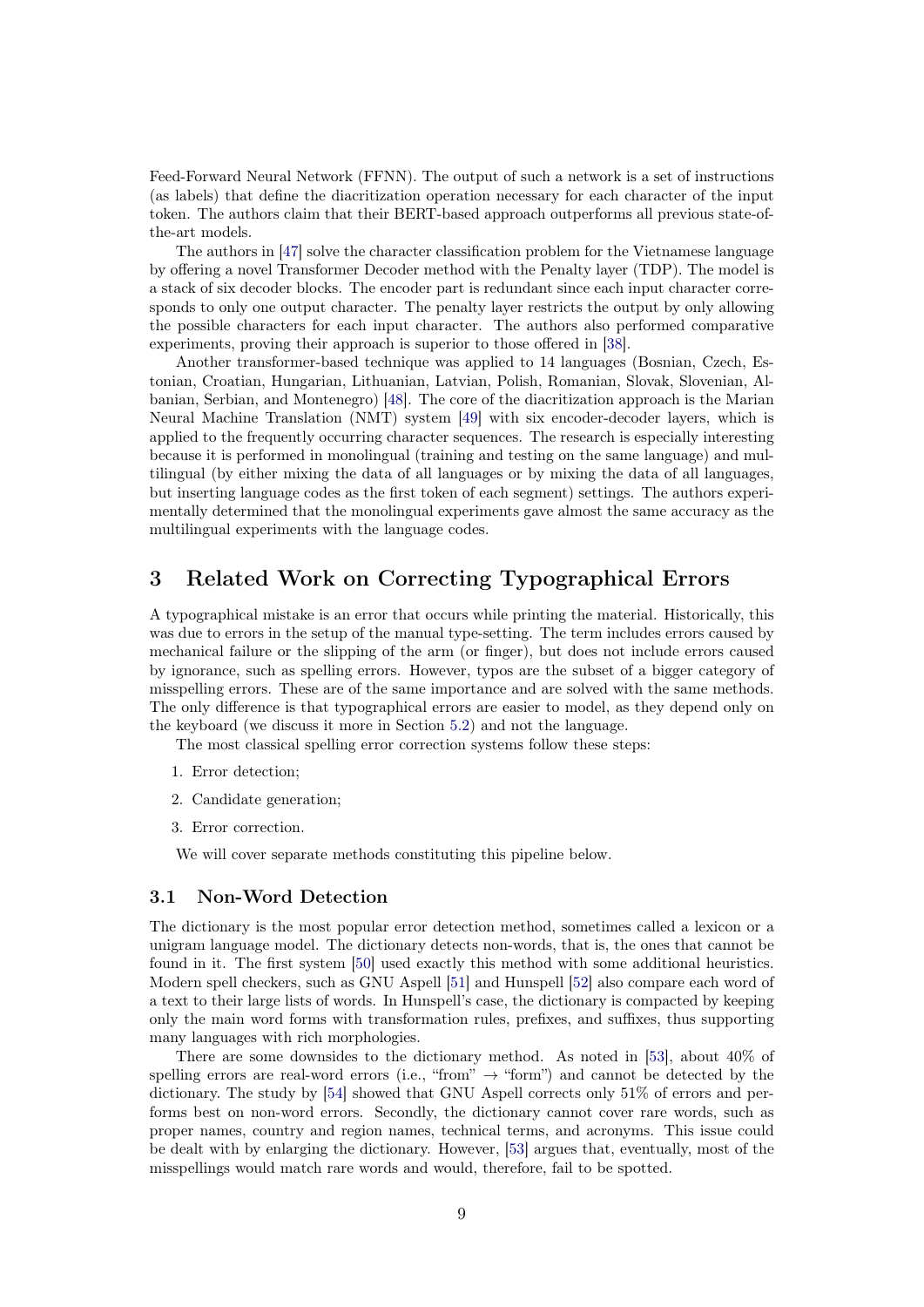#### <span id="page-9-0"></span>3.2 Candidate Generation

This is the task of finding the confusion set of real words for a given misspelled word. One can manually craft a confusion set or look for a publicly available one, such as [\[55\]](#page-32-10) for the Chinese language. However, usually these sets are generated on the fly. The similarity measure between words is obtained by the phonetic or the Minimum Edit Distance algorithms.

The most-known phonetic algorithm is Soundex [\[56,](#page-32-11) [57\]](#page-32-12). The cornerstone of the Soundex approach is that homophones (the same-sounding words) are encoded similarly, so that they can be matched regardless of subtle differences in their spelling. A Soundex code is computed from a misspelling, and words that have the same code are retrieved from the dictionary as correction candidates. A similar principle of misspelling encoding was used in the first system by [\[50\]](#page-32-5). Nowadays, the Metaphone representations of words (as an improvement over Soundex) [\[58\]](#page-32-13) are used in Aspell [\[51\]](#page-32-6).

The Minimum Edit Distance [\[59\]](#page-32-14) measure is defined by the minimum number of edit operations needed to transform one string to another. As reported in [\[60\]](#page-32-15), more than 80% of errors differ from the correct word by only a single letter; thus, the distance between them is low. There are several different edit distance algorithms: Levenshtein [\[61\]](#page-32-16) (number of insertions, deletions, and substitutions), Damerau–Levenshtein [\[60\]](#page-32-15) (treating transposition as a single edit), Hamming [\[62\]](#page-33-0) (number of characters that differ between two equal-length strings), and the Longest Common Subsequence [\[63\]](#page-33-1). As an example, the widely-used Aspell uses the Damerau–Levenshtein distance between Metaphone representations of words.

#### 3.3 Using Context and External Datasets

The given candidates can be simply ranked by their pre-computed distances. On the other hand, some additional information, whether from nearby words or from additional corpa, can aid target word selection.

The approach in [\[64\]](#page-33-2) uses a Bayesian combination rule to rank the given candidates. First, the probabilities for substitutions, insertions, and other errors are collected from a corpus of millions of words of typewritten text. Then, given a misspelled word, its each inflection and the resulting word probabilites are combined to produce a probability estimate for each correction candidate.

The n-gram language models [\[14\]](#page-29-10) that are trained on a large external corpus can give a conditional probability of how likely a sequence of words is to be followed by a certain word. The *n*-gram model ranking for confusion sets is used in multiple works for spelling correction  $[65, 66, 67, 68, 69, 54]$  $[65, 66, 67, 68, 69, 54]$  $[65, 66, 67, 68, 69, 54]$  $[65, 66, 67, 68, 69, 54]$  $[65, 66, 67, 68, 69, 54]$  $[65, 66, 67, 68, 69, 54]$  $[65, 66, 67, 68, 69, 54]$  $[65, 66, 67, 68, 69, 54]$  $[65, 66, 67, 68, 69, 54]$  $[65, 66, 67, 68, 69, 54]$  $[65, 66, 67, 68, 69, 54]$ . The character-level *n*-gram also allows for the calculation of a distance measure (such as Hamming in [\[70\]](#page-33-8)) by comparing the character  $n$ -grams be-tween two strings [\[71\]](#page-33-9). Spelling correction systems using  $n$ -grams usually employ back-off techniques [\[65,](#page-33-3) [66,](#page-33-4) [68\]](#page-33-6) or other [\[72,](#page-33-10) [73\]](#page-33-11) smoothing techniques, and sometimes, due to its size, they even require a complex distributed setting [\[68,](#page-33-6) [74\]](#page-33-12). The extensions and problems with the n-gram models have already been discussed in Section [2.1.2.](#page-2-1)

External datasets are especially well-exploited by the neural network approaches. The authors of [\[75,](#page-33-13) [76\]](#page-33-14) used a FastText [\[77\]](#page-34-0) shallow neural model to learn both known and unknown word vectors as a sum of character n-gram embeddings. Candidate words could then be scored with a cosine similarity to the context words vectors. The differences between these two works are text domains. In the study by [\[75\]](#page-33-13), the model was trained in the Bangla language, while in the study by [\[76\]](#page-33-14), the model was trained on English and Dutch clinical texts.

The ability to learn from vast text resources eventually culminated in the state-of-the-art transformer models, discussed in Sections [3.5](#page-10-1) and [4.2.](#page-12-0)

# 3.4 Real-Word Errors

We already reviewed techniques for detecting and correcting non-word typos. The other, far more difficult, group is the real-word errors. These are misspellings that result in other real words. Ironically, these errors are also caused by automatic spelling correction systems [\[78\]](#page-34-1).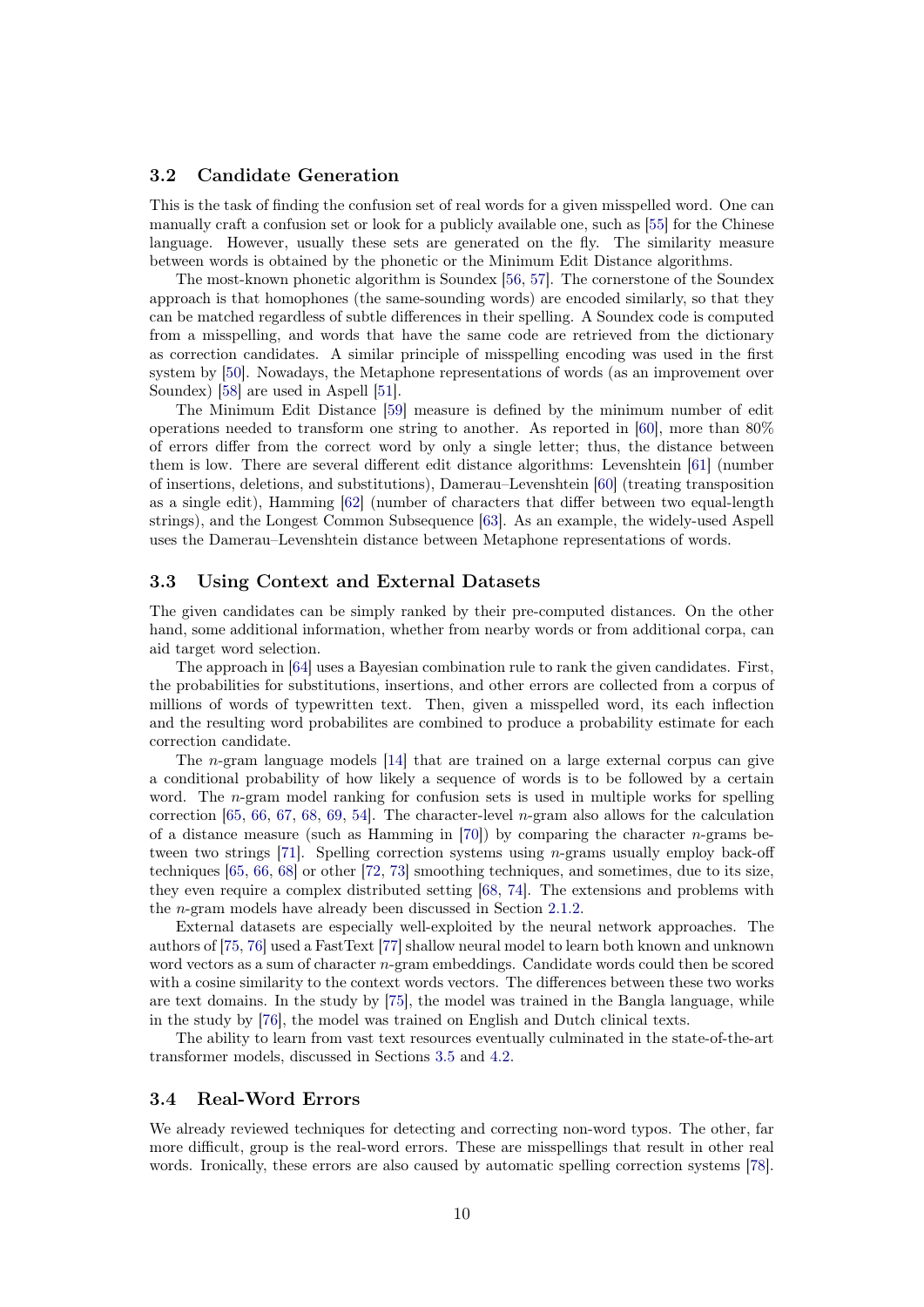As it is harder to apply unsupervised methods such as the dictionary, there is also a challenge to build tools for different languages with different alphabets and rules [\[79\]](#page-34-2).

The detection of real-word errors can be done by searching every word in a confusion set and checking for a better alternative [\[80,](#page-34-3) [66,](#page-33-4) [72,](#page-33-10) [81\]](#page-34-4). The candidate population is usually done by the n-gram method, and others, as already discussed in Section [3.2.](#page-9-0) Some works employ natural language parsers that check grammar [\[82,](#page-34-5) [83\]](#page-34-6) or look for words semantically unrelated to their context, that have semantically-related spelling alternatives [\[84\]](#page-34-7). Since the detection is similar to the selection of candidates here, the real-word error correction systems often do detection and correction at the same time.

# <span id="page-10-1"></span>3.5 Transformer Models for Spelling Error Correction

Recent advances in natural language processing, particularly the transformer architecture [\[85\]](#page-34-8), solve many problems encountered in traditional approaches. Firstly, the traditional detectsuggest-select pipeline is discarded. Whether it is a seq2seq translation or an encoder-type each-token classification, target words are generated immediately. Secondly, the segregation of non-word and real-word methods is gone here. Finally, the use of the context from the whole input sequence and the knowledge from the additional datasets are now employed. Despite the advantages, some open issues are still being solved.

An important problem for seq2seq models is the over-correction, which is the attempts of a model to correct the sentence even if it is not confident. The authors of [\[86\]](#page-34-9) addressed this problem for their Korean spelling error correction system by using a dedicated Copy Mechanism. Correction is attempted only if it detects that the input is incorrect, otherwise, the input sequence is copied. The results showed that such a mechanism resulted in a better overall performance. The authors of [\[87\]](#page-34-10) found that the over-correction can be mitigated by allowing the transformer to be trained with unfiltered (containing gibberish samples) inputs. In this way, the model is forced to stick to the initial input, unless there is a high certainty of a typo. There is also an attempt to use an additional error detection classification head in the encoder-type transformer model [\[88\]](#page-34-11).

Usually, small available datasets are not enough to train transformer models. As a result, most works resort to the artificial spelling error generation. The authors of [\[87\]](#page-34-10) used the statistics of their private 195 000 sample dataset to generate 94 million examples. The authors of [\[86\]](#page-34-9) used Grapheme-to-Phoneme and Alphabetical (insertions, deletions, and substitutions) generators, together with 45 711 private samples. The authors of [\[88\]](#page-34-11) constructed a random rule-based generator covering the most common error categories of the Vietnamese language. Works utilizing the BERT [\[89\]](#page-34-12) encoder can utilize, or supplement, the default masking [MASK] token. The authors of [\[90\]](#page-35-0) also used related words from confusion sets, while the authors of [\[91\]](#page-35-1) replaced them with phonologically and visually similar ones.

The original BERT [\[89\]](#page-34-12) transformer model used subword tokenization. As misspellings happen at a character level, it is wise to also incorporate characters or other phonetic features. The authors of [\[88\]](#page-34-11) used an additional character-level encoder to output character-level vectors. These are concatenated with word embeddings and are used in the final word encoder. For the Chinese language, [\[91\]](#page-35-1) additionally added phonetic and shape embeddings acquired from separately-trained single-layer GRU [\[92\]](#page-35-2) networks. Parallel to the character classification, authors also performed pronunciation prediction. Similarly, other works on the Chinese language find it useful to predict not only characters, but also pinyin and radicals, which is a total of three classification heads. In contrast to these approaches, we use the fine-grained model in the first place and we, therefore, can avoid the additional incorporation of character information.

# <span id="page-10-0"></span>4 Our Methodology

The analysis of related work revealed research performed under very different experimental conditions, which makes the results difficult to compare. Different languages have different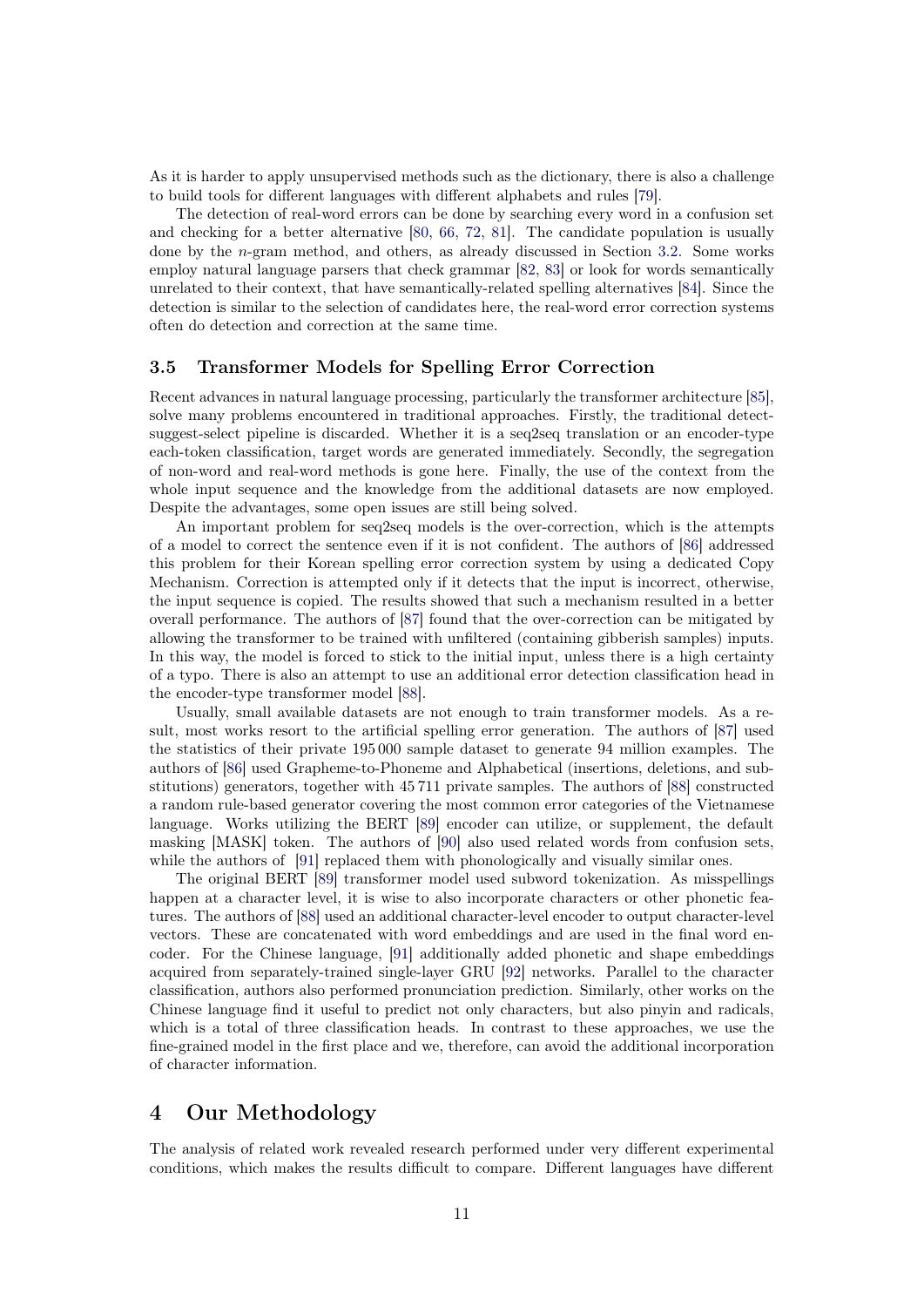levels of complexity and ambiguity, and omitting the diacritics or introducing typos exacerbates this problem even more. The training/testing texts cover normative (fiction, periodical, Bible texts) and non-normative (tweets, comments)language types. Investigated approaches are affected by the availability of language resources and the emergence of new methods, and vary from rule-based, traditional machine learning to the most innovative deep learning solutions. There are different evaluation types: extrinsic, which refers to evaluating the downstream tasks, vs. intrinsic, which refers to calculating the percentage of correctly restored words or characters); different evaluation metrics cover word-level and character-level (including all characters or only with diacritics) techniques. Hence, there is no consensus about which approach is the best for the diacritics restoration and typographical error correction problems. Recent trends suggest that innovative approaches, such as transformer models, are still needed, and should be the most promising.

#### 4.1 Formal Definition of the Solving Task

Let  $X = \{x_1, x_2, \ldots, x_N\}$  be a sequence of tokens, constituting our text without diacritics and/or with typos. Let  $Y = \{y_1, y_2, \ldots, y_M\}$  be a sequence of equivalents with their diacritics and/or typos corrected. Depending on the chosen tokenization form, a token can represent a word, subword, character, or byte value.

The function  $\eta$  correctly maps  $X \to Y$ . Our task is to find the method Γ which is as close to an approximation of  $\eta$  as possible.

In this work, we use a transformer model as a method  $\Gamma$ . Below, we further explain what is behind tokens in our case, and how the sequence mapping is performed.

#### 4.1.1 Tokens

Generally, the text is represented as a Unicode string. It is a sequence of code points, which are numbers from 0 through 1 114 111. For example, the letter "s" has a code point of 115, while the same letter with the additional caron, " $\tilde{s}$ ", is at 353. The Unicode describes a huge amount of various symbols but is very wasteful in terms of memory space. The most popular symbols are at the beginning of this list, but they would still have to be represented as 32-bit integers. Instead, UTF-8 encoding is employed to translate the Unicode sequence into 8-bit bytes. If the code point is larger than 127, it is turned into multiple bytes with values between 128 and 255. Therefore, the code point 353 of the letter "š" is translated into two bytes 197 and 161, while the letter "s" retains byte 115. The authors of [\[8\]](#page-29-4) showed better results using a transformer model ByT5 at these byte-level tokens, rather than on characters. Inspired by their success on transliteration and noisy text tasks, we also use the same byte-level tokenization.

#### 4.1.2 Mapping X to Y

One should note that the transformer model does not map the whole target sequence instantly. Starting with the first artificial start token  $y_0$ , it estimates the probability for each next token by taking into account the whole input sequence and the previously generated tokens (the context). The probability that the next token is  $y_i$  can be written as

$$
P(y_i \mid \{x_1, x_2, \dots, x_N\}, \{y_0, y_1, \dots, y_{i-1}\}).
$$
\n<sup>(1)</sup>

Thus, the output from a transformer model is a list of probabilities for each token, in a vocabulary, to be the next token  $y_i$ .

The choice of the next token, given the probabilities of all candidates, depends on the decoding algorithm. There are two groups of maximization-based sampling: greedy and beam search. The most obvious greedy approach is to select a token with the highest probability. During the beam search, a defined number (the so-called beam size) of the word sequences with the highest overall probabilities are kept. This way, a single low-probability word would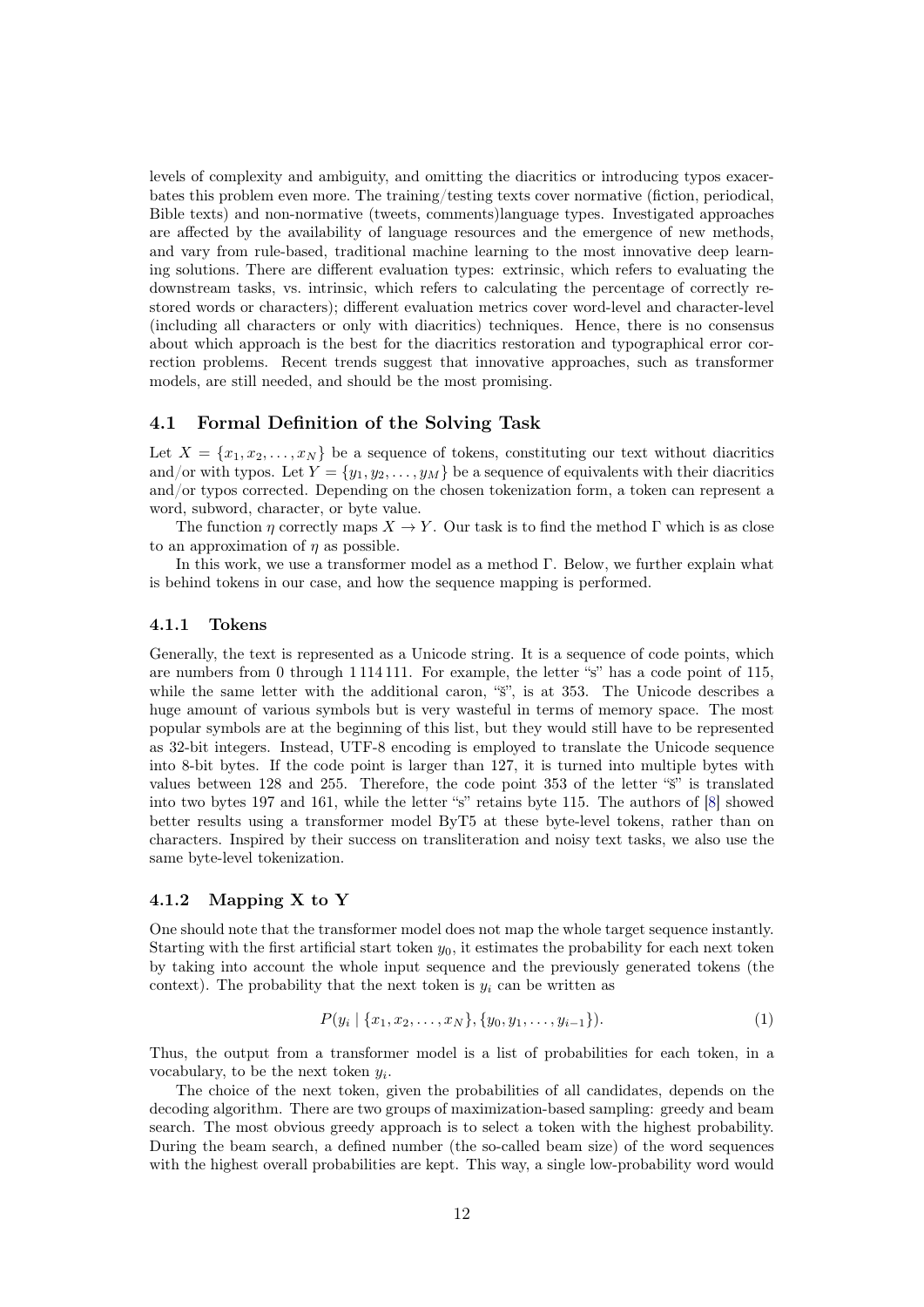not shadow a high-overall-probability sequence. Stochastic approaches are inappropriate for our task as there is only one right way to restore diacritics or correct typos.

#### <span id="page-12-0"></span>4.2 Transformer Models

There are several key reasons why transformer [\[85\]](#page-34-8) architecture became the top-performing model in multiple natural language processing leaderboards, such as SuperGLUE [\[93\]](#page-35-3). The first reason is that, compared to previous recurrent ones, it is highly parallelizable. It does not need to wait for the calculations to finish for the previous word. Instead, calculations for all words are done at once. Models can be elementary, trained on multiple dedicated machines (such as GPUs), thus quickly digesting vast amounts of data. Secondly, only after a single block (usually called a layer), the information between all tokens is already exchanged. This is accomplished by a self-attention layer inside the block, which processes a sequence by replacing each element with a weighted average of the rest of the sequence. As there are usually more than five blocks, it allows for the quick learning of long-range dependencies. Finally, it costs less computational power, demanding shorter sequences, which is the case for most of the language tasks. These reasons allowed transformer architecture to flourish.

The capabilities of these models come with a price. Training them from scratch requires dedicated hardware (i.e., a GPU with a large enough memory), takes a long time, and consumes a lot of electricity. Solutions to alleviate this burden started with the introduction of the BERT [\[89\]](#page-34-12) transformer. This model is pre-trained with a general word-masking task to be fine-tuned for any desired task later (the process called transfer learning). It is estimated that the pre-training of BERT caused more than  $300 \text{ kg}$  of  $\text{CO}_2$  emissions [\[94\]](#page-35-4), but it can be easily fine-tuned for a custom purpose at a small fraction of that cost. Three years later, there are plenty of similarly pre-trained publicly available models (e.g., at HuggingFace transformers library [\[95\]](#page-35-5)). We also built our work on top of one such pre-trained ByT5 [\[8\]](#page-29-4) model.

In general, transformer models can be grouped into three categories: auto-encoding, autoregressive, and sequence-to-sequence. We will cover them in more detail below.

#### 4.2.1 Auto-Encoding Transformer Models

This version of the transformer model possesses only an encoder part. It encodes the input text into distinct output vectors for each given token. Attention layers can access all the words in the initial sentence to get the most representative information of the whole sequence. Additional "heads" can be placed on top to further process this representation for a sentence or word classification, extractive question answering, regression, or other tasks. The most popular model of this category is the BERT [\[89\]](#page-34-12).

Several diacritics restoration works use transformer encoders. The authors of [\[46\]](#page-32-1) performed a classification of each transformation, described by a diacritic sign to be applied and its position in a word. Meanwhile, the model in [\[47\]](#page-32-2), although it is named a "decoder", has its attention masking removed and classifies output diacritic mark categories for each input character.

#### 4.2.2 Auto-Regressive Transformer Models

These models possess only the decoder side of the original architecture, and its tokens can only attend to the previous ones. Probably the most-known example is one of the latest gigantic (175 billion parameters) transformer models, GPT-3 [\[96\]](#page-35-6). It is used in practice by finishing sentence beginnings, which is the so-called zero-shot task solving. In this setting, the human must manage to convey all the necessary information for solving the task in the beginning, such as by providing examples of task solutions. Currently, we do not possess access to the latest GPT-3 model, nor do we believe it can adequately cover the languages we use in this work. However, it would be interesting to test its capabilities in an unsupervised zero-shot multilingual diacritics and typos correction.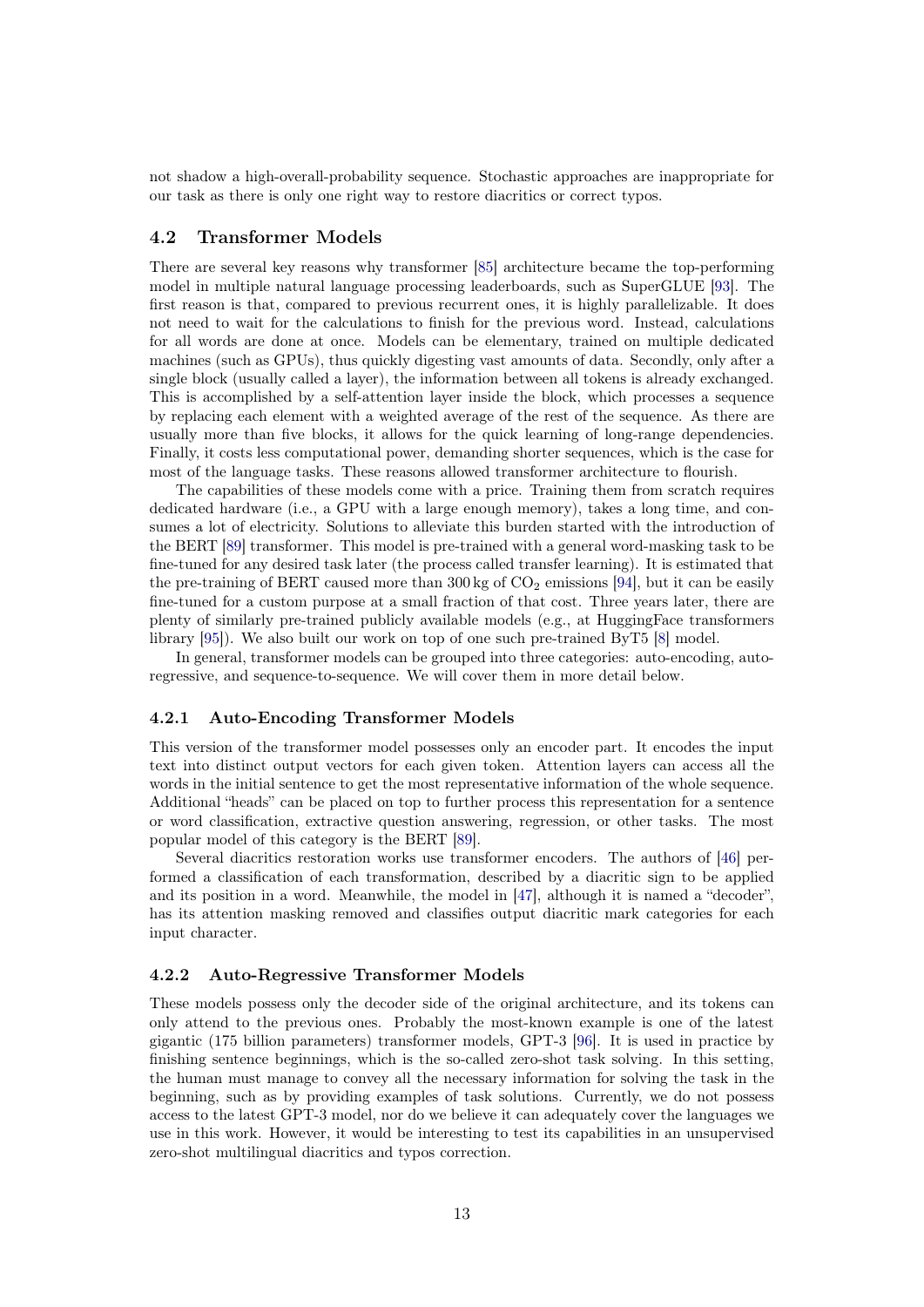#### 4.2.3 Sequence-to-Sequence Transformer Models

These are the encoder-decoder models. In the encoder part, each token can attend to every other token. On the decoder side, there are two types of attention that occurs. The first type is the attention to the decoder's past inputs, which is the same as in the auto-regressive transformer models. The second type is the model's full attention to the tokens of the encoder. The most straightforward application of this network is the translation. The encoder only receives input language tokens, while the decoder is fed target language tokens and predicts them one at a time. As the diacritics restoration task can be viewed as a translation task, this transformer type is found in several related works [\[97,](#page-35-7) [98,](#page-35-8) [99\]](#page-35-9).

The most popular model of this category is T5 [\[100\]](#page-36-0). Authors framed various tasks, even ones including numbers, to text-to-text format. They reported that there was no significant difference if a separate "head" was used, or an answer was generated as simple text. This, in turn, made the model very simple to use. In this work, we use the follow-up multilingual ByT5 [\[8\]](#page-29-4) model designed to work with byte-level tokens. We think that the seq2seq approach is the most adequate, as it is universal. Additionally, operating on the byte-level gives a level of immunity to minor text noise, i.e., against typographical errors, and is more languageuniversal.

#### 4.2.4 The ByT5 Model

The ByT5 model [\[8\]](#page-29-4) is a general-purpose pre-trained multilingual text-to-text model, based on its earlier predecessor, mT5 [\[101\]](#page-36-1). It completely disposes of SentencePiece [\[102\]](#page-36-2) tokenizer, as it does not need any. The authors concentrated 3/4 of the parameters into the encoder by decoupling the depth of the encoder and the decoder. A small version of the ByT5 now has 12 encoder layers and four decoder layers.

In the ByT5 model's case, the total vocabulary size is 384, consisting of: three special tokens ( $\langle$ pad $>$  for padding,  $\langle$ /s $>$  for the end of the sequence, and  $\langle$ unk $>$  for unknown),  $256 = 2<sup>8</sup>$  values of the main eight-bit byte, and 125 extra sentinel tokens used only in the pre-training task. In the small version, the vocabulary accounts only for 0.3% of the total parameters, while in a similarly-sized mT5 model, the vocabulary took 85% of the total parameters. As a result, the small ByT5 model, working with fine-granularity tokens (bytes), outperforms mT5, which worked inefficiently due to its large granularity and its rarely-used vocabulary parts (subwords) which took up much parameter space.

Due to its byte-level nature, the ByT5 model is slower to compute. More fine-grained tokenization produces more tokens for the same text and requires more time for the model to digest. However, the ByT5 model's authors showed that, for short-to-medium length text, the time increase is negligible. This is the case for diacritics restoration, as the input is composed of a single sentence.

The sequence-to-sequence nature of the ByT5 model tackles the limitations of the latest state-of-the-art diacritics restoration model [\[46\]](#page-32-1), which is based on the BERT. The latter system was an auto-encoding type, and it performed classifications for each token. That is, it had to predict the proper classes of each token correction, described by the position and diacritic sign type. This system is limited to its predefined instruction set (correction classes), which is highly language-dependent and involves the single task of restoring diacritics. On the other hand, our sequence-to-sequence ByT5 approach allows us to address multiple grammatical errors and learn to generate output sequences in a much more universal, language-independent approach.

#### 4.3 Training Hyperparameters

The artificial neural networks are trained by updating their weights according to their response to the input. In particular, we focused on mini-batch gradient descent. For every mini-batch of n training examples (input  $x^i$  and output  $y^i$  pairs), the model parameters  $\theta$  are updated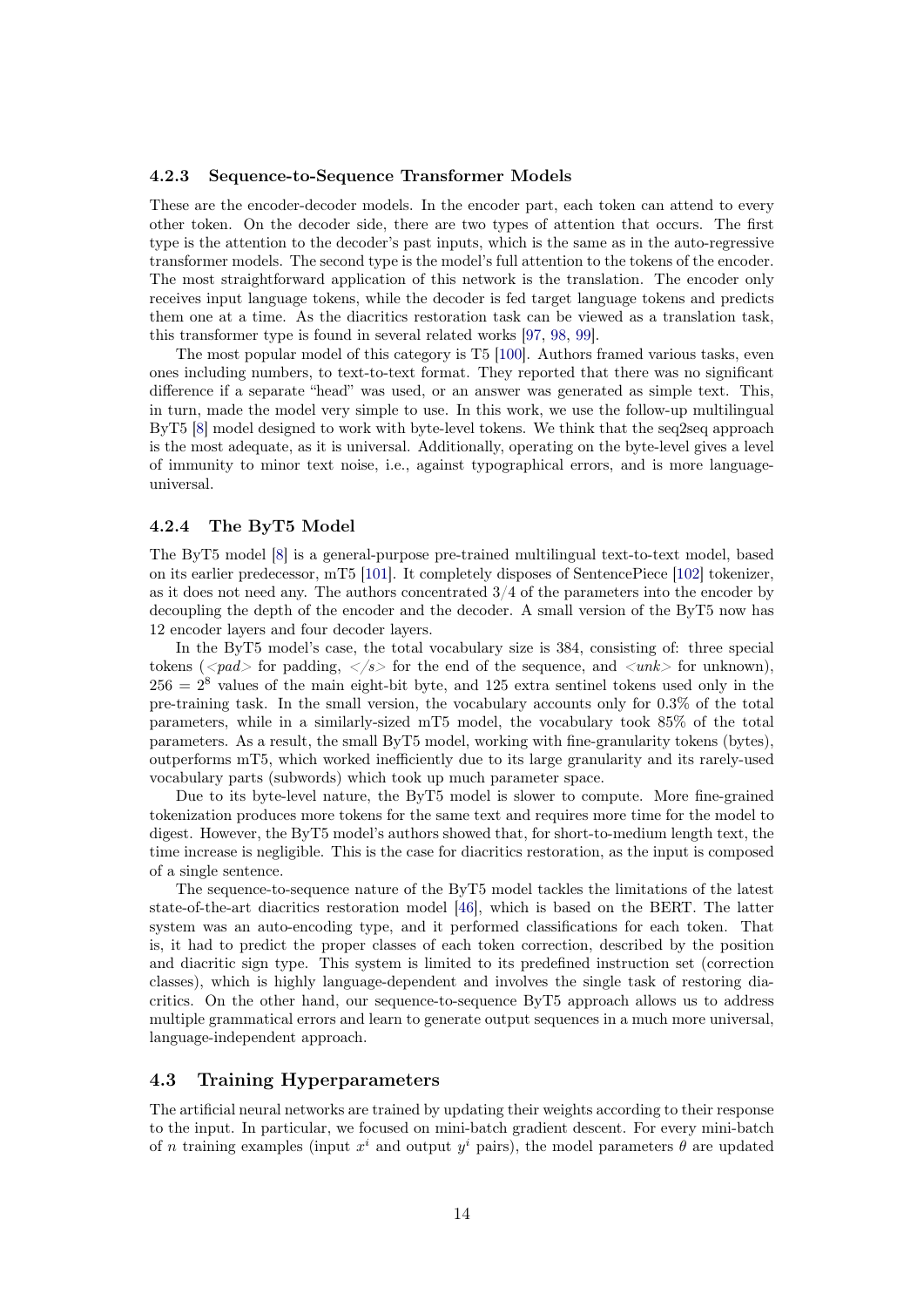using an objective function  $J$ :

<span id="page-14-0"></span>
$$
\theta = \theta - \eta \cdot \nabla_{\theta} J(\theta; x^{i:i+n}; y^{i:i+n}). \tag{2}
$$

The Adam [\[103\]](#page-36-3) and Adafactor [\[104\]](#page-36-4) extensions of this vanilla gradient descent are currently the most prevalent optimization algorithms for the transformer models. The success of training the models depends a lot on setting the hyperparameters in [\(2\)](#page-14-0) correctly, such as the batch size n, the sequence length within a sample, and the learning rate  $\eta$ . We will discuss them in more detail.

#### 4.3.1 Batch Size

This is the number of samples to be run through the model before updating the weights. The more tokens it has, the less disturbance an individual sample will cause during a (much smoother) weight update. On the other hand, very large batches take more time to compute and have diminishing gains.

The first popular pre-trained transformer, the BERT [\[89\]](#page-34-12) model, for its classification, used a batch size of 256 sequences. A later model, RoBERTa [\[105\]](#page-36-5), showed that an increase in the batch size (up to 8 000) and the dataset size accordingly improved the downstream performance. However, the same authors had to fine-tune the downstream applications using only batches of a size up to 48.

The popular seq2seq transformer, T5 [\[100\]](#page-36-0), used batch size 128 for both pre-training and fine-tuning. Follow-up models, such as the multilingual version mT5 [\[101\]](#page-36-1), the grammatical error correction model gT5 [\[106\]](#page-36-6), and ByT5 [\[8\]](#page-29-4) (the model we use in this work) all carried on with the same value for fine-tuning. The same size is also used in works solving the diacritics restoration task [\[47,](#page-32-2) [107\]](#page-36-7).

In conclusion, we can use a batch size of 128 or greater. All methods of this family use the same size and we are not strictly limited by the dataset size to increase it for better performance.

#### 4.3.2 Maximum Sequence Length

When choosing the right batch size, one should also account for the maximum number of tokens allowed in a sample. There are two caveats here. First, the time complexity of the transformer model is quadratic on the sequence length n (number of tokens)  $\mathcal{O}(n^2)$ , thus, shorter sequences are preferred for a faster training time. Secondly, the model we use operates in byte granularity and needs more tokens to express the same text, compared to word-level granularity models. The authors of the ByT5 model [\[8\]](#page-29-4) report that English language sequences in byte tokens are about five times longer than in subword ones. As a result, the maximum sequence length for the ByT5 model is set to 1024 tokens. In our case, samples are sentences and, in practice, they all fit into this length.

# 4.3.3 Learning Rate

The last important parameter in [\(2\)](#page-14-0) is the learning rate  $\eta$ . It controls how much the model parameters have to be updated. Low values of  $\eta$  ensure smooth monotonic but small updates of the learned weights and a prolonged convergence. On the other hand, the higher learning rates would enlarge improvements and speed up the training. However, due to the higher "energy" (or "temperature") in the optimization, the high  $\eta$  causes the "bouncing" of the learned parameter values and prevents settling in the best spot, resulting in the higher final training loss. An optimal learning rate value, as used during fine-tuning of the T5 family of models [\[100,](#page-36-0) [106,](#page-36-6) [101,](#page-36-1) [8\]](#page-29-4) with the Adafactor optimizer, is 0.001.

Sometimes, better results can be achieved by scheduling learning rate values during the training. There is, typically, the so-called warm-up period in the beginning to level discrepancies between previous parameters and new domain updates. It contains low or linearly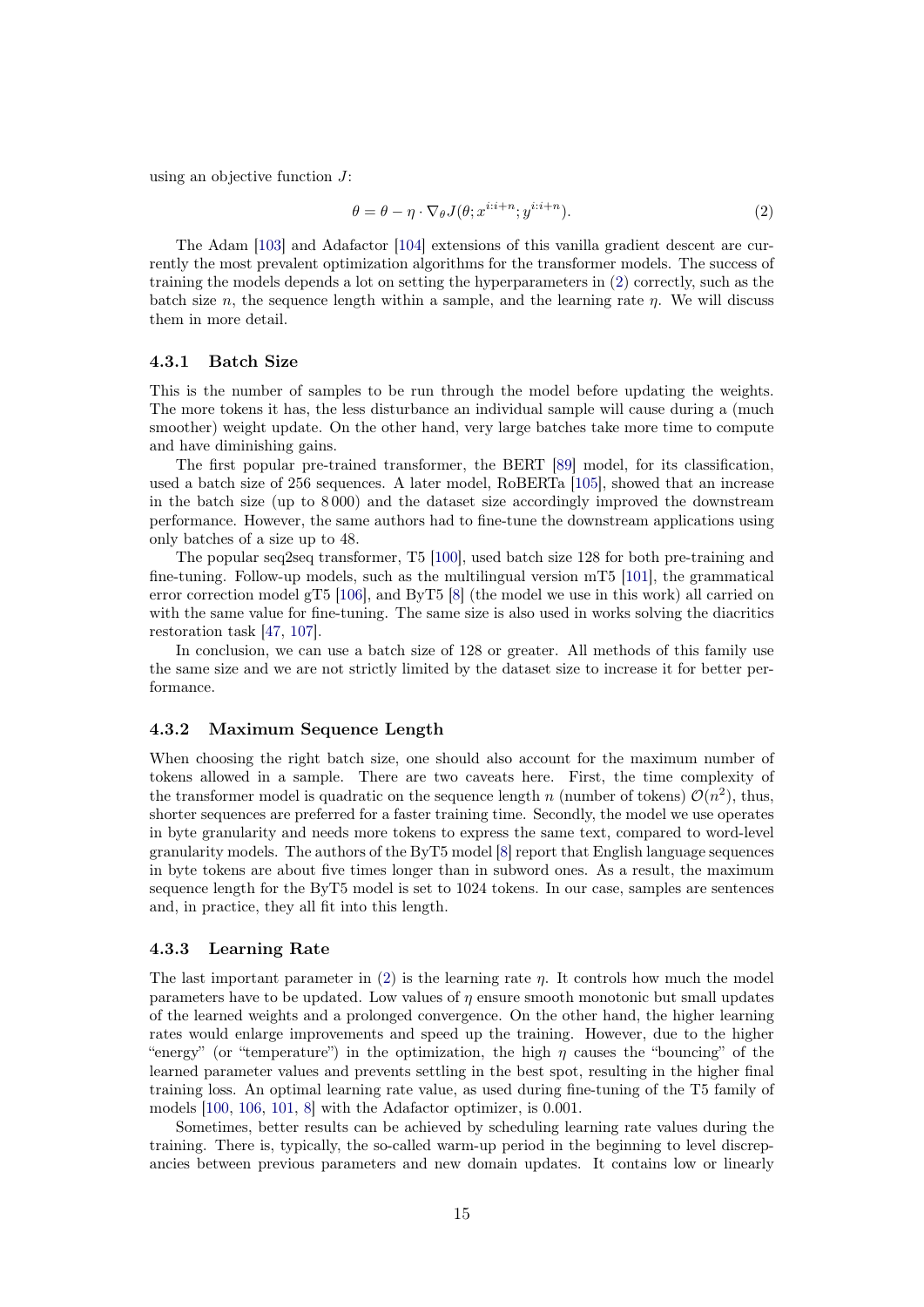increasing values of the learning rate. Similarly, as the training is to be finished, the "energy" of the optimization can be lowered by lowering the learning rate and allowing the neural network weights to settle in a more favorable position. As an example, during the original T5 [\[100\]](#page-36-0) pre-training, a constant warm-up following an inverse square root decay with a peak learning rate of 0.01 was used. However, fine-tuning was performed with a constant value of 0.001. Such a learning rate is not dependent on the dataset size and it enables the straightforward comparisons of different setups. Overall, learning rate schedules can improve constant learning rate results, but they are less flexible to experiment with.

# 4.4 Evaluation

To evaluate diacritics restoration capabilities, we use the alpha-word accuracy metric from [\[38\]](#page-31-8). Each text sample is segmented into words, and for each word, we check if it is an alpha-word (alphabetical word):

- All characters in the word are alphabetic, where the general Unicode category property is one of "Lm", "Lt", "Lu", "Ll", or "Lo";
- It has at least one letter.

Given the number of gold (correct text) words to satisfy this condition  $Tq$ , as well as the number of these words that are correctly predicted by the system  $Ts$ , the alpha-word accuracy is

alpha-word accuracy = 
$$
\frac{T_s}{T_g} \cdot 100\%
$$
. (3)

This metric ensures that our results are not polluted by words that cannot have accents (e.g., numbers). Moreover, it takes into account both occasions of necessary and unnecessary accent generations. Other metrics, such as the Word Error Rate (WER) or the Diacritic Error Rate (DER), restrict themselves to  $Tg$  of only the diacritized letters in the gold standard text [\[37\]](#page-31-7).

# <span id="page-15-0"></span>5 Dataset

The expansion of the internet brought many abundant multilingual text resources. They usually vary from noisy and colossal to small in quantity but high in quality. A good example of the former is the Common Crawl dataset of more than 20TB of data, and its version OSCAR [\[108\]](#page-36-8), which is filtered by language. Such huge datasets are now one of the main building blocks of the popular transformer models' pre-training, but they are very costly to work with during fine-tuning scenarios, such as our. The other extreme, such as the small high-quality Universal Dependencies [\[109\]](#page-36-9) dataset, is too small to cover most aspects in each language.

Recent works on diacritics restoration seek a compromise between these two extremes. The authors of [\[48\]](#page-32-3) use an OpenSubtitles dataset, which is of a satisfactory quality. On the other hand, the authors of [\[46\]](#page-32-1) combine low-quality and high-quality datasets. They train first with the noisy web data, and finish with the higher quality Wikipedia dataset. However, training took two weeks for each language to reach the state-of-the-art results.

We use the same 12-language (Croatian, Czech, French, Hungarian, Irish, Latvian, Polish, Romanian, Slovak, Spanish, Turkish, and Vietnamese) Wikipedia dataset, proposed in [\[38\]](#page-31-8). Recent state-of-the-art diacritics restoration results were reported [\[46\]](#page-32-1) for this dataset, so it is straightforward to compare with our methods on this particular task. As our focus is on efficiency, we omitted the large web text part to work only with the better-quality Wikipedia part.

We also add the Lithuanian language to the list, using the tools publicly provided by the original authors of [\[38\]](#page-31-8) (we provide the links in the Data Availability Statement at the end of this article). The Lithuanian language is an omission we do not want to make here, not only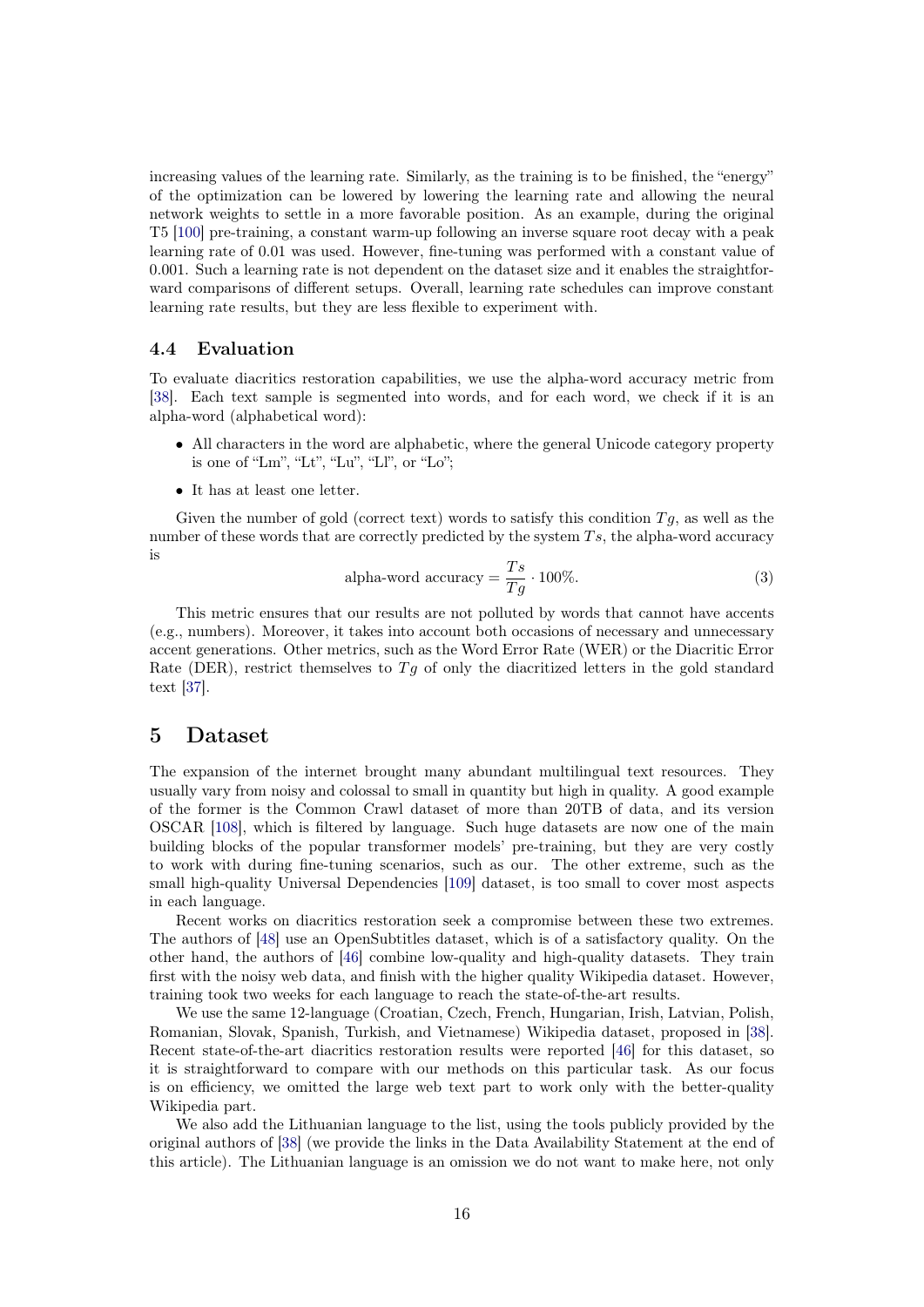because it is our mother tongue and, thus, we can interpret the results well, but also because it has some very unique features discussed in Section [5.1.](#page-16-0)

The dataset consists of training, development, and testing sets. All three are lowercased, tokenized to words, and are split into sentences. The split between sets is performed on the Wikipedia article level. We show statistics of the training set in Table [1.](#page-16-1) The testing sets do not differ much, except that each language has exactly 30 000 sentences allocated to it and, thus, has a similar amount of words. The percentages of alpha-words, diacritic words, and diacritic letters in the testing sets do not deviate by more than 10%, compared to their training counterparts.

| Language  |               | Dataset   |               |             |         |  |  |
|-----------|---------------|-----------|---------------|-------------|---------|--|--|
| Diacritic | Keyboard      |           | Alpha-        | Diacritic % |         |  |  |
| Letters   | Family        |           | Words         | Words       | Letters |  |  |
| 5         | <b>QWERTZ</b> | 802610    | 12914186      | 14.55       | 2.78    |  |  |
| 19        | <b>QWERTY</b> | 952909    | 14 730 260    | 48.69       | 12.90   |  |  |
| 15        | <b>AZERTY</b> | 1818618   | 37612736      | 16.49       | 3.72    |  |  |
| 9         | <b>OWERTZ</b> | 1 294 605 | 17587448      | 50.05       | 11.48   |  |  |
| 5         | <b>QWERTY</b> | 50825     | 1 005 620     | 29.52       | 7.04    |  |  |
| 15        | <b>QWERTY</b> | 315807    | 4 2 4 4 9 1 4 | 48.57       | 10.27   |  |  |
| 9         | <b>QWERTY</b> | 612724    | 7096677       | 38.75       | 7.00    |  |  |
| 9         | <b>QWERTY</b> | 1069841   | 16 178 130    | 32.71       | 6.42    |  |  |
| 6         | <b>QWERTY</b> | 837647    | 16 050 136    | 27.04       | 5.87    |  |  |
| 25        | <b>QWERTZ</b> | 613727    | 9 180 800     | 42.38       | 9.32    |  |  |
| 7         | <b>QWERTY</b> | 1735516   | 42 863 263    | 11.50       | 2.33    |  |  |
| 11        | <b>QWERTY</b> | 875781    | 10785516      | 31.35       | 6.30    |  |  |
| 67        | WERTY         | 819918    | 20 241 117    | 81.18       | 25.94   |  |  |
|           |               |           | Sentences     |             |         |  |  |

<span id="page-16-1"></span>Table 1: Languages and the training dataset statistics. Diacritic percentages are calculated among alphabetical words or letters. Alphabetical words (alpha-words) range from 72% to 86% of all the total words, including numbers.

The dataset is already preprocessed to be used by simpler approaches, such as dictionary mapping. The ByT5 tokenization does not require that, as any text can be encoded in UTF-8 bytes; thus, it can work with any processed or unprocessed text.

## <span id="page-16-0"></span>5.1 Features of Lithuanian

Here are some features of the Lithuanian language that make it interesting and important to include.

The Lithuanian language is highly inflective (fusional) and derivationally complex. It is different from agglutinative languages, that rely on prefixes, suffixes, and infixes. For inflections, Lithuanian "fuses" inflectional categories together, whereas prefixes, suffixes, and infixes are still used to derive words. For example, a diminutive/hypocoristic word can be derived by adding suffixes to the root, and the word can have two-three suffixes (sometimes going up to six), where each added suffix changes its meaning slightly. The language has compounds (connecting two-three words). Moreover, verbs can be made from any onomatopoeia; phrasal verbs (e.g., go in, go out) are composed by adding the prefix to the verb.

Some sentence structures are preferable in the Lithuanian language, but, syntactically, there is a lot of freedom in composing sentences. However, it is important to notice that the word order changes the sentence shade and message emphasis.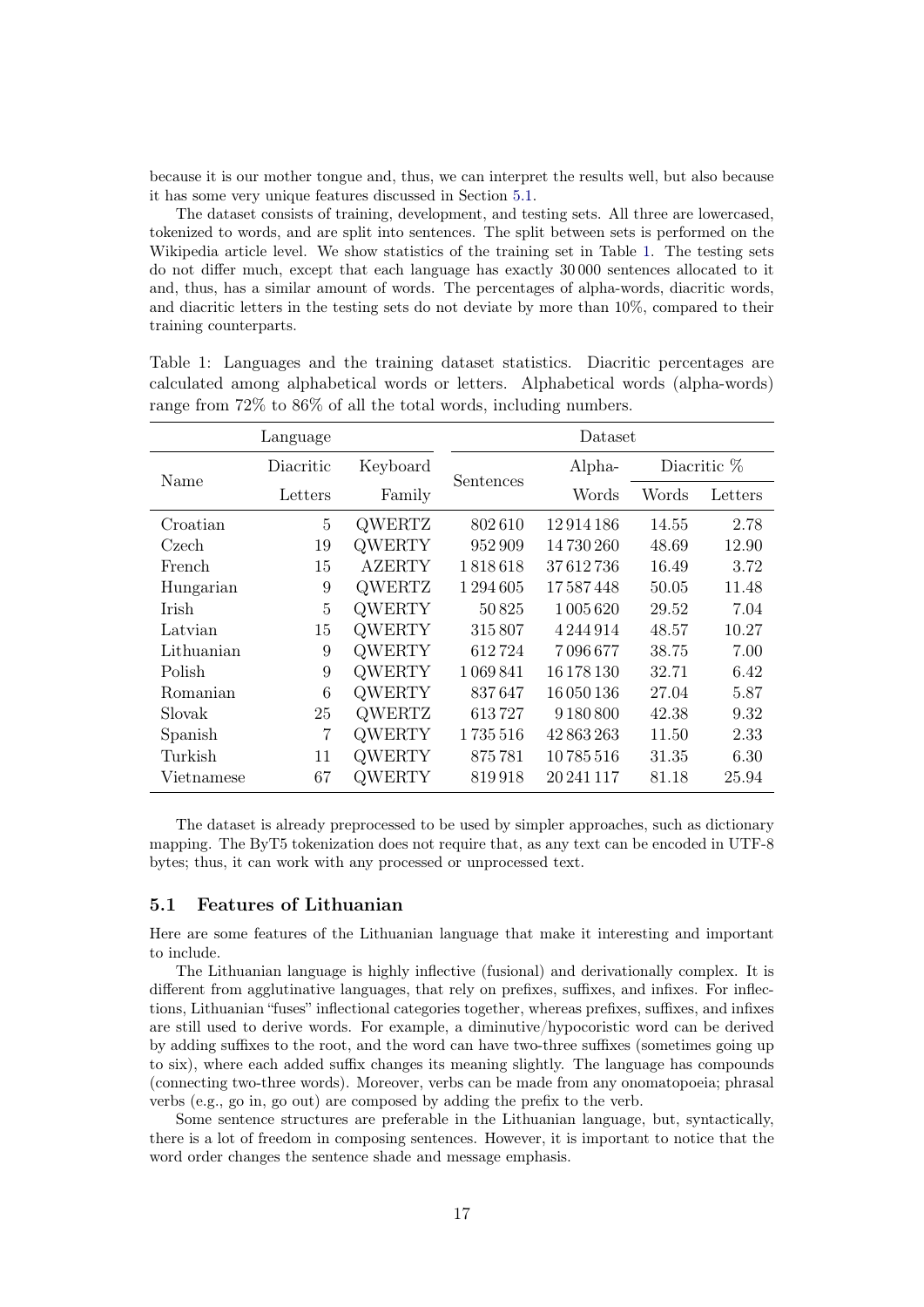This complexity and variety of the forms makes isolated Lithuanian words ambiguous: 47% of Lithuanian word forms are morphologically ambiguous [\[110\]](#page-36-10). This, in turn, makes diacritic restoration and typo correction even more challenging.

# <span id="page-17-1"></span>5.2 A Realistic Model of Typos

We produce our pairs of correct (target) and incorrect (input) texts by taking the dataset as the correct (gold) text and by generating the corresponding incorrect text automatically.

The diacritic removal is straightforward, and is simply done by replacing all diacritic letters with the non-diacritic equivalents.

However, for typographical error inductions, a dedicated realistic corruption model is required. The approach, taken by other works [\[78,](#page-34-1) [87\]](#page-34-10), is to infer probabilities for each error group from the available smaller dataset and to use them to generate errors on the target one. We took the same approach in this work.

There are four prevailing categories of typographical errors. The authors of [\[60,](#page-32-15) [111\]](#page-36-11) reported that more than 80% of errors can be attributed to substitution, deletion, insertion, or transposition errors. This division allows us to model each category separately.

The physical keyboard layout plays an important role in influencing typos. A single keypress instruction consists of information of which hand, finger, and key row to select. The authors of [\[53\]](#page-32-8) argue that the confusion of these instructions is the main culprit of substitution errors, while mixed instruction timing between the two hands (operating on different parts of a keyboard) is the main culprit of transposition errors. While there may be more causes, such as visual and phonological factors [\[112\]](#page-37-0), we restrict ourselves to the physical keyboard layout influence. This allows us to model typographical errors for all languages, given the distribution of the keyboard errors for a single language. We also make no distinction between physical and touchscreen keyboards, large or small.

There are only limited misspelling resources for the data-rich English language, as shown in Table [2.](#page-17-2) The largest one is the Github Typo corpus [\[113\]](#page-37-1). Although it contains edits for multiple languages, only the English language is of a significant size. There is also a multilingual Wikipedia edit history, which could be prepared, similar to the GitHub dataset. However, it must be filtered [\[114\]](#page-37-2) to not include non-typographical error-related examples. Incorporating the Twitter Typo corpus [\[115\]](#page-37-3) may also not be worth the effort, as the domains are different, as well as the length of text spans (needed to normalize error frequencies). In the end, we used a single GitHub Typo Corpus to derive the probabilities of errors.

<span id="page-17-2"></span>

| Dataset                                | Number of Edits | Collection Method |
|----------------------------------------|-----------------|-------------------|
| GitHub Typo Corpus [113]               | 350 000         | Keyboard          |
| Twitter Typo Corpus [115]              | 39 17 1         | Keyboard          |
| Birkbeck Spelling Corpus [116]         | 36 133          | Handwritten       |
| Holbrook Misspelling Corpus [117, 118] | 1 7 9 1         | Handwritten       |

Table 2: Related datasets for English misspelling corrections.

Further details on generating the typos are provided in Section [6.2.](#page-18-0)

# <span id="page-17-0"></span>6 Experiment Details

Here, we provide further details on our experiments.

## 6.1 ByT5 Model Fine-Tuning

We chose the batch size of 256 and the default ByT5 maximum sequence length of 1024. Such a configuration matches the total maximum number of tokens  $(256 \times 1024 = 2048 \times 128)$  with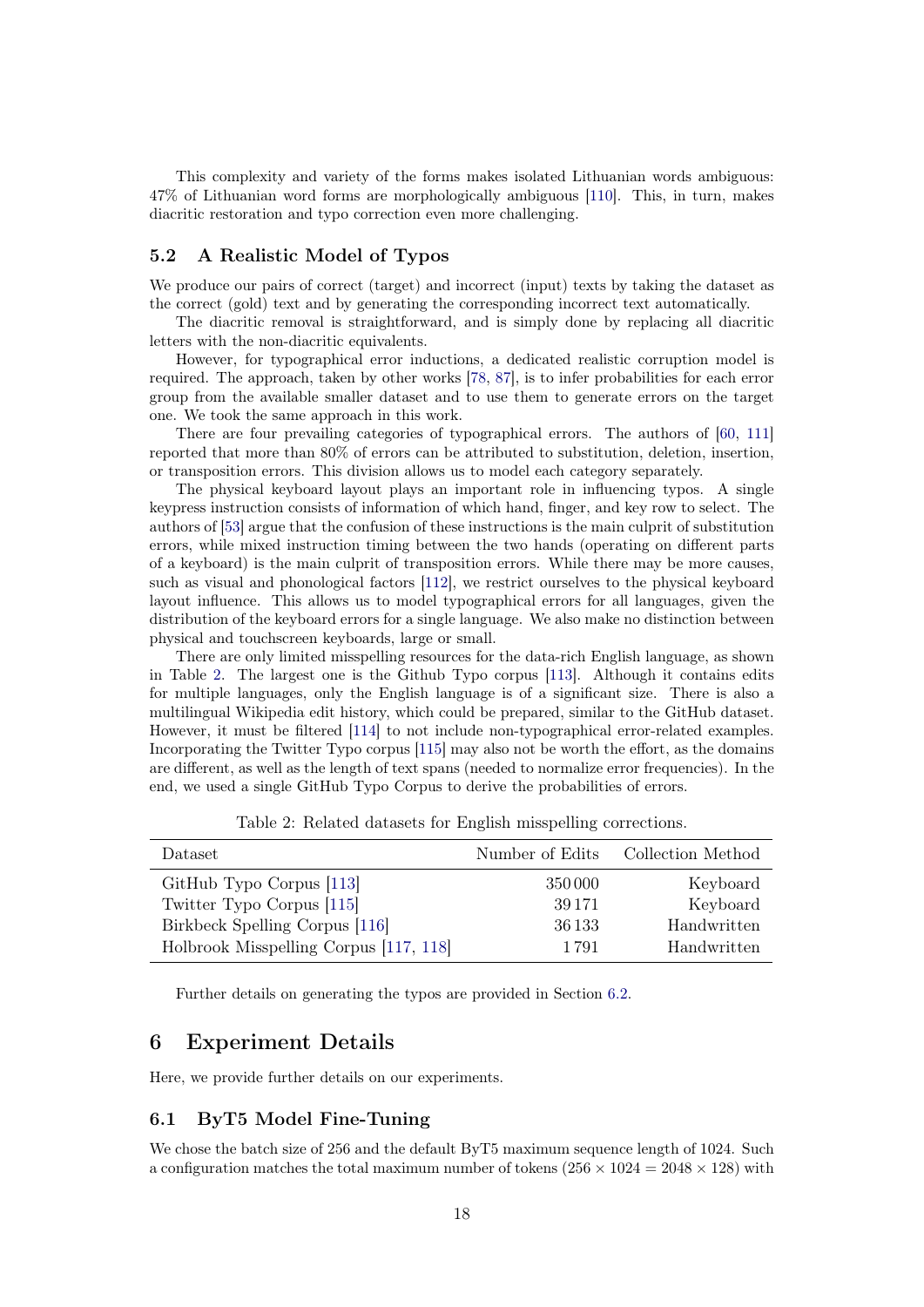the best system for diacritics restoration [\[46\]](#page-32-1). The larger sequence length is essential, as our model works on byte-level fine-grained tokens, compared to coarser subword-level models.

We used a GeForce RTX 2080 Ti GPU. Due to the modest memory size, we employed the gradient accumulation technique. It accumulates gradients in a continuous, rather than in a parallel, fashion. In addition, feeding only a single sample at a time allowed us to avoid padding.

We trained each model for 2048 steps, each consisting of 256 sentences/samples, with a total of  $2048 \times 256 = 524288$  sentences, and this took up to 10 h for a single model. For example, for the Lithuanian language, this corresponds to a 0.86 epoch over the total 612 724 sentences in its dataset (Table [1\)](#page-16-1). In our results, we refer to such basic training as being trained for  $\times 1$  the number of sentences (#samples). We fix this training length, irrespective of the available dataset, for each language (Table [1\)](#page-16-1) to make training comparable among languages. In experiments where we trained our models for longer (e.g.,  $\times 8$ ), we used the whole dataset and passed through it as many times as needed, e.g., for Lithuanian  $\times 8$ corresponds to 6.8 epochs.

We used the Adafactor [\[104\]](#page-36-4) optimizer with a constant learning rate of 0.001. The same setup was employed by the ByT5 [\[8\]](#page-29-4) authors for fine-tuning experiments. Moreover, the Adafactor optimizer also has very little auxiliary storage compared to the other popular optimizer, Adam [\[103\]](#page-36-3). More complex learning rate schedules may give a slightly better performance, but it would be more difficult to compare our runs, so we adhered to the constant learning rate approach.

For the diacritics restoration task with each language, we trained three different models. Each model has a different weight initialization, and data sampling is performed differently, according to a given random seed. The results are reported as a mean and a standard deviation over these three runs. In addition, we trained models for simultaneous diacritics and typographical error corrections for each language.

We also trained several models for a much longer time. First, we continued our basic fine-tuning setup with a batch size of 258 to 6 000 steps (all other basic setups are up to 2 048). At this stage, the loss became noisy (although it was low), so we increased our batch size to 8 192 and continued training further. Due to the change in batch size, we reported our model training steps by how much training data, compared to our basic setup, it consumed. In our results, we reported models trained for  $\times 8$  and  $\times 19$  the number of samples in the basic setup. We chose those ceiling-rounded numbers as a means of convenience in our setup. As long training is very time-consuming, we performed only a few of them. We think that it still sufficiently indicates the scaling effects.

For text generation, in all our experiments we used a beam size of two. Later runs revealed that there is hardly a difference in size. As a result, for future work, we recommend adhering to a simpler beam size of 1.

The training script and the Pytorch model implementation were used from the Hugging Face library [\[95\]](#page-35-5). If not stated otherwise, we used all default parameters as they are in this library version 4.12.0.

# <span id="page-18-0"></span>6.2 The Generation of Typographical Errors

We took a similar approach for the generation of typographical errors, as in [\[78\]](#page-34-1). Close to a process of text writing, the program moves through each symbol and induces errors in a stochastic manner by evaluating probabilities of various error types for each character. This includes deletion, insertion, substitution, and transposition operations.

The chance for a letter to participate in a particular error type is determined according to the frequency of errors in the reference dataset. We used the largest known original typo dataset, the GitHub Typo Corpus [\[113\]](#page-37-1). The dataset was filtered for only English language typos and the characters were selected with a count of at least 1 000. Given the final character set C, the total number of times  $f(c)$  the character  $c \in C$  or a specific typo pattern appeared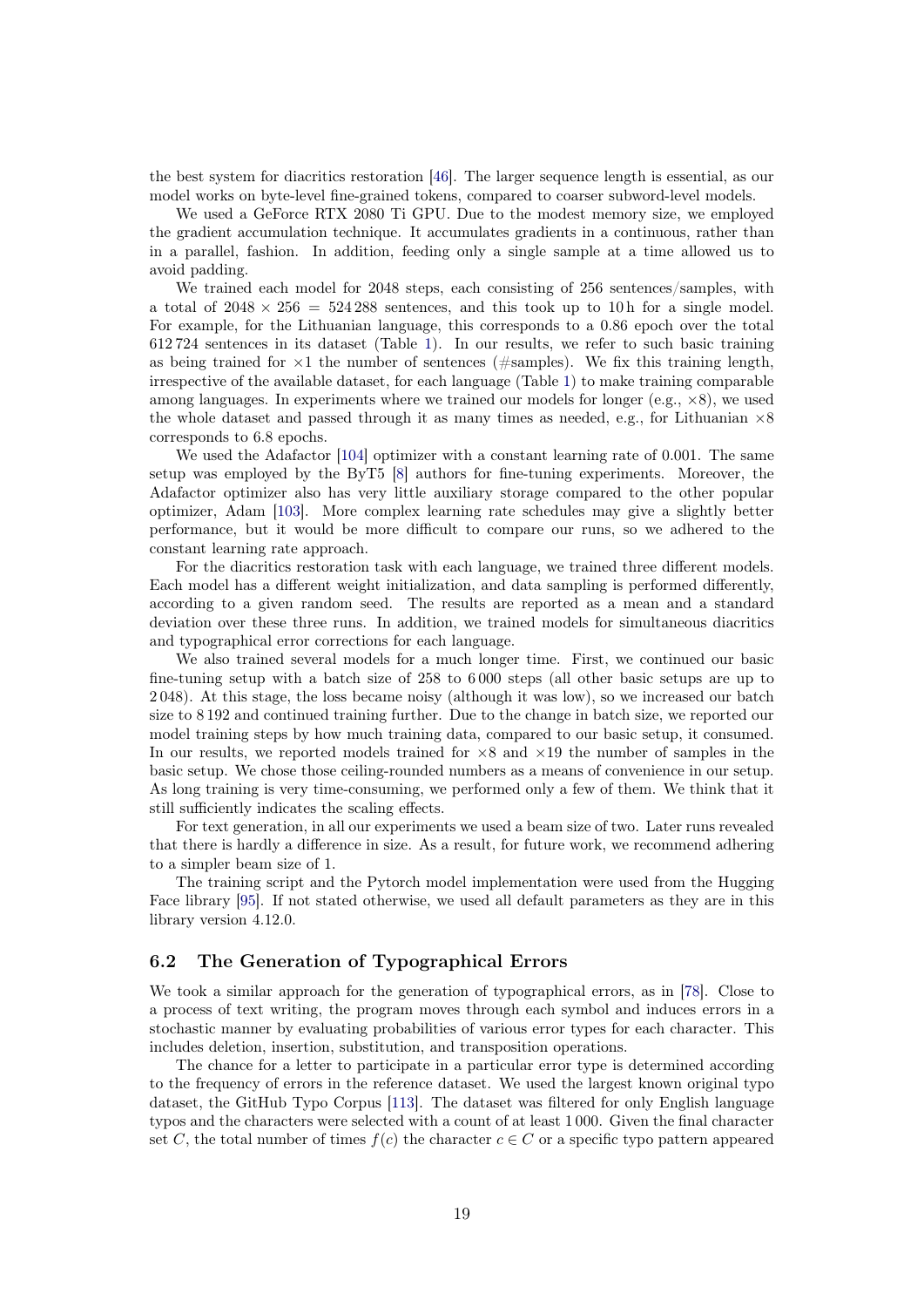in the selected corpus, the following probabilities for each character are considered:

$$
P(\text{deletion} \mid c) = \frac{f(c \to \varnothing)}{f(c)},\tag{4}
$$

$$
P(\text{substitution} \mid c) = \frac{\sum_{c \in C} f(c \to c)}{f(c)},\tag{5}
$$

$$
P(\text{insertion after } | c) = \frac{\sum_{c \in C} f(c \to c c)}{2f(c)}, \quad P(\text{insertion before } | c) = \frac{\sum_{c \in C} f(c \to c c)}{2f(c)}, \quad (6)
$$

$$
P(\text{transposition} \mid cc') = \frac{f(cc' \to c'c)}{f(cc')}.\tag{7}
$$

Note that we divide insertion errors into two distinct categories, whether the character is inserted after the one in question, or before. Both insertion probabilities are collected from the same samples, so we divide them by two. An alternative way would be to collect triplets of characters before the one in question and after, but the probabilities would then be sparse. Nevertheless, our chosen approach covers the so-called "fat-finger" errors.

We ran some typographical error induction experiments on the original GitHub Corpus and confirmed that our generation method aligns with the original error type distribution. Initially, only about 1% of characters were corrupted, so we scaled our probabilities by a factor of three to be close to the low error rate, as defined in [\[78\]](#page-34-1). The final error type distribution and percentage of the corrupted characters for each language are depicted in Figure [1.](#page-20-0) The amount of generated errors for each language slightly varies because the letter frequencies derived from English differ in other languages.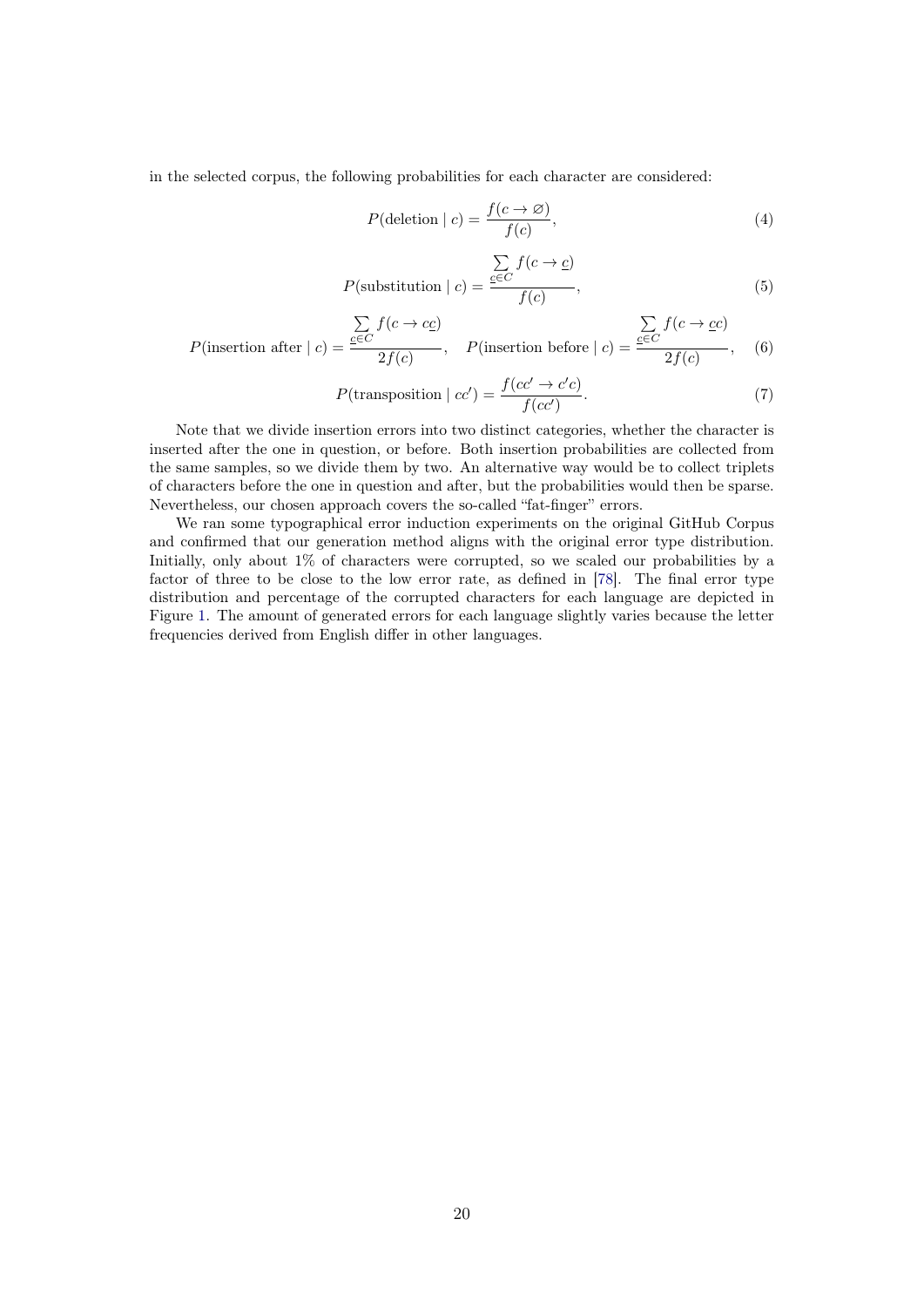<span id="page-20-0"></span>

Figure 1: Distribution of generated typographical errors by category (the left vertical axis and stacked bars). Proportions for the English part of the GitHub Corpus (used to derive generation probabilities) are also depicted for reference. The total percentage of induced corruptions are included (the right vertical axis and corresponding blue dots).

Insertion and substitution errors can result in many different outcomes. The probabilities for specific letters to emerge, given that this type of error occurs at a specific place, are computed by the following equations:

$$
P(c \to c' \mid c, \text{substitution}) = \frac{f(c \to c')}{\sum\limits_{c \in C} f(c \to c)},\tag{8}
$$

$$
P(c \to cc' \mid c, \text{insertion after}) = \frac{f(c \to cc')}{\sum_{c \in C} f(c \to cc)},\tag{9}
$$

$$
P(c \to c'c \mid c, \text{insertion before}) = \frac{f(c \to c'c)}{\sum\limits_{c \in C} f(c \to \underline{c}c)}.
$$
 (10)

As mentioned previously, we took the typo statistics from the English dataset and ran on the assumption that typos are based purely on the layout of the keyboard (the proximity of keys, etc.), so the same typo statistics will be in all the other languages using the QWERTY layout. We did not deal with the extensions of the character sets and keyboard layouts for different languages, as we only introduced typos to the undiacritized versions of the texts, irrespective of the case. We disregarded other possible minor variations in the keyboard layouts as insignificant.

For the Croatian, French, Hungarian, and Slovak languages, corresponding to their different keyboard layout families (see Table [1\)](#page-16-1), we remapped the original English QWERTY dataset before inferring typo probabilities. For example, for Croatian, which has a QWERTZ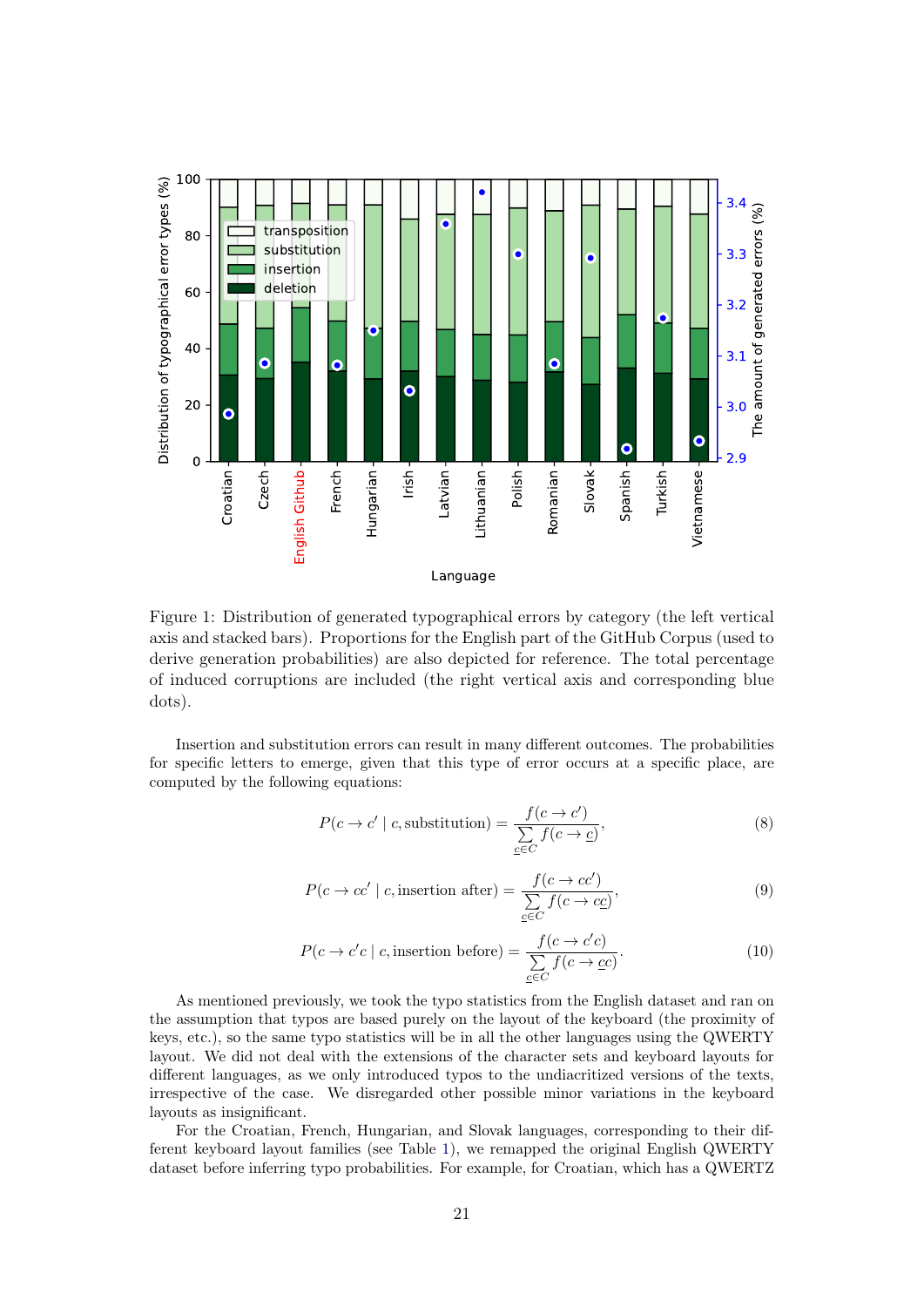layout, we had to swap the letters "z" and "y" when calculating probabilities. In our initial experiments, we did not observe significant model performance differences between the QWERTY and remapped typo generation versions.

# <span id="page-21-0"></span>7 Results

We present the results of our different experiments here.

## 7.1 Diacritics Restoration

The diacritics restoration results are presented in Table [3.](#page-21-1) Our ByT5 method results lay between the dictionary (a simple statistical Unigram model) and the state-of-the-art model [\[46\]](#page-32-1). The highest alpha-word accuracy is for French, Spanish, and Croatian, with results that were only 0.34%, 0.29%, and 0.56% behind the state of the art, respectively. These languages have the smallest percentage of diacritic words (see Table [1\)](#page-16-1). The lowest scores are recorded for Vietnamese and Latvian at 94.25% and 96.33%, respectively. We also note that the Irish language, with the smallest dataset, has the highest standard deviation of 0.32%.

<span id="page-21-1"></span>Table 3: Alpha-word accuracy results (%) for the diacritics restoration task. We report means and standard deviations for three separate training runs with different initial model weights and dataset samplings trained for 524 288 sentences (#samples:  $\times$ 1) and a single run for eight times more  $(\times 8)$ , cycling through the available training data (Table [1\)](#page-16-1) as needed.

|               |       |       |       | ByT5                  |            | $Dict + ByT5$    |            |
|---------------|-------|-------|-------|-----------------------|------------|------------------|------------|
| Language      | Raw   | Dict. | [46]  | $\#samples: \times 1$ | $\times 8$ | $\times 1$       | $\times 8$ |
| Croatian      | 85.01 | 99.11 | 99.73 | $99.17 \pm 0.06$      |            | $99.42 \pm 0.03$ |            |
| Czech         | 49.71 | 95.67 | 99.22 | $98.01 \pm 0.03$      |            | $98.38 \pm 0.04$ |            |
| French        | 83.11 | 97.98 | 99.71 | $99.37 \pm 0.04$      |            | $99.49 \pm 0.03$ |            |
| Hungarian     | 50.34 | 96.22 | 99.41 | $98.42 \pm 0.02$      | 99.20      | $98.78 \pm 0.01$ | 99.25      |
| <b>I</b> rish | 69.97 | 96.65 | 98.88 | $98.14 \pm 0.32$      |            | $98.40 \pm 0.16$ |            |
| Latvian       | 50.14 | 90.59 | 98.63 | $96.33 \pm 0.12$      | 97.78      | $96.62 \pm 0.09$ | 97.66      |
| Lithuanian    | 60.76 | 93.83 |       | $97.94 \pm 0.19$      | 99.07      | $98.18 \pm 0.13$ | 98.95      |
| Polish        | 66.73 | 97.00 | 99.66 | $99.00 \pm 0.03$      |            | $99.16 \pm 0.02$ |            |
| Romanian      | 70.37 | 96.09 | 98.64 | $97.99 \pm 0.03$      |            | $98.17 \pm 0.04$ |            |
| Slovak        | 56.34 | 96.88 | 99.32 | $98.43 \pm 0.06$      |            | $98.77 \pm 0.02$ |            |
| Spanish       | 87.97 | 99.11 | 99.62 | $99.33 \pm 0.04$      |            | $99.43 \pm 0.02$ |            |
| Turkish       | 68.39 | 98.41 | 98.95 | $98.86 \pm 0.04$      |            | $99.03 \pm 0.02$ |            |
| Vietnamese    | 15.88 | 73.53 | 98.53 | $94.25 \pm 0.07$      | 97.53      | $94.29 \pm 0.07$ | 97.54      |
| Average       | 62.67 | 94.70 | 99.19 | 98.10                 |            | 98.32            |            |

The "Raw" column in Table [3](#page-21-1) indicates the alpha-word accuracy of the uncorrected text for comparison. Naturally, the more diacritic-heavy the language is, the lower the number.

## 7.1.1 An Approach with the Dictionary and the ByT5 models ( $Dict + ByT5$ )

We noticed that the dictionary method outperforms the ByT5 method for words that have only a single target translation in the dictionary. We grouped words by how many translation targets in the dictionary they have and we show the ratio of ByT5-to-Dictionary error rates in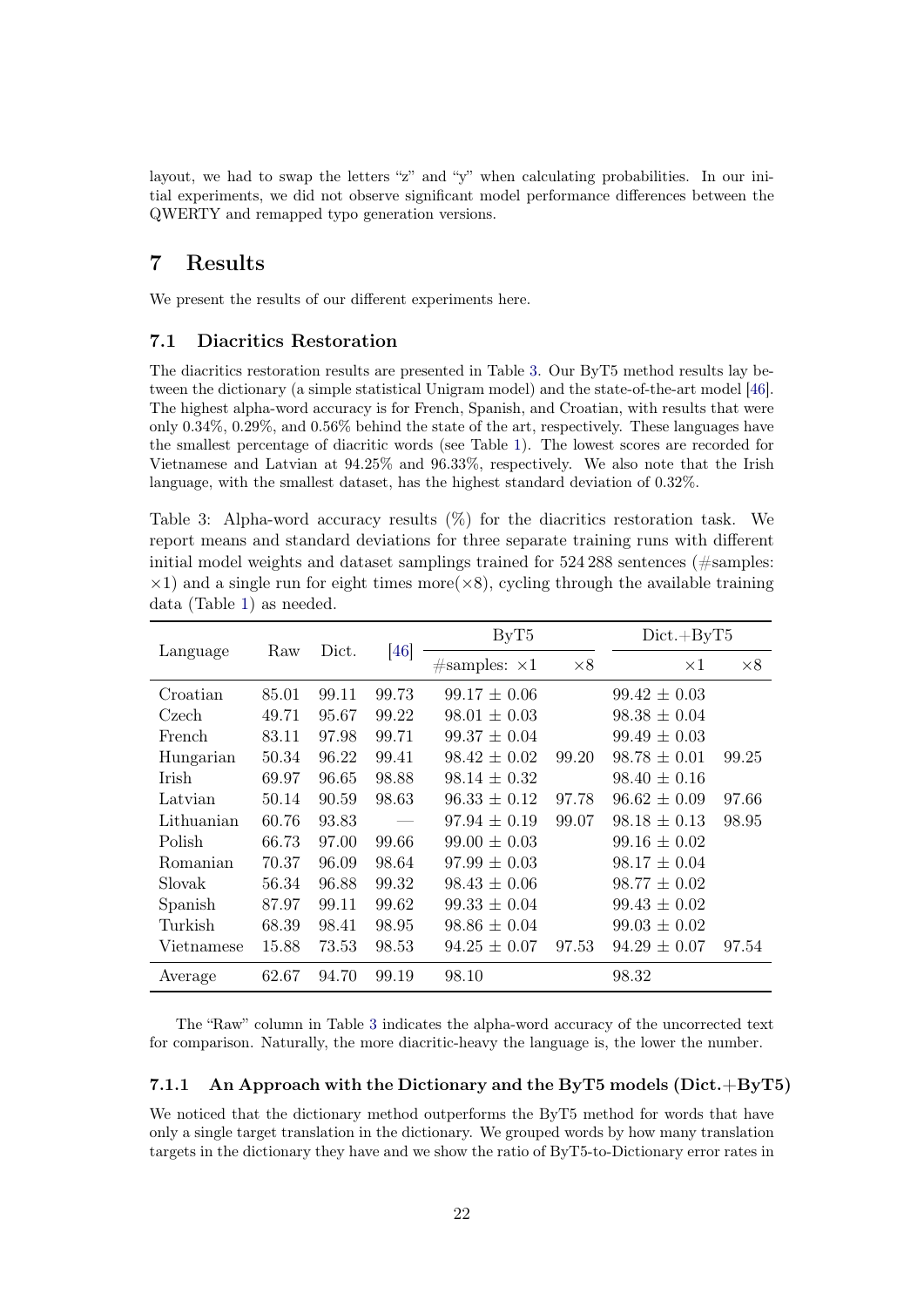Table [4.](#page-22-0) The resulting values that are higher than 1 indicate the Dictionary outperforming the ByT5 model. This is the case for all languages at a word group with only a single translation.

<span id="page-22-0"></span>Table 4: Alpha-word error ratio between the ByT5 and Dictionary methods for two word groups and models in different training stages. The values higher than 1 indicate that the Dictionary method restores diacritics better. The first word group corresponds to words with exactly one possible translation target, and the second word group corresponds to words with two translation targets. Groups are determined by the training set statistics, while results are reported on the testing set.

|              |                         | One Dictionary Candidate | Two Dictionary Candidates |                 |                 |            |
|--------------|-------------------------|--------------------------|---------------------------|-----------------|-----------------|------------|
| Language     | $\#samples: \times 0.5$ | $\times 1$               | $\times 8$                | $\times 0.5$    | $\times 1$      | $\times 8$ |
| Croatian     | $6.37 \pm 0.98$         | $4.98 \pm 0.52$          |                           | $1.18 \pm 0.03$ | $1.01 \pm 0.06$ |            |
| Czech        | $4.74 \pm 0.19$         | $3.53 \pm 0.03$          |                           | $0.45 \pm 0.02$ | $0.37 \pm 0.01$ |            |
| French       | $5.29 \pm 0.17$         | $4.98 \pm 0.48$          |                           | $0.31 \pm 0.02$ | $0.27 \pm 0.01$ |            |
| Hungarian    | $7.35 \pm 0.48$         | $4.37 \pm 0.10$          | 1.42                      | $0.84 \pm 0.03$ | $0.62 \pm 0.00$ | 0.34       |
| <b>Irish</b> | $2.13 \pm 0.21$         | $2.27 \pm 0.84$          |                           | $0.56 \pm 0.03$ | $0.57 \pm 0.08$ |            |
| Latvian      | $2.43 \pm 0.17$         | $1.77 \pm 0.11$          | 0.69                      | $0.43 \pm 0.00$ | $0.37 \pm 0.02$ | 0.23       |
| Lithuanian   | $2.61 \pm 0.18$         | $2.00 \pm 0.36$          | 0.58                      | $0.34 \pm 0.02$ | $0.27 \pm 0.01$ | 0.12       |
| Polish       | $4.06 \pm 0.24$         | $2.56 \pm 0.15$          |                           | $0.30 \pm 0.03$ | $0.24 \pm 0.01$ |            |
| Romanian     | $3.66 \pm 0.44$         | $2.63 \pm 0.12$          |                           | $0.82 \pm 0.02$ | $0.63 \pm 0.02$ |            |
| Slovak       | $4.29 \pm 0.03$         | $3.00 \pm 0.21$          |                           | $0.54 \pm 0.02$ | $0.44 \pm 0.01$ |            |
| Spanish      | $5.4 \pm 0.54$          | $4.18 \pm 0.57$          |                           | $0.95 \pm 0.04$ | $0.82 \pm 0.03$ |            |
| Turkish      | $10.5 \pm 10.84$        | $2.70 \pm 0.24$          |                           | $3.83 \pm 4.68$ | $1.01 \pm 0.03$ |            |
| Vietnamese   | $2.6 \pm 0.10$          | $2.38 \pm 0.20$          | 1.31                      | $1.52 \pm 0.16$ | $1.21 \pm 0.04$ | 0.32       |

Table [4](#page-22-0) also portrays how the ratio of the ByT5-to-Dictionary error rates changes during half and full training. The trend is obvious: the transformer improves for all word groups with training. If our training was longer, the ByT5 model may even surpass the Dictionary model at a word group of one translation candidate. This is exactly what happened for the Latvian and the Lithuanian languages after eight times more training samples.

Note that at half the training, the standard deviation of the Turkish ratio is abnormally high. This is due to one of three ByT5 training runs that temporarily fail. However, with further training, the run recovered up to the same accuracy level as the other two. This is a good example of how different training dynamics can be dependent on different initial conditions and different data sampling.

We constructed a hybrid approach by letting the Dictionary model restore words with only a single translation candidate, while leaving all the other words for the transformer. For our standard training, this improved the single ByT5 results by up to 0.37%, on average, and allowed us to reach the state-of-the-art results for the Turkish language. However, we can observe that, with longer training, the pure ByT5 model can catch up to, or even surpass, the hybrid approach.

#### 7.2 Simultaneous Diacritics and Typos Corrections

The results of the simultaneous diacritic and typographic error corrections are represented in Table [5.](#page-23-0) We see that the alpha-word accuracy results are significantly lower across the board, compared to restoring the diacritics alone.

The Dictionary method was used in the same way as the previous experiment, i.e., it was "trained" on the typo-free diacritization-only task in both the standalone and hybrid approaches.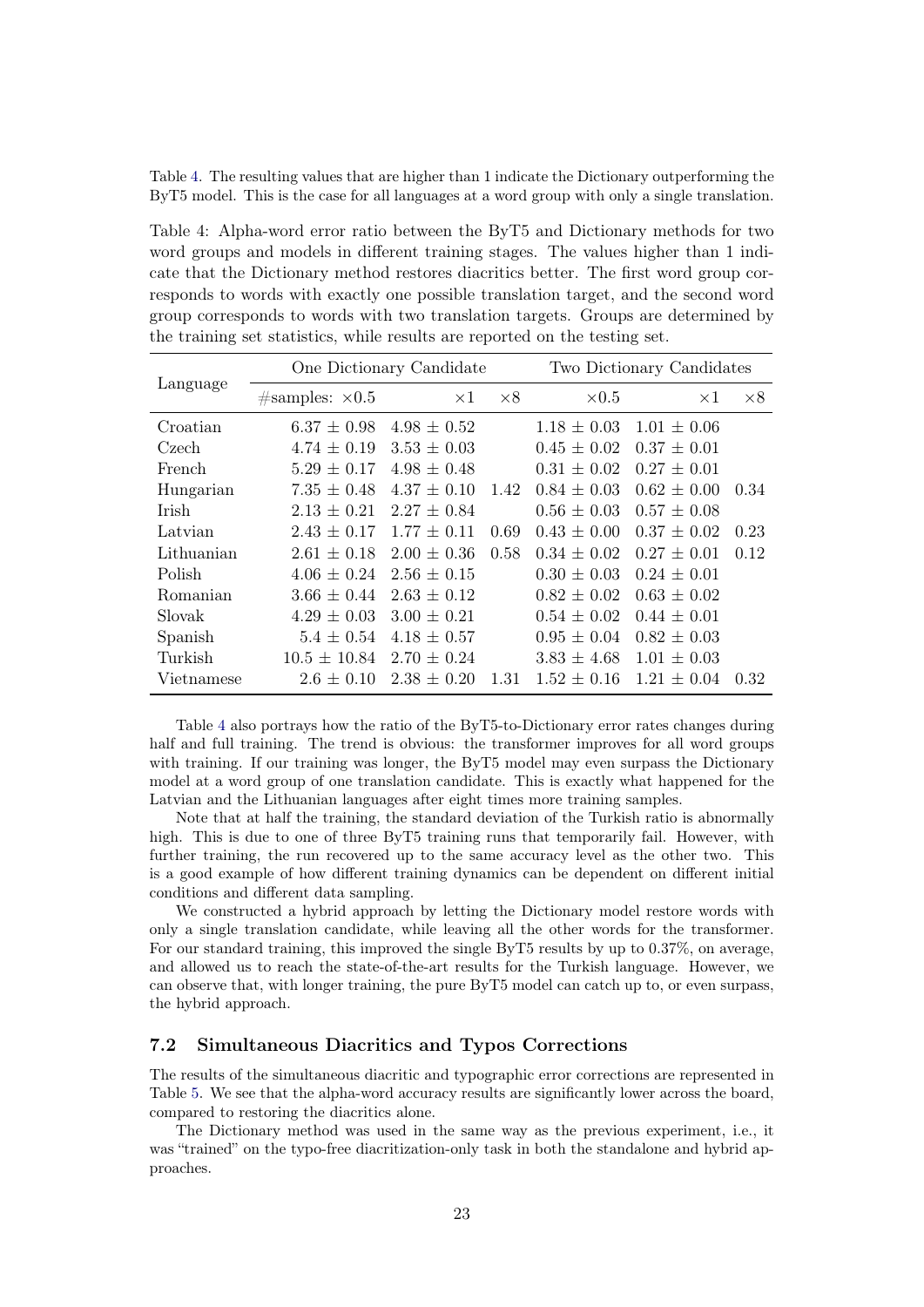The reduction of accuracy the ByT5 model, on average, is by 7.84%, while for hybrid Dict.+ByT5 approach, it was 3.71%. A smaller reduction for the hybrid method suggests that the transformers do not cope well with the same words that it successfully dealt with when there were no typos present. A possible reason may be that more learning is required by both tasks, and up to 10 h of training might not be enough. Training the Hungarian model up to 19 times longer improves the performance substantially, but the gap of 2.98% between the ByT5 model and the hybrid remains.

|            |       |          | Dict. | ByT5                  | $Dict + ByT5$ |            |             |
|------------|-------|----------|-------|-----------------------|---------------|------------|-------------|
| Language   | Raw   | Hunspell |       | $\#samples: \times 1$ | $\times 19$   | $\times 1$ | $\times 19$ |
| Croatian   | 64.05 | 66.43    | 74.06 | 90.27                 |               | 96.71      |             |
| Czech      | 38.68 | 40.15    | 71.37 | 89.88                 |               | 94.52      |             |
| French     | 60.81 | 64.94    | 70.87 | 93.45                 |               | 96.52      |             |
| Hungarian  | 38.16 | 46.35    | 69.84 | 88.31                 | 93.96         | 94.31      | 96.85       |
| Irish      | 53.49 | 56.01    | 73.16 | 89.48                 |               | 94.49      |             |
| Latvian    | 37.69 | 44.21    | 66.29 | 88.88                 |               | 93.01      |             |
| Lithuanian | 44.78 | 44.87    | 68.44 | 89.68                 | 94.19         | 94.70      | 96.73       |
| Polish     | 49.10 | 56.61    | 70.02 | 91.38                 |               | 96.76      |             |
| Romanian   | 51.93 | 54.54    | 70.29 | 90.50                 |               | 94.14      |             |
| Slovak     | 43.92 | 48.59    | 72.89 | 91.05                 |               | 95.56      |             |
| Spanish    | 64.07 | 68.03    | 71.58 | 93.12                 |               | 95.98      |             |
| Turkish    | 51.18 | 51.69    | 72.58 | 90.00                 |               | 95.29      |             |
| Vietnamese | 11.92 | 11.84    | 56.19 | 87.34                 | 93.40         | 87.86      | 93.77       |
| Average    | 46.91 | 50.33    | 71.89 | 90.26                 |               | 94.60      |             |

<span id="page-23-0"></span>Table 5: Alpha-word accuracies for the simultaneous diacritics and typographic error corrections.

We also added correction results that were obtained with the open-source Hunspell spellchecker [\[52\]](#page-32-7) by replacing the words that it found to be incorrectly spelled with its first suggestion. The results indicate that it is barely better than raw uncorrected sentences. It is also significantly worse than our Dictionary approach, which is specialized in restoring diacritics.

#### 7.3 Performance on the Zipf's Tail

Word frequencies can be modeled reasonably well by a Zipf distribution. It is a very heavytailed distribution, where there is a vast number of words with low frequencies. The abundance of such words is a challenge for most learning systems, as the data for these points is sparse. Our question is, how hard are these words for our trained models?

We grouped words that were in our testing set by their frequencies in the training set. The resulting word groups are:

- Unseen: present in the test but not in train data;
- $[1, 100]$ : words appearing in the training set from 1 to 100 times;
- $[101, 10000]$ : words appearing in training set from 101 to 10000 times.

Alpha-word accuracy results for these groups are shown in Table [6.](#page-24-0)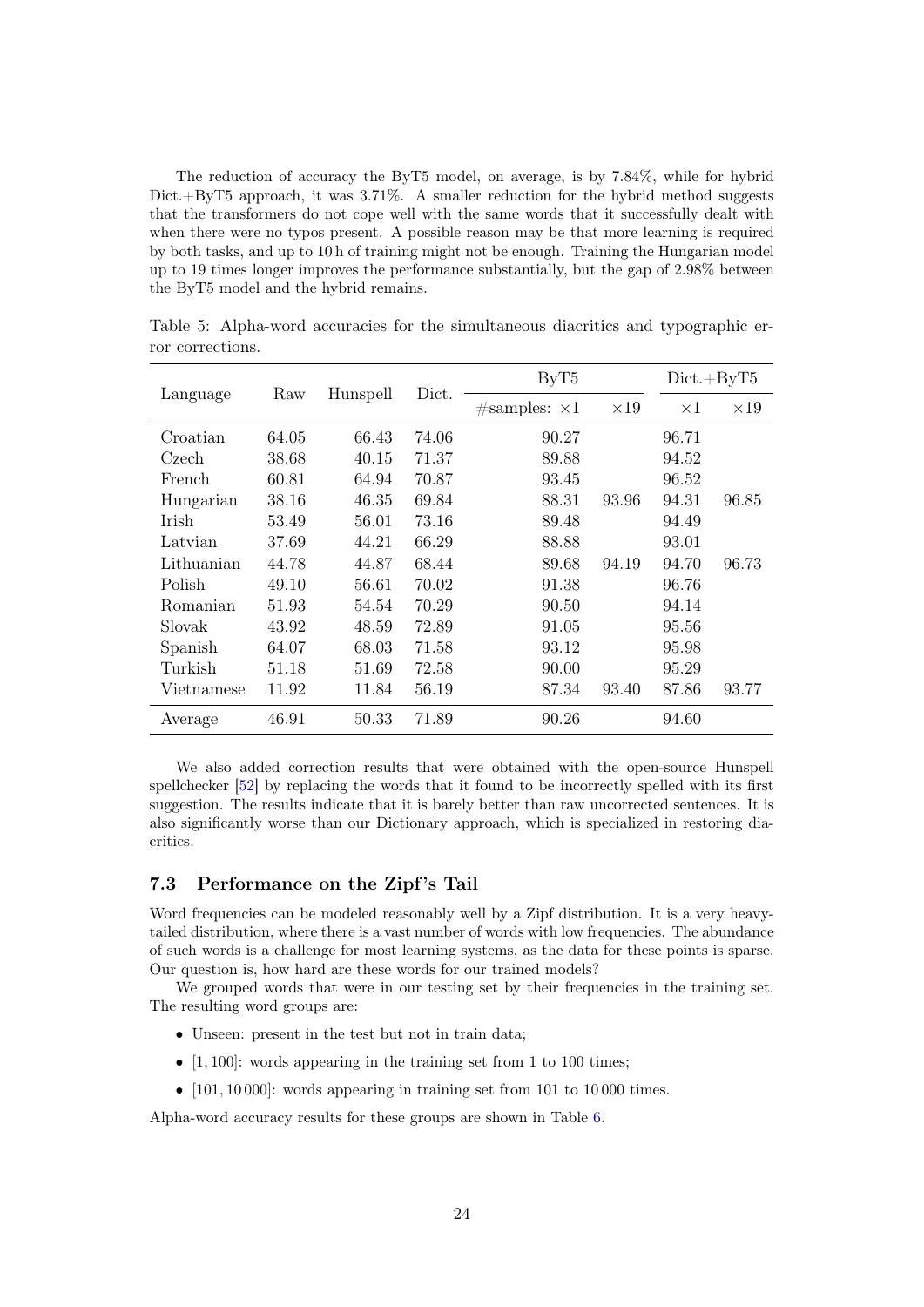<span id="page-24-0"></span>Table 6: The distribution of diacritics restoration errors for the different frequencies of the words in the training dataset are shown in the first three columns. The intervals indicate the bounds of how many times the words in this group were encountered in the training dataset. The last two columns indicate the percentages of how much of the training dataset was constituted by these word groups.

|                     |                  | Percentage of All Errors          |                  | % of Training Dataset |              |
|---------------------|------------------|-----------------------------------|------------------|-----------------------|--------------|
| Language            | Unseen           | 1, 100                            | [101, 10000]     | [1, 100]              | [101, 10000] |
| Croatian            | $31.42 \pm 1.65$ | $54.23 \pm 1.27$                  | $12.67 \pm 1.45$ | 11.79                 | 51.02        |
| Czech               | $20.42 \pm 0.24$ | $51.07 \pm 1.31$                  | $26.43 \pm 0.80$ | 10.62                 | 54.54        |
| French              | $13.55 \pm 0.88$ | $42.29 \pm 3.26$                  | $28.53 \pm 1.66$ | 2.06                  | 37.53        |
| Hungarian           |                  | $26.78 \pm 0.33$ 49.96 $\pm 0.59$ | $19.67 \pm 0.69$ | 9.25                  | 52.82        |
| $\times 8$ #samples | 35.97            | 43.45                             | 17.64            |                       |              |
| <b>Irish</b>        |                  | $46.51 \pm 6.04$ 35.37 $\pm$ 0.65 | $13.64 \pm 3.17$ | 23.53                 | 45.03        |
| Latvian             | $25.94 \pm 0.95$ | $49.87 \pm 0.16$                  | $21.35 \pm 0.77$ | 22.20                 | 56.23        |
| $\times 8$ #samples | 33.71            | 43.23                             | 20.49            |                       |              |
| Lithuanian          | $26.13 \pm 0.60$ | $47.93 \pm 1.03$                  | $24.83 \pm 1.11$ | 16.41                 | 63.61        |
| $\times 8$ #samples | 40.28            | 39.60                             | 19.55            |                       |              |
| Polish              | $18.31 \pm 0.52$ | $48.49 \pm 0.89$                  | $29.78 \pm 0.46$ | 10.43                 | 56.29        |
| Romanian            | $16.06 \pm 0.29$ | $43.46 \pm 0.96$                  | $27.83 \pm 1.08$ | 6.83                  | 48.39        |
| Slovak              | $36.68 \pm 1.00$ | $52.96 \pm 0.29$                  | $10.01 \pm 0.70$ | 14.98                 | 52.18        |
| Spanish             | $13.22 \pm 0.24$ | $39.29 \pm 1.58$                  | $28.74 \pm 0.86$ | 2.19                  | 36.81        |
| Turkish             | $24.11 \pm 0.48$ | $54.03 \pm 1.13$                  | $21.07 \pm 0.71$ | 11.26                 | 59.66        |
| Vietnamese          | $1.48 \pm 0.01$  | $7.85 \pm 0.19$                   | $58.40 \pm 0.46$ | 0.96                  | 26.15        |
| $\times 8$ #samples | 3.37             | 10.69                             | 55.43            |                       |              |

A substantial part of errors come from the words that are unseen during the training. Excluding Vietnamese and Irish, this ranges from 13% (Spanish, French) to 36% for Slovak. The Vietnamese outlier of 1% may be due to its linguistic nature, while the Irish outlier of 46% is due to its very small dataset. Overall, the smaller the dataset (Table [1\)](#page-16-1), the more unseen or rare words, and the associated errors, we have.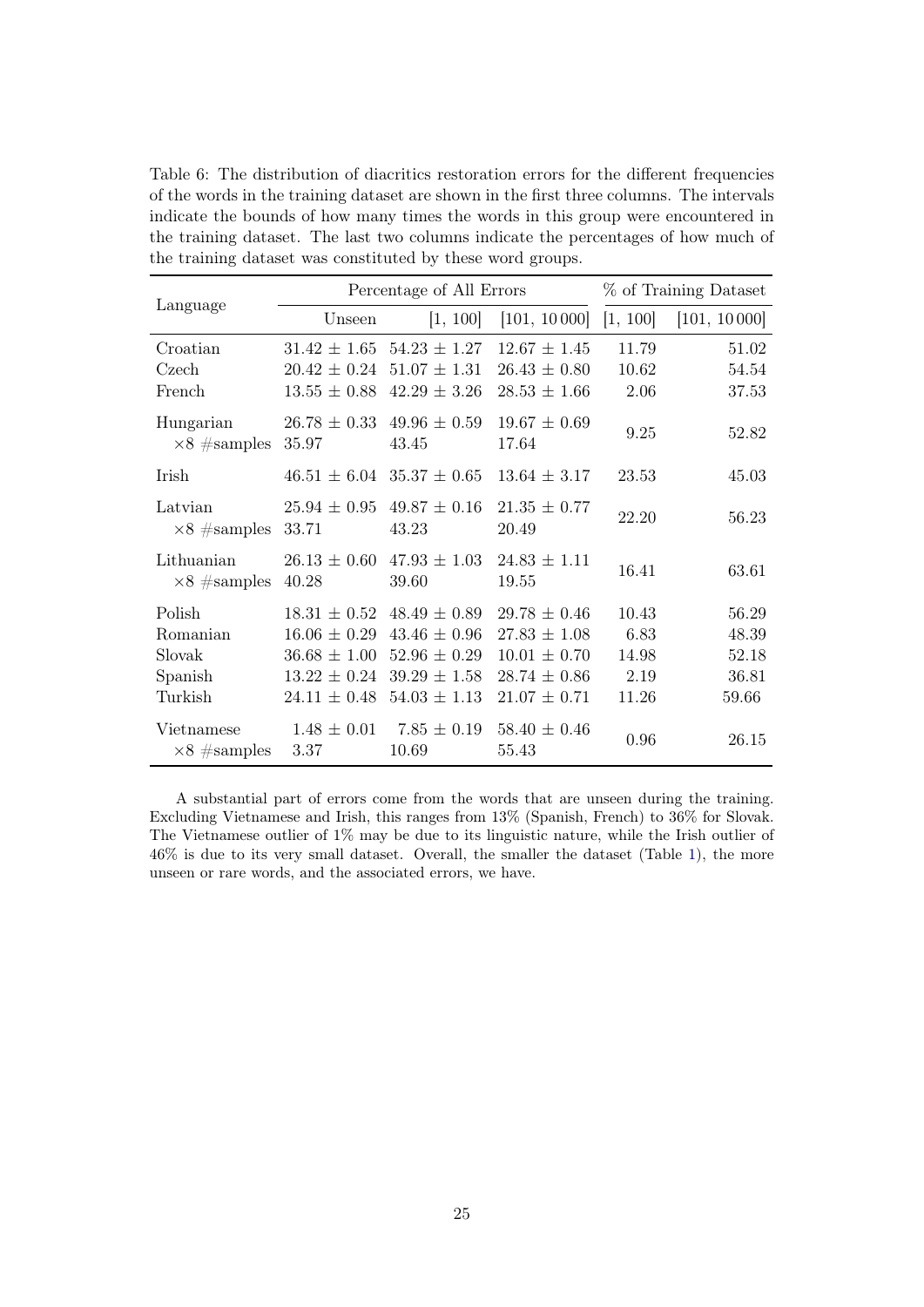|                     |                | With Diacritics, % | Without Diacritics, % |                |              |
|---------------------|----------------|--------------------|-----------------------|----------------|--------------|
| Language            | Failed         | Restored           | Failed                | Left Correct   | Total Unseen |
| Croatian            | $6.8 \pm 0.2$  | $15.9 \pm 0.2$     | $4.3 \pm 0.4$         | $73.0 \pm 0.4$ | 12147        |
| Czech               | $16.4 \pm 0.2$ | $37.7 \pm 0.2$     | $5.0 \pm 0.4$         | $40.9 \pm 0.4$ | 9398         |
| French              | $10.1 \pm 0.1$ | $9.8 \pm 0.1$      | $4.6 \pm 0.3$         | $75.6 \pm 0.3$ | 3794         |
| Hungarian           | $10.1 \pm 0.2$ | $58.2 \pm 0.2$     | $2.3 \pm 0.1$         | $29.5 \pm 0.1$ |              |
| $\times 8$ #samples | 7.1            | 61.2               | 1.2                   | 30.5           | 16350        |
| <b>I</b> rish       | $12.1 \pm 0.5$ | $25.6 \pm 0.5$     | $5.3 \pm 1.0$         | $57.0 \pm 1.0$ | 29470        |
| Latvian             | $16.8 \pm 0.7$ | $39.9 \pm 0.7$     | $5.5 \pm 0.6$         | $37.9 \pm 0.6$ |              |
| $\times 8$ #samples | 13.6           | 43.1               | 3.9                   | 39.4           | 17449        |
| Lithuanian          | $8.1 \pm 0.4$  | $29.7 \pm 0.4$     | $4.4 + 1.4$           | $57.7 \pm 1.4$ | 15547        |
| $\times 8$ #samples | 6.0            | 31.9               | 2.8                   | 59.3           |              |
| Polish              | $7.0 \pm 0.1$  | $20.4 \pm 0.1$     | $2.3 \pm 0.2$         | $70.3 \pm 0.2$ | 9461         |
| Romanian            | $15.6 \pm 0.5$ | $15.1 \pm 0.5$     | $6.9 \pm 0.9$         | $62.4 \pm 0.9$ | 8493         |
| Slovak              | $14.4 \pm 0.3$ | $33.7 \pm 0.3$     | $4.9 \pm 1.6$         | $46.9 \pm 1.6$ | 13357        |
| Spanish             | $8.1 \pm 0.2$  | $11.6 \pm 0.2$     | $5.4 \pm 1.0$         | $75.0 \pm 1.0$ | 5115         |
| Turkish             | $7.0 \pm 0.1$  | $25.3 \pm 0.1$     | $3.7 \pm 0.2$         | $63.9 \pm 0.2$ | 9594         |
| Vietnamese          | $14.4 \pm 0.3$ | $1.7 \pm 0.3$      | $1.9 \pm 0.4$         | $82.1 \pm 0.4$ |              |
| $\times 8$ #samples | 13.1           | 2.9                | 2.7                   | 81.2           | 4 2 6 0      |

<span id="page-25-0"></span>Table 7: The confusion matrix of the unseen word diacritics restoration performance by the ByT5 model. Unseen words with and without diacritics are presented separately. The last column depicts the total number of unseen words for each language.

Similar to the Dictionary method and the other classical methods, unseen data is also a significant source of errors for the transformer model. Different to the classical approaches, however, is the transformer model, which is based on neural networks, and it can generalize to unseen data. To investigate this generalization, we filtered all the words that were in the testing set and not in the training and calculated the percentages, as is shown in Table [7.](#page-25-0) We can see that the ByT5 model successfully restores more than  $76\%$  of unseen words for each language.

## 7.4 Training Longer

Training for longer is beneficial. As can be seen in Figure [2,](#page-26-0) testing the alpha-word accuracy for all our models is only increaing with training. The lack of training hurts the performance of the Vietnamese language the most, which is the language with the most diacritics. Training the corresponding model for eight times longer brings substantial improvements of over 3.28%.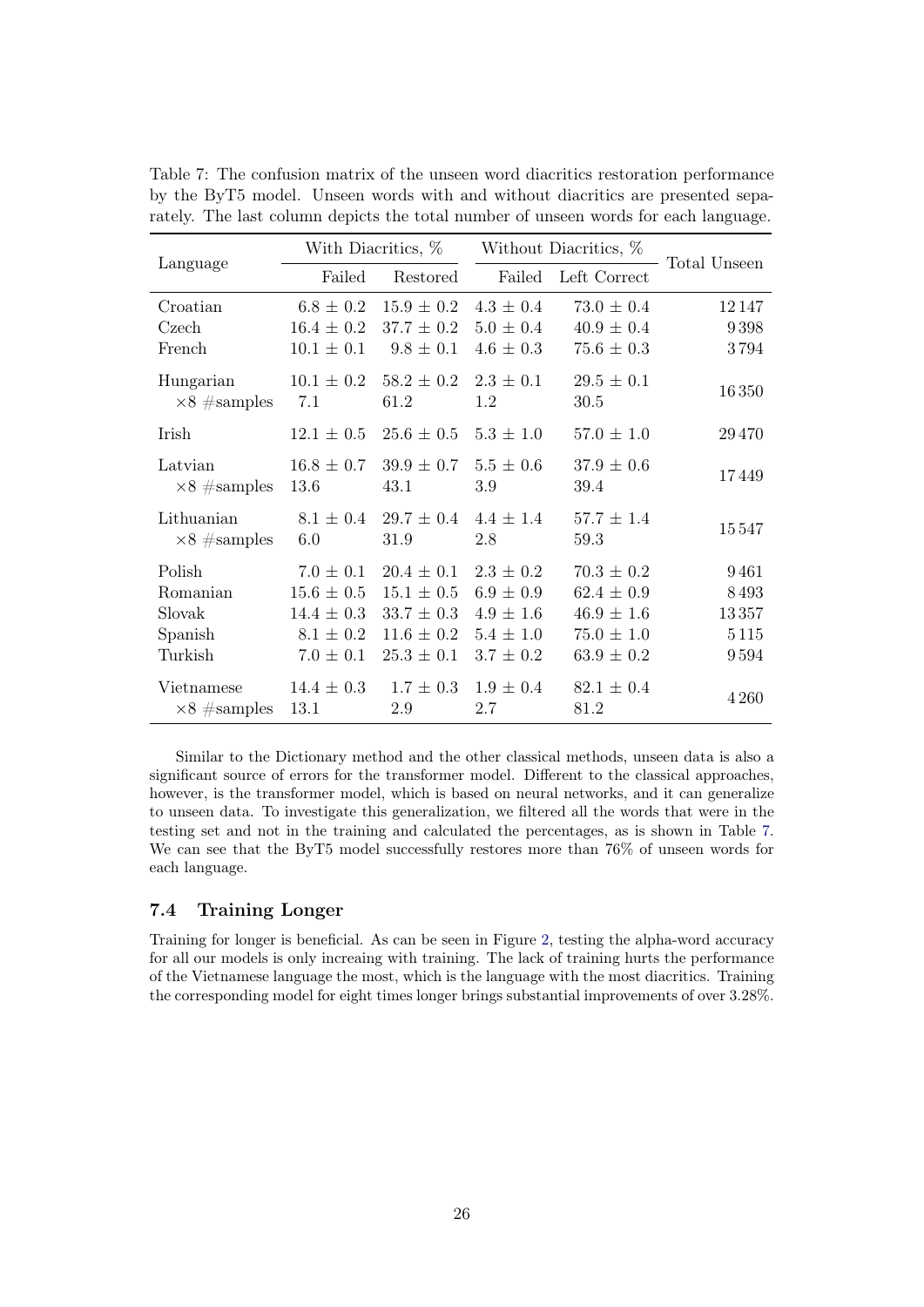<span id="page-26-0"></span>

Figure 2: Alpha-word accuracy improvement during diacritics restoration training. Training steps of  $\times$ 1 corresponds to 2048  $\times$  256 sentences for a given language. There is a visible outlier for the Turkish language at  $\times$ 0.5 training steps, but that model regained the accuracy later in training.

A similar trend is observed for all the models trained on the two tasks simultaneously in Figure [3.](#page-26-1) Here, the improvements are much larger. On the other hand, languages with fewer diacritics, such as French and Spanish, have diminishing gains from longer training. Overall, longer training is a must for the more difficult tasks.

<span id="page-26-1"></span>

Figure 3: Alpha-word accuracy improvement during diacritics and typographical errors correction training. Training data of  $\times 1$  corresponds to  $2048 \times 256$  sentences for a given language. We also run a single longer training session for the Hungarian language, with up to  $\times 19$  training steps.

Note that while the training is much longer, we still use the same dataset sizes presented in Table [1,](#page-16-1) but we just iterate over them more times.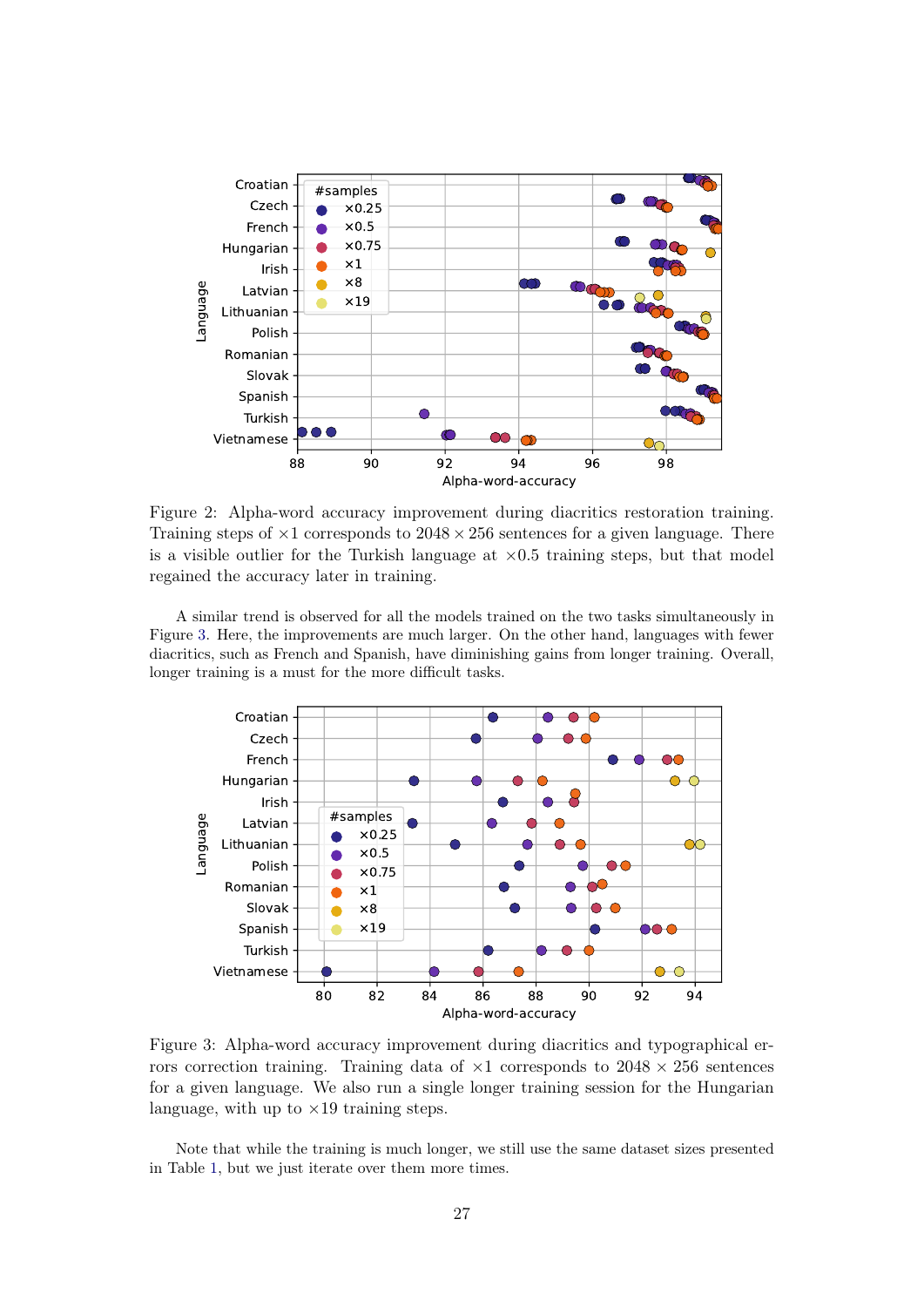# <span id="page-27-0"></span>8 Discussion

In this work, we show that accuracy can be improved by combining the transformer and the classical Dictionary methods. Yet, this is the case for more under-trained transformers. We show that the longer-trained ByT5 models start to bypass the hybrid approach. However, when resources are limited compared to the difficulty of the task, such a hybrid approach can be a viable solution, as is the case with our simultaneous diacritics restoration and typos correction tasks.

The hybrid Dict.+ByT5 approach might also have an advantage in the latter task because the dictionary part is "trained" on the typo-free diacritization task and, thus, recognizes and corrects typo-free words well. The ByT5 model was trained only on the combined task, so it, thus, has a harder time learning to recognize these situations from the noisy data.

Transformer models depend on the amount of training data, and small sizes can hinder the performance. Hungarian and Latvian languages, with a very similar percentage of diacritics (and, hence, the task difficulty), had a difference of four times between their dataset sizes. As a result, our achieved restoration score for Latvian was almost 2% lower. On the other hand, the alpha-word accuracy of over  $96\%$  and  $98\%$  can still be reached for Latvian and Irish languages, with dataset sizes of 5.5 and 1.2 million words, respectively. This indicates a correlation between the difficulty of the task and the size of the dataset needed.

One way to improve our results is to leverage the fact that most of the errors are due to unseen and less-seen words in the training data. As we show in this work (Table [6\)](#page-24-0), longer training improves the restoration of words with moderate frequencies but it is less effective for unseen words and is very time-consuming. The only way to improve unseen words is to rely on the additional dataset. Time constraints could, additionally, be relieved by employing boosting approaches [\[119\]](#page-37-7), i.e., training on the filtered selection of data, which is known to be problematic. Such data could contain a high proportion of low-frequency and unseen words, while at the same time, being compact.

A limitation of our work is that we had only a single moderate GPU at our disposal. Scaling the model size [\[106\]](#page-36-6), incorporating additional datasets [\[46\]](#page-32-1), and training longer can improve accuracy by several percent. Similarly, one can build a model of multiple languages to gain benefits by overlapping vocabularies and semantics of related under-represented languages, although studies report contradictory results [\[48,](#page-32-3) [46\]](#page-32-1). We think that all these scaling approaches are promising as future work.

In our work, we generated the typos for the entire datasets just once, but, in principle, we could generate different typos each time we pass through the dataset. This would require more computation, but it would enrich the data for longer training sessions.

Another natural future direction is the incorporation of multiple error types. This is still an active area of research, as the currently achievable accuracy of such systems has a wide margin to improve [\[107\]](#page-36-7). In this work, we show how difficult the task becomes by combining just two classes of errors. However, this is a bigger problem for the classical hand-crafted approaches, but our ByT5-based models could, in principle, cope with this, given additional data and training times.

Our approach is also easy to scale to other languages, as it does not depend on the alphabet or structure of the language. For example, only the typo dataset generation model in this work depends on the Latin alphabet and a corresponding keyboard layout.

Altogether, this makes our approach very promising for large-scale real-world applications. Our combined diacritic restoration and typo correction solution could, in principle, already be used in, for example, auto-correcting text messages or social media posts/comments. Expanding the approach in the ways discussed above opens even bigger application horizons.

# <span id="page-27-1"></span>9 Conclusions

We achieved a 98.3% average alpha-word accuracy (within  $1\%$  of the state of the art) on the diacritic restoration task over 13 benchmark languages with a ByT5 universal byte-level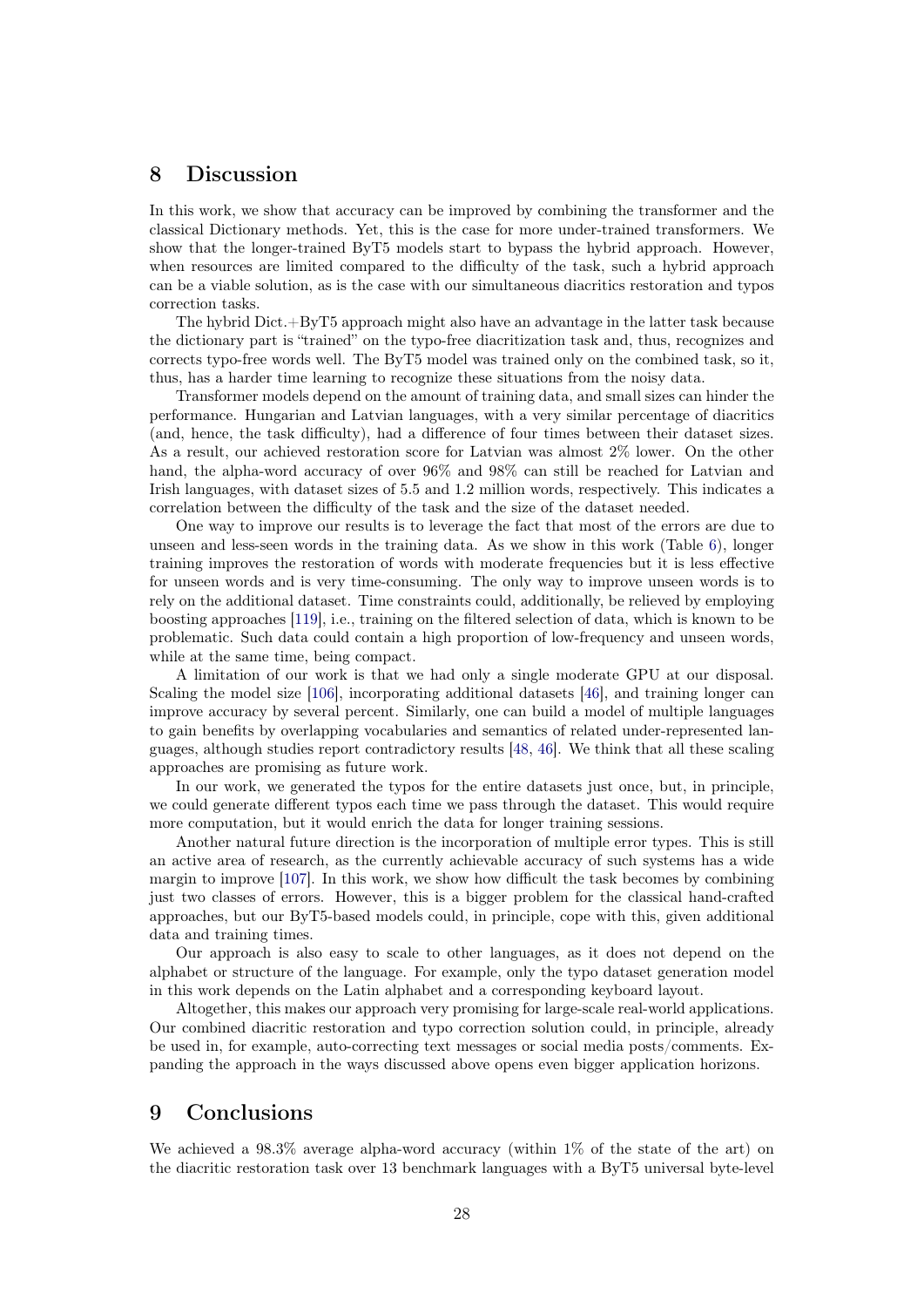transformer model approach, a smaller training dataset (Wikipedia), and a much-reduced training time (Table [3\)](#page-21-1). When the training time is limited, the model is slightly improved by the assistance of a simple statistical Unigram model ( $Dict.+ByT5$ ). There is a solid indication, however, that longer training gets very close to the state-of-the-art model, even without this assistance, and with the smaller dataset (Figure [2\)](#page-26-0).

We achieved a 94.6% average alpha-word accuracy on the simultaneous diacritics restoration and typo correction tasks with the same models (Dict.+ByT5), training datasets and times. This is a much harder task, and is problematic for the specialized systems; thus, we have no state-of-the-art model to compare to (Table [5\)](#page-23-0). There is also a strong indication that longer training can significantly improve these results (Figure [3\)](#page-26-1).

We investigated that most of the errors are caused by the words that are rare in the training dataset (Table [6\)](#page-24-0). However, contrary to the classical approaches, our models generalize quite well to the unseen words (Table [7\)](#page-25-0) and restore diacritics correctly on  $> 76\%$  of the unseen words in every language. This gives us good hints on how the models can be further improved, often by simply training them more.

The good performance and universality of this approach make it very promising for realworld applications, more languages and error classes.

Author Contributions: Conceptualization, M.L., J.K.-D., L.S. and T.K.; methodology, L.S., M.L., J.K.-D. and M.B.; software, L.S.; validation, L.S.; formal analysis, L.S. and M.L.; investigation, L.S.; resources, M.L.; data curation, L.S.; writing – original draft preparation, L.S., M.L., J.K.-D. and M.B.; writing – review and editing, M.L. and J.K.-D.; visualization, L.S.; supervision, M.L. and J.K.-D.; project administration, M.L. and J.K.-D.; funding acquisition, M.L., J.K.-D., L.S., T.K. and M.B. All authors have read and agreed to the published version of the manuscript.

Funding: This research was funded by the joint Kaunas University of Technology Research and Innovation Fund and Vytautas Magnus University project "Deep-Learning-Based Automatic Lithuanian Text Editor (Lituanistas)", Project no.: PP34/2108.

Data Availability: Publicly available datasets were analyzed in this study. The data for 12 benchmark languages can be found here: <http://hdl.handle.net/11234/1-2607>. Additional data for the Lithuanian were used from here: [https://ufal.mff.cuni.cz/~majlis/](https://ufal.mff.cuni.cz/~majlis/w2c/download.html) [w2c/download.html](https://ufal.mff.cuni.cz/~majlis/w2c/download.html) and were preprocessed by the tools from [https://github.com/arahusky](https://github.com/arahusky/diacritics_restoration/tree/master/data/create_corpus_scripts)/ [diacritics\\_restoration/tree/master/data/create\\_corpus\\_scripts](https://github.com/arahusky/diacritics_restoration/tree/master/data/create_corpus_scripts). All the links were last accessed on 3 January 2022.

Conflicts of Interest: The authors declare no conflict of interest.

# References

- <span id="page-28-0"></span>[1] Lucian Petrică, Horia Cucu, Andi Buzo, and Corneliu Burileanu. A robust diacritics restoration system using unreliable raw text data. In Spoken Language Technologies for Under-Resourced Languages, pages 215–220, St Petersburg, Russia, 01 2014. SPIIRAS.
- <span id="page-28-1"></span>[2] Horia Cucu, Laurent Besacier, Corneliu Burileanu, and Andi Buzo. Asr domain adaptation methods for low-resourced languages: Application to romanian language. In 2012 Proceedings of the 20th European Signal Processing Conference (EUSIPCO), pages 1648–1652, Bucharest, Romania, August 2012. IEEE.
- <span id="page-28-2"></span>[3] Cătălin Ungurean, Dragoş Burileanu, Vladimir Popescu, Cristian Negrescu, and Aurelian Derviş. Automatic diacritic restoration for a tts-based e-mail reader application. UPB Scientific Bulletin, Series C, 70(4):3–12, 2008.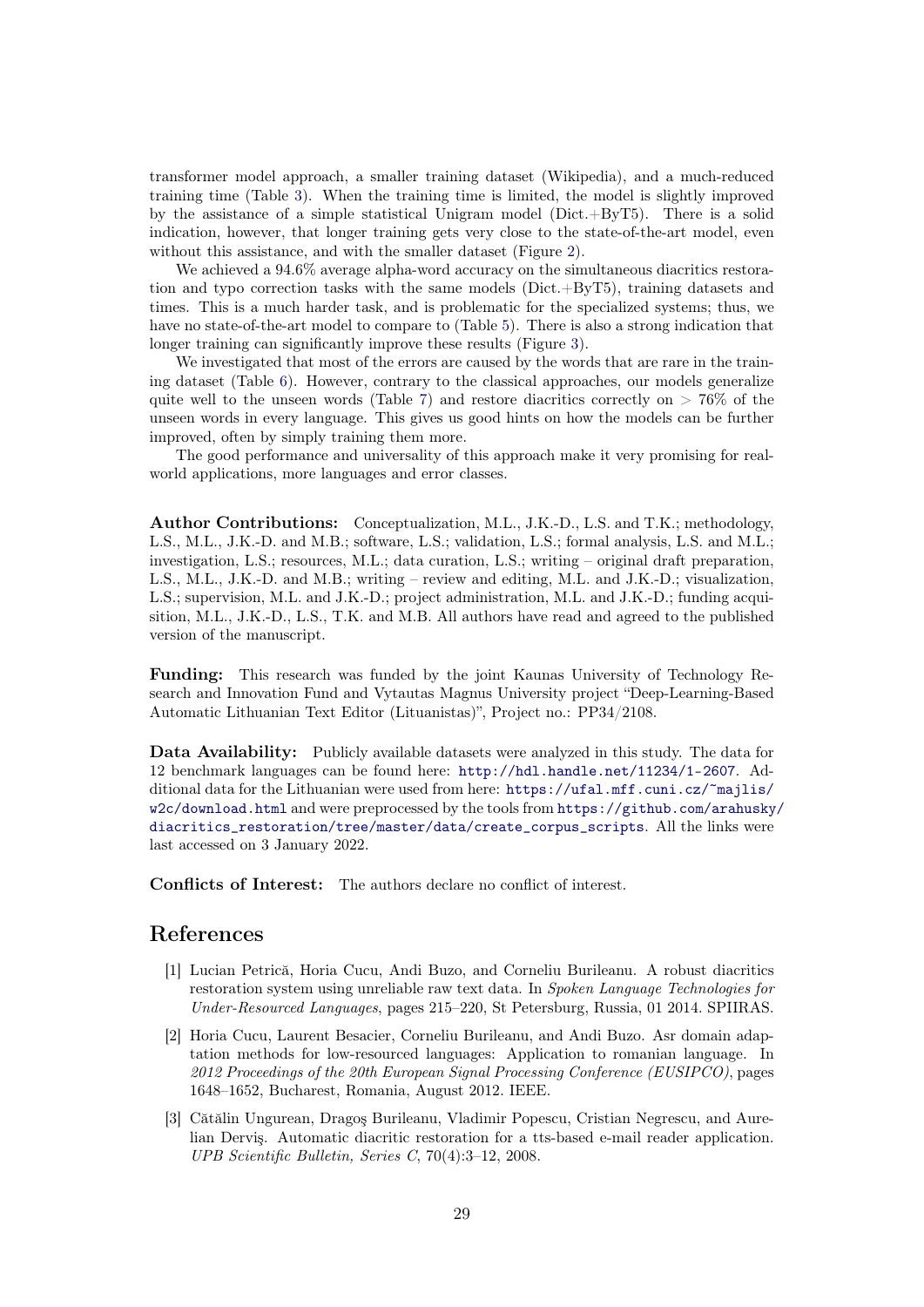- <span id="page-29-0"></span>[4] Trang Nguyen and Maxim Shcherbakov. Improvement of intent classification using diacritic restoration for text message in chatbot. In Alla G. Kravets, Maxim Shcherbakov, Danila Parygin, and Peter P. Groumpos, editors, Creativity in Intelligent Technologies and Data Science, pages 110–123, Cham, 2021. Springer International Publishing.
- <span id="page-29-1"></span>[5] Bui Thanh Hung. Integrating Diacritics Restoration and Question Classification into Vietnamese Question Answering System. Advances in Science, Technology and Engineering Systems Journal, 4(5):207–212, 2019.
- <span id="page-29-2"></span>[6] Mona Diab, Mahmoud Ghoneim, and Nizar Habash. Arabic diacritization in the context of statistical machine translation. In The Eleventh Machine Translation Summit (MT-Summit XI), Copenhagen, Denmark, 09 2007. ACL Anthology.
- <span id="page-29-3"></span>[7] Zeynep Ozer, Ilyas Ozer, and Oguz Findik. Diacritic restoration of turkish tweets with word2vec. Engineering Science and Technology, an International Journal, 21(6):1120– 1127, 2018.
- <span id="page-29-4"></span>[8] Linting Xue, Aditya Barua, Noah Constant, Rami Al-Rfou, Sharan Narang, Mihir Kale, Adam Roberts, and Colin Raffel. Byt5: Towards a token-free future with pre-trained byte-to-byte models. <https://doi.org/10.48550/arXiv.2105.13626>, 2021. (Last accessed on 3 January 2022).
- <span id="page-29-5"></span>[9] Sameh Alansary. Alserag: An automatic diacritization system for arabic. In Aboul Ella Hassanien, Khaled Shaalan, Tarek Gaber, Ahmad Taher Azar, and M. F. Tolba, editors, Proceedings of the International Conference on Advanced Intelligent Systems and Informatics 2016, pages 182–192, Cham, October 2017. Springer International Publishing.
- <span id="page-29-6"></span>[10] Nizar Habash and Owen Rambow. Arabic diacritization through full morphological tagging. In Human Language Technologies 2007: The Conference of the North American Chapter of the Association for Computational Linguistics; Companion Volume, Short Papers, pages 53–56, Rochester, New York, 4 2007. Association for Computational Linguistics.
- <span id="page-29-7"></span>[11] Jakub Kanis and Luděk Müller. Using the lemmatization technique for phonetic transcription in text-to-speech system. In Petr Sojka, Ivan Kopeček, and Karel Pala, editors, Text, Speech and Dialogue, pages 355–361, Berlin, Heidelberg, 2004. Springer Berlin Heidelberg.
- <span id="page-29-8"></span>[12] Rani Nelken and Stuart M. Shieber. Arabic diacritization using weighted finite-state transducers. In Proceedings of the ACL Workshop on Computational Approaches to Semitic Languages, Semitic '05, page 79–86, Ann Arbor, Michigan, USA, June 2005. Association for Computational Linguistics.
- <span id="page-29-9"></span>[13] Mustafa Jarrar, Fadi Zaraket, Rami Asia, and Hamzeh Amayreh. Diacritic-based matching of arabic words. ACM Trans. Asian Low-Resour. Lang. Inf. Process., 18(2):1—-21, 12 2018.
- <span id="page-29-10"></span>[14] C. E. Shannon. Prediction and entropy of printed english. The Bell System Technical Journal, 30(1):50–64, 1951.
- <span id="page-29-11"></span>[15] Štefan Toth, Emanuel Zaymus, Michal Ďuračík, Patrik Hrkút, and Matej Meško. Diacritics restoration based on word n-grams for slovak texts. Open Computer Science, 11(1):180–189, 2021.
- <span id="page-29-12"></span>[16] Ignatius Ezeani, Mark Hepple, and Ikechukwu Onyenwe. Automatic restoration of diacritics for igbo language. In Petr Sojka, Aleš Horák, Ivan Kopeček, and Karel Pala, editors, Text, Speech, and Dialogue, pages 198–205, Cham, 2016. Springer International Publishing.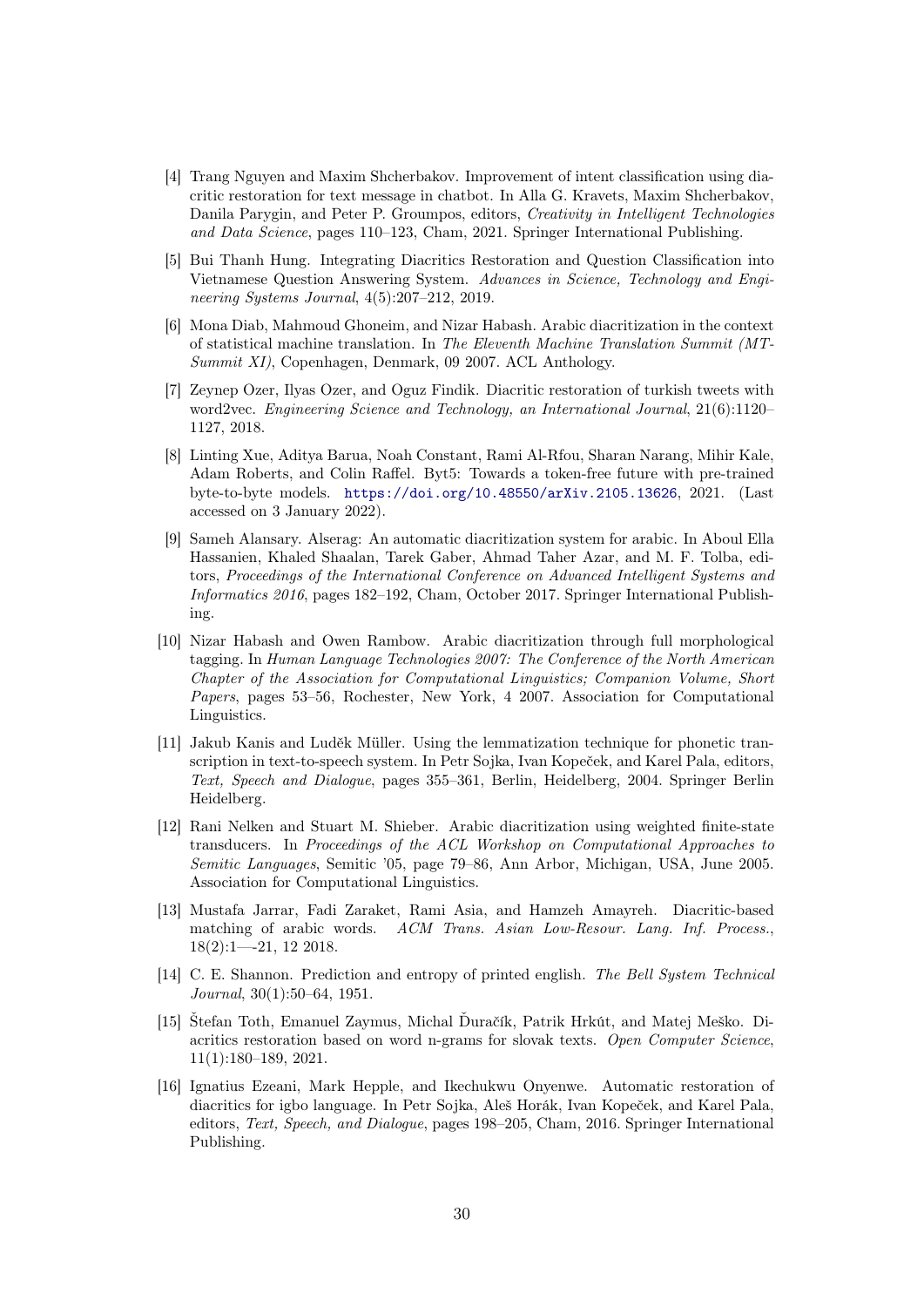- <span id="page-30-0"></span>[17] Jordi Atserias, Maria Fuentes, Rogelio Nazar, and Irene Renau. Spell checking in Spanish: The case of diacritic accents. In Proceedings of the Eighth International Conference on Language Resources and Evaluation (LREC'12), pages 737–742, Istanbul, Turkey, 5 2012. European Language Resources Association (ELRA).
- <span id="page-30-1"></span>[18] David Crandall. Automatic accent restoration in spanish text. Indiana University Bloomington, CS 674 project final report, 2005. [https://homes.luddy.indiana.edu/](https://homes.luddy.indiana.edu/djcran/projects/674_final.pdf) [djcran/projects/674\\_final.pdf](https://homes.luddy.indiana.edu/djcran/projects/674_final.pdf), (Accessed on 3 January 2022).
- <span id="page-30-2"></span>[19] David Yarowsky. Decision lists for lexical ambiguity resolution: Application to accent restoration in Spanish and French. In 32nd Annual Meeting of the Association for Computational Linguistics, pages 88–95, Las Cruces, New Mexico, USA, 6 1994. Association for Computational Linguistics.
- <span id="page-30-3"></span>[20] Nikola Šantić, Jan Šnajder, and Bojana Dalbelo Bašić. Automatic diacritics restoration in croatian texts. In INFuture2009: Digital Resources and Knowledge Sharing, pages 309–318, Zagreb, Hrvatska, 11 2009. Department of Information Sciences, Faculty of Humanities and Social Sciences, University of Zagreb.
- <span id="page-30-4"></span>[21] Ayman Zayyan, Mohamed Elmahdy, Husniza Husni, and Jihad Aljaam. Automatic diacritics restoration for dialectal arabic text. International Journal of Computing and Information Sciences, 12:159–165, 12 2016.
- <span id="page-30-5"></span>[22] Salima Harrat, Mourad Abbas, Karima Meftouh, and Kamel Smaïli. Diacritics Restoration for Arabic Dialects. In INTERSPEECH 2013 - 14th Annual Conference of the International Speech Communication Association, Lyon, France, August 2013. ISCA.
- <span id="page-30-6"></span>[23] Attila Novák and Borbála Siklósi. Automatic diacritics restoration for Hungarian. In Proceedings of the 2015 Conference on Empirical Methods in Natural Language Processing, pages 2286–2291, Lisbon, Portugal, 9 2015. Association for Computational Linguistics.
- <span id="page-30-7"></span>[24] Nikola Ljubešić, Tomaž Erjavec, and Darja Fišer. Corpus-based diacritic restoration for South Slavic languages. In Proceedings of the Tenth International Conference on Language Resources and Evaluation (LREC'16), pages 3612–3616, Portorož, Slovenia, 5 2016. European Language Resources Association (ELRA).
- <span id="page-30-8"></span>[25] Rada Mihalcea and Vivi Nastase. Letter level learning for language independent diacritics restoration. In Proceedings of the 6th Conference on Natural Language Learning - Volume 20, COLING-02, page 1–7, USA, August 2002. Association for Computational Linguistics.
- <span id="page-30-9"></span>[26] Imed Zitouni, Jeffrey S. Sorensen, and Ruhi Sarikaya. Maximum entropy based restoration of Arabic diacritics. In Proceedings of the 21st International Conference on Computational Linguistics and 44th Annual Meeting of the Association for Computational Linguistics, pages 577–584, Sydney, Australia, 7 2006. Association for Computational Linguistics.
- <span id="page-30-10"></span>[27] Judit Ács and József Halmi. Hunaccent: Small footprint diacritic restoration for social media. In Normalisation and Analysis of Social Media Texts (NormSoMe) Workshop, Portorož, Slovenia, May 2016. VDU.
- <span id="page-30-11"></span>[28] Jurgita Kapočiūtė-Dzikienė, Andrius Davidsonas, and Aušra Vidugirienė. Characterbased machine learning vs. language modeling for diacritics restoration. Information Technology and Control, 46(4):508–520, 2017.
- <span id="page-30-12"></span>[29] Jerid Francom and Mans Hulden. Diacritic error detection and restoration via part-ofspeech tags. In Proceedings of the 6th Language and Technology Conference, Poznań, Poland, December 2013. Adam Mickiewicz University.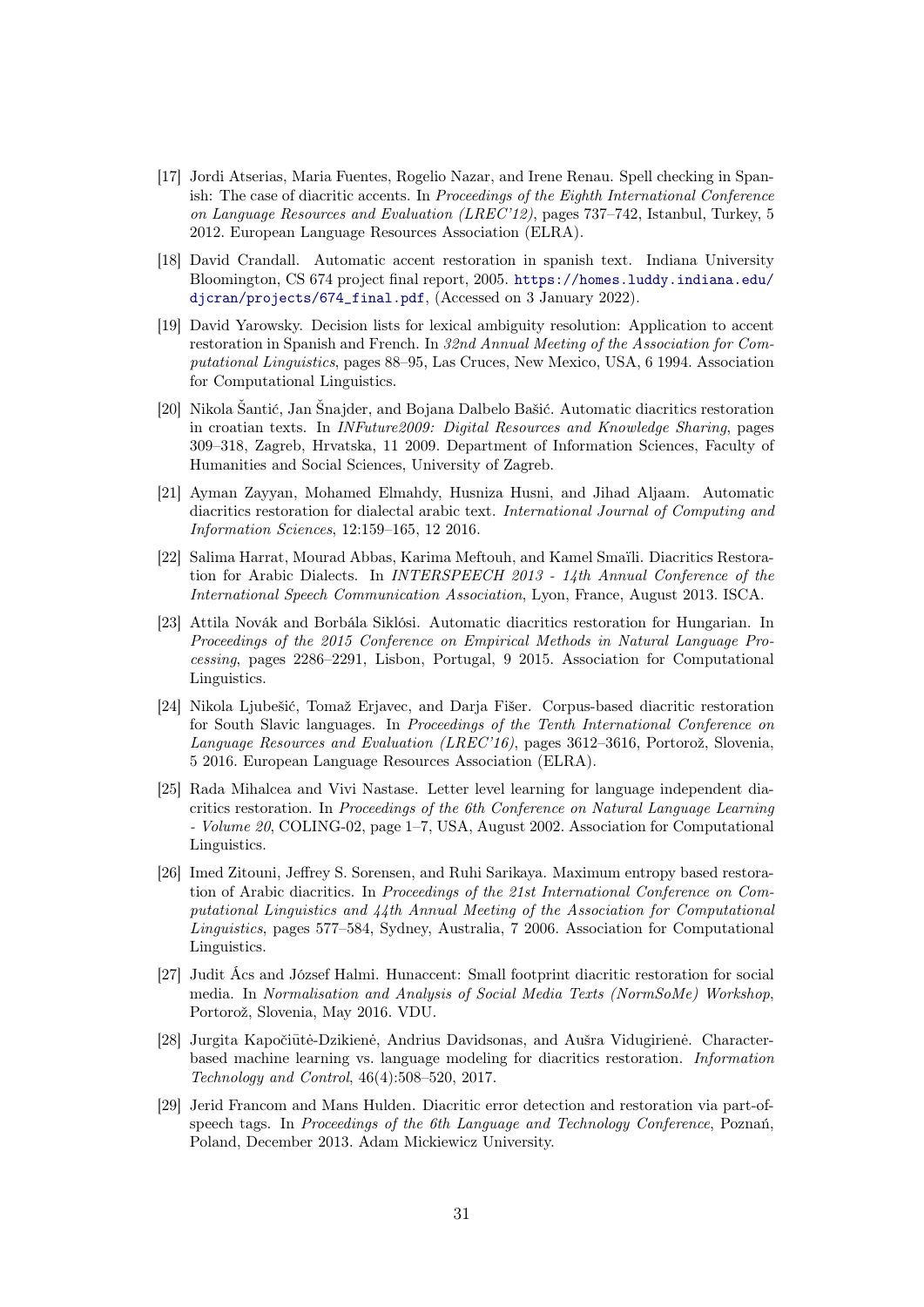- <span id="page-31-0"></span>[30] Abir Masmoudi, Salima Mdhaffar, Rahma Sellami, and Lamia Hadrich Belguith. Automatic diacritics restoration for tunisian dialect. ACM Trans. Asian Low-Resour. Lang. Inf. Process., 18(3):1—18, 7 2019.
- <span id="page-31-1"></span>[31] Kevin P. Scannell. Statistical unicodification of african languages. Language Resources and Evaluation, 45(3):375–386, 6 2011.
- <span id="page-31-2"></span>[32] Dan Tufiş and Alexandru Ceauşu. DIAC+: a professional diacritics recovering system. In Proceedings of the Sixth International Conference on Language Resources and Evaluation (LREC'08), Marrakech, Morocco, 5 2008. European Language Resources Association (ELRA).
- <span id="page-31-3"></span>[33] Kübra Adali and Gülşen Eryiğit. Vowel and diacritic restoration for social media texts. In Proceedings of the 5th Workshop on Language Analysis for Social Media (LASM), pages 53–61, Gothenburg, Sweden, 4 2014. Association for Computational Linguistics.
- <span id="page-31-4"></span>[34] Tuan Anh Luu and Kazuhide Yamamoto. A pointwise approach for vietnamese diacritics restoration. In 2012 International Conference on Asian Language Processing, pages 189–192, Hanoi, Vietnam, Nov 2012. IEEE.
- <span id="page-31-5"></span>[35] Asma Abdel Karim and Gheith Abandah. On the training of deep neural networks for automatic arabic-text diacritization. International Journal of Advanced Computer Science and Applications, 12(8):276–286, 2021.
- <span id="page-31-6"></span>[36] Elazar Gershuni and Yuval Pinter. Restoring hebrew diacritics without a dictionary. arXiv preprint arXiv:2105.05209, 2021.
- <span id="page-31-7"></span>[37] Av. A deep belief network classification approach for automatic diacritization of arabic text. Applied Sciences, 11(11):5228, 2021.
- <span id="page-31-8"></span>[38] Jakub Náplava, Milan Straka, Pavel Straňák, and Jan Hajič. Diacritics restoration using neural networks. In Proceedings of the Eleventh International Conference on Language Resources and Evaluation (LREC 2018), Miyazaki, Japan, 5 2018. European Language Resources Association (ELRA).
- <span id="page-31-9"></span>[39] Sawsan Alqahtani, Ajay Mishra, and Mona Diab. A multitask learning approach for diacritic restoration. In Proceedings of the 58th Annual Meeting of the Association for Computational Linguistics, pages 8238–8247, Online, 7 2020. Association for Computational Linguistics.
- <span id="page-31-10"></span>[40] Stefan Ruseti, Teodor-Mihai Cotet, and Mihai Dascalu. Romanian diacritics restoration using recurrent neural networks. arXiv preprint arXiv:2009.02743, 2020.
- <span id="page-31-11"></span>[41] Sawsan Alqahtani, Ajay Mishra, and Mona Diab. Efficient convolutional neural networks for diacritic restoration. In Proceedings of the 2019 Conference on Empirical Methods in Natural Language Processing and the 9th International Joint Conference on Natural Language Processing (EMNLP-IJCNLP), pages 1442–1448, Hong Kong, China, 11 2019. Association for Computational Linguistics.
- <span id="page-31-12"></span>[42] Hamza Abbad and Shengwu Xiong. Multi-components system for automatic arabic diacritization. In Joemon M. Jose, Emine Yilmaz, João Magalhães, Pablo Castells, Nicola Ferro, Mário J. Silva, and Flávio Martins, editors, Advances in Information Retrieval, pages 341–355, Cham, 2020. Springer International Publishing.
- <span id="page-31-13"></span>[43] Aysenur Uzun. Diacritic restoration using recurrent neural network. [https://github.](https://github.com/aysnrgenc/TurkishDeasciifier) [com/aysnrgenc/TurkishDeasciifier](https://github.com/aysnrgenc/TurkishDeasciifier). (Last accessed on 17 December 2021).
- <span id="page-31-14"></span>[44] Bui Thanh Hung. Vietnamese diacritics restoration using deep learning approach. In 2018 10th International Conference on Knowledge and Systems Engineering (KSE), pages 347–351, Ho Chi Minh City, Vietnam, Nov 2018. IEEE.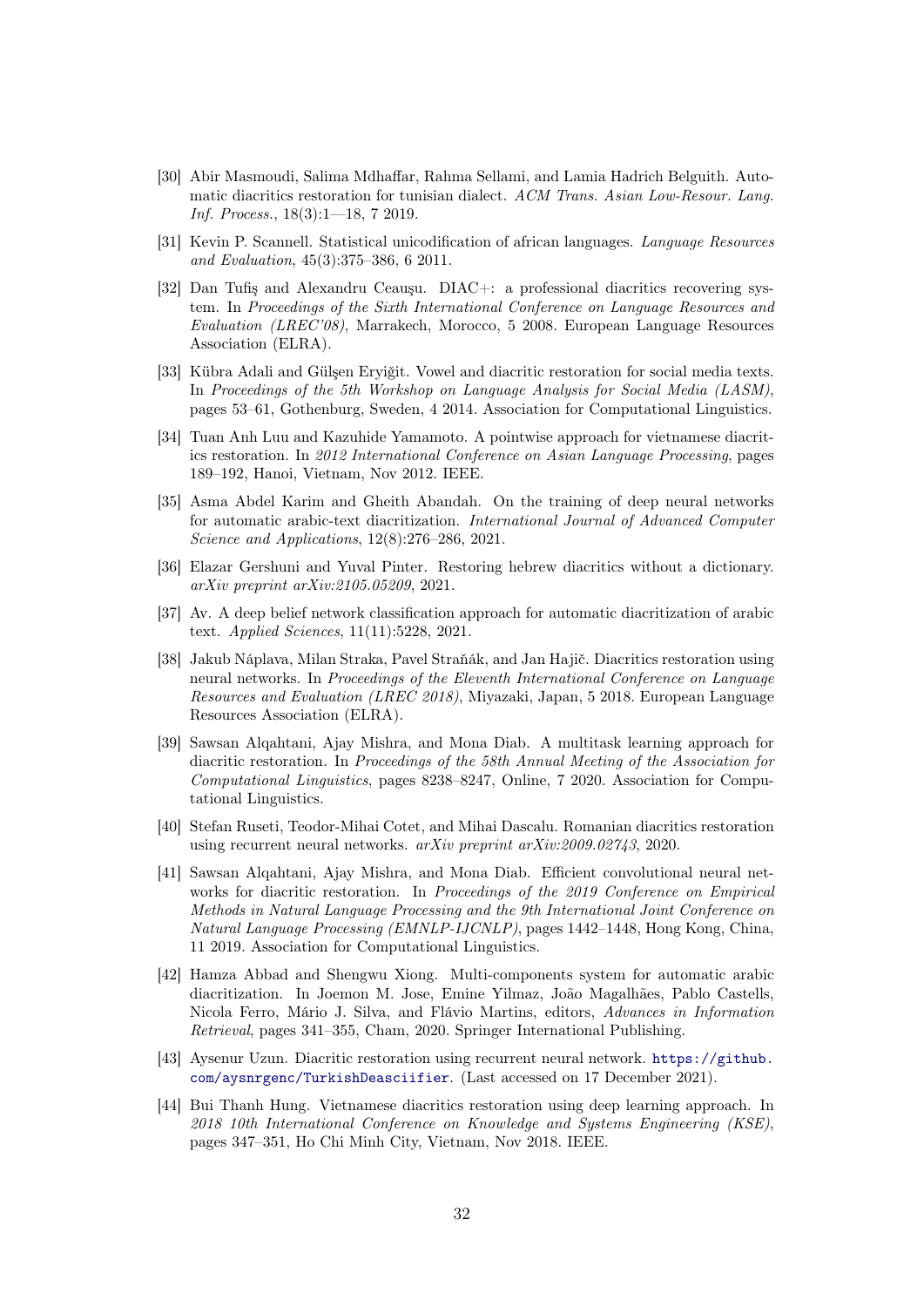- <span id="page-32-0"></span>[45] Maria Nuţu, Beáta Lőrincz, and Adriana Stan. Deep learning for automatic diacritics restoration in romanian. In 2019 IEEE 15th International Conference on Intelligent Computer Communication and Processing (ICCP), pages 235–240, Cluj-Napoca, Romania, September 2019. IEEE.
- <span id="page-32-1"></span>[46] Jakub Náplava, Milan Straka, and Jana Straková. Diacritics Restoration using BERT with Analysis on Czech language. The Prague Bulletin of Mathematical Linguistics, 116:27–42, 4 2021.
- <span id="page-32-2"></span>[47] Trung Duc Anh Dang and Thi Thu Trang Nguyen. TDP – a hybrid diacritic restoration with transformer decoder. In Proceedings of the 34th Pacific Asia Conference on Language, Information and Computation, pages 76–83, Hanoi, Vietnam, 10 2020. Association for Computational Linguistics.
- <span id="page-32-3"></span>[48] László János Laki and Zijian Győző Yang. Automatic diacritic restoration with transformer model based neural machine translation for east-central european languages. In István Fazekas, Gergely Kovásznai, and Tibor Tómács, editors, Proceedings of the 11th International Conference on Applied Informatics (ICAI), number 2650 in CEUR Workshop Proceedings, pages 190–202, Eger, Hungary, January 2020. CEUR.
- <span id="page-32-4"></span>[49] Marcin Junczys-Dowmunt, Roman Grundkiewicz, Tomasz Dwojak, Hieu Hoang, Kenneth Heafield, Tom Neckermann, Frank Seide, Ulrich Germann, Alham Fikri Aji, Nikolay Bogoychev, André F. T. Martins, and Alexandra Birch. Marian: Fast neural machine translation in  $C_{++}$ . In *Proceedings of ACL 2018, System Demonstrations*, pages 116–121, Melbourne, Australia, July 2018. Association for Computational Linguistics.
- <span id="page-32-5"></span>[50] Charles R Blair. A program for correcting spelling errors. Information and Control, 3(1):60–67, 1960.
- <span id="page-32-6"></span>[51] Atkinson Kevin. Gnu aspell 0.50.5. <http://aspell.net/>, 2004. (Last accessed on 17 December 2021).
- <span id="page-32-7"></span>[52] László Németh. Hunspell. <http://hunspell.github.io/>. (Last accessed on 17 December 2021).
- <span id="page-32-8"></span>[53] Roger Mitton. English spelling and the computer. Longman Group, Harlow, Essex, UK, 1996.
- <span id="page-32-9"></span>[54] Youssef Bassil and Mohammad Alwani. Context-sensitive spelling correction using google web 1t 5-gram information. Computer and Information Science, 5(3):37–48, 2012.
- <span id="page-32-10"></span>[55] Shih-Hung Wu, Chao-Lin Liu, and Lung-Hao Lee. Chinese spelling check evaluation at SIGHAN bake-off 2013. In Proceedings of the Seventh SIGHAN Workshop on Chinese Language Processing, pages 35–42, Nagoya, Japan, 10 2013. Asian Federation of Natural Language Processing.
- <span id="page-32-11"></span>[56] Robert C Russel. Soundex code, April 1918.
- <span id="page-32-12"></span>[57] Donald E. Knuth. The Art of Computer Programming, Volume 3: Sorting and Searching. Addison Wesley, Reading, MA, USA, 1973.
- <span id="page-32-13"></span>[58] Lawrence Philips. Hanging on the metaphone. Computer Language, 7(12):39–43, 1990.
- <span id="page-32-14"></span>[59] Robert A. Wagner and Michael J. Fischer. The string-to-string correction problem. J. ACM, 21(1):168–173, jan 1974.
- <span id="page-32-15"></span>[60] Fred J. Damerau. A technique for computer detection and correction of spelling errors. Commun. ACM, 7(3):171–176, mar 1964.
- <span id="page-32-16"></span>[61] Vladimir Iosifovich Levenshtein. Binary codes capable of correcting deletions, insertions and reversals. Soviet Physics Doklady, 10(8):707–710, February 1966.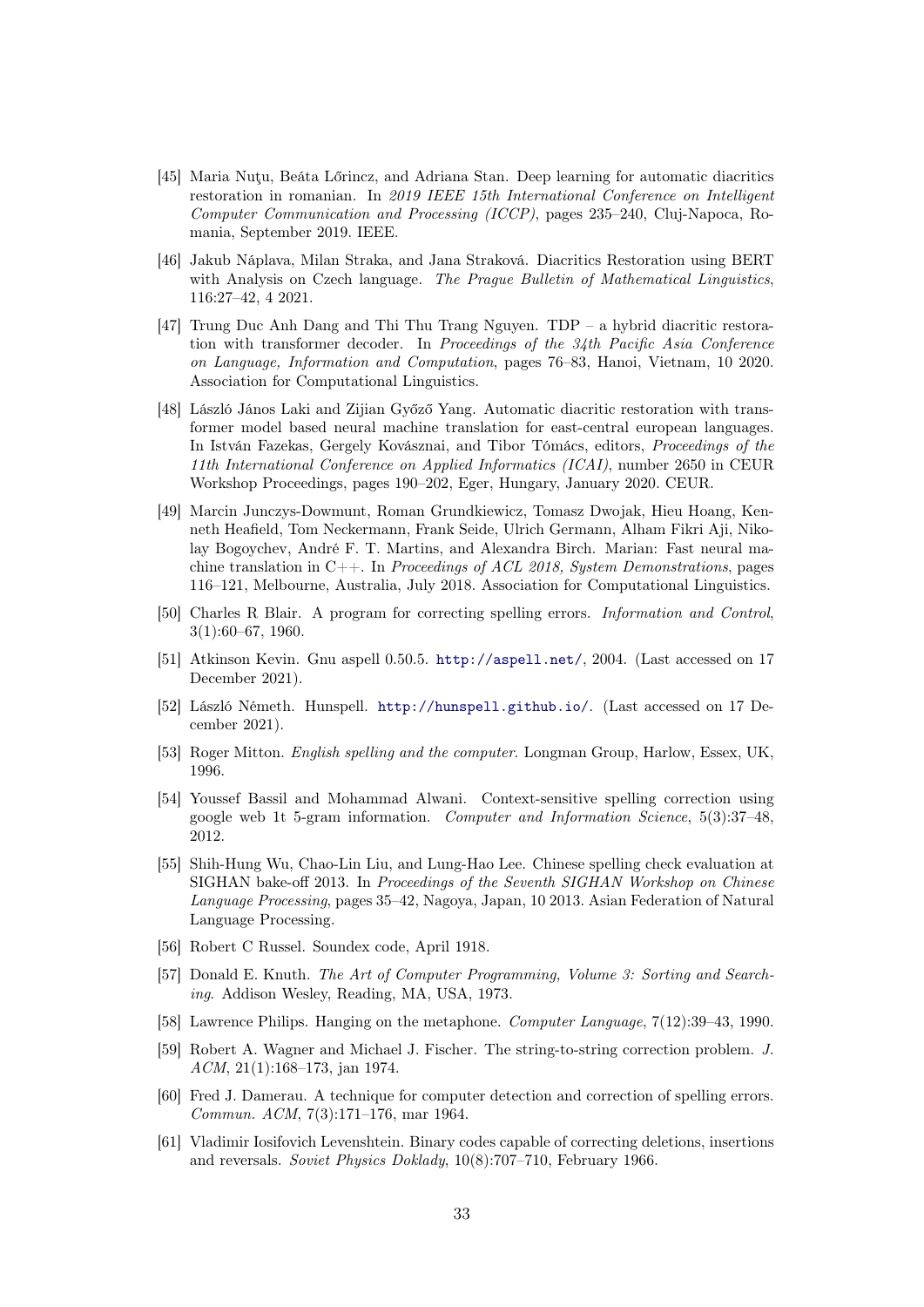- <span id="page-33-0"></span>[62] R. W. Hamming. Error detecting and error correcting codes. The Bell System Technical Journal, 29(2):147–160, 1950.
- <span id="page-33-1"></span>[63] Lloyd Allison and Trevor I. Dix. A bit-string longest-common-subsequence algorithm. Information Processing Letters, 23(5):305–310, 1986.
- <span id="page-33-2"></span>[64] Kenneth W Church and William A Gale. Probability scoring for spelling correction. Statistics and Computing, 1(2):93–103, 1991.
- <span id="page-33-3"></span>[65] Gökhan Dalkiliç and Yalçin Çebi. Turkish spelling error detection and correction by using word n-grams. In 2009 Fifth International Conference on Soft Computing, Computing with Words and Perceptions in System Analysis, Decision and Control, pages 1–4, Famagusta, North Cyprus, September 2009. IEEE.
- <span id="page-33-4"></span>[66] Aminul Islam and Diana Inkpen. Real-word spelling correction using google web 1t ngram with backoff. In 2009 International Conference on Natural Language Processing and Knowledge Engineering, pages 1–8, Dalian, China, September 2009. IEEE.
- <span id="page-33-5"></span>[67] Youness Chaabi and Fadoua Ataa Allah. Amazigh spell checker using dameraulevenshtein algorithm and n-gram. Journal of King Saud University - Computer and Information Sciences, 2021. In press.
- <span id="page-33-6"></span>[68] Jianfeng Gao, Xiaolong Li, Daniel Micol, Chris Quirk, and Xu Sun. A large scale ranker-based system for search query spelling correction. In Proceedings of the 23rd International Conference on Computational Linguistics (Coling 2010), pages 358–366, Beijing, China, 8 2010. Coling 2010 Organizing Committee.
- <span id="page-33-7"></span>[69] Wei Xu, Joel Tetreault, Martin Chodorow, Ralph Grishman, and Le Zhao. Exploiting syntactic and distributional information for spelling correction with web-scale n-gram models. In Proceedings of the 2011 Conference on Empirical Methods in Natural Language Processing, pages 1291–1300, Edinburgh, Scotland, UK., 7 2011. Association for Computational Linguistics.
- <span id="page-33-8"></span>[70] V.J. Hodge and J. Austin. A comparison of standard spell checking algorithms and a novel binary neural approach. IEEE Transactions on Knowledge and Data Engineering, 15(5):1073–1081, 2003.
- <span id="page-33-9"></span>[71] U. Pfeifer, T. Poersch, and N Fuhr. Retrieval effectiveness of proper name search methods. Information Processing and Management, 32(6):667–679, 1996.
- <span id="page-33-10"></span>[72] Chuan-Jie Lin and Wei-Cheng Chu. A study on Chinese spelling check using confusion sets and?n-gram statistics. International Journal of Computational Linguistics  $\mathcal{B}$ Chinese Language Processing, 2015-Special Issue on Chinese as a Foreign Language, 20(1):23–48, 6 2015.
- <span id="page-33-11"></span>[73] Weijian Xie, Peijie Huang, Xinrui Zhang, Kaiduo Hong, Qiang Huang, Bingzhou Chen, and Lei Huang. Chinese spelling check system based on n-gram model. In Proceedings of the Eighth SIGHAN Workshop on Chinese Language Processing, pages 128–136, Beijing, China, 7 2015. Association for Computational Linguistics.
- <span id="page-33-12"></span>[74] Youssef Bassil. Parallel spell-checking algorithm based on yahoo! n-grams dataset. arXiv preprint arXiv:1204.0184, 2012.
- <span id="page-33-13"></span>[75] Shuvendu Roy and Ferdous Bin Ali. Unsupervised context-sensitive bangla spelling correction with character n-gram. In 2019 22nd International Conference on Computer and Information Technology (ICCIT), pages 1–6, Dhaka, Bangladesh, December 2019. IEEE.
- <span id="page-33-14"></span>[76] Pieter Fivez, Simon Šuster, and Walter Daelemans. Unsupervised context-sensitive spelling correction of clinical free-text with word and character n-gram embeddings. In  $BioNLP$  2017, pages 143–148, Vancouver, Canada, 8 2017. Association for Computational Linguistics.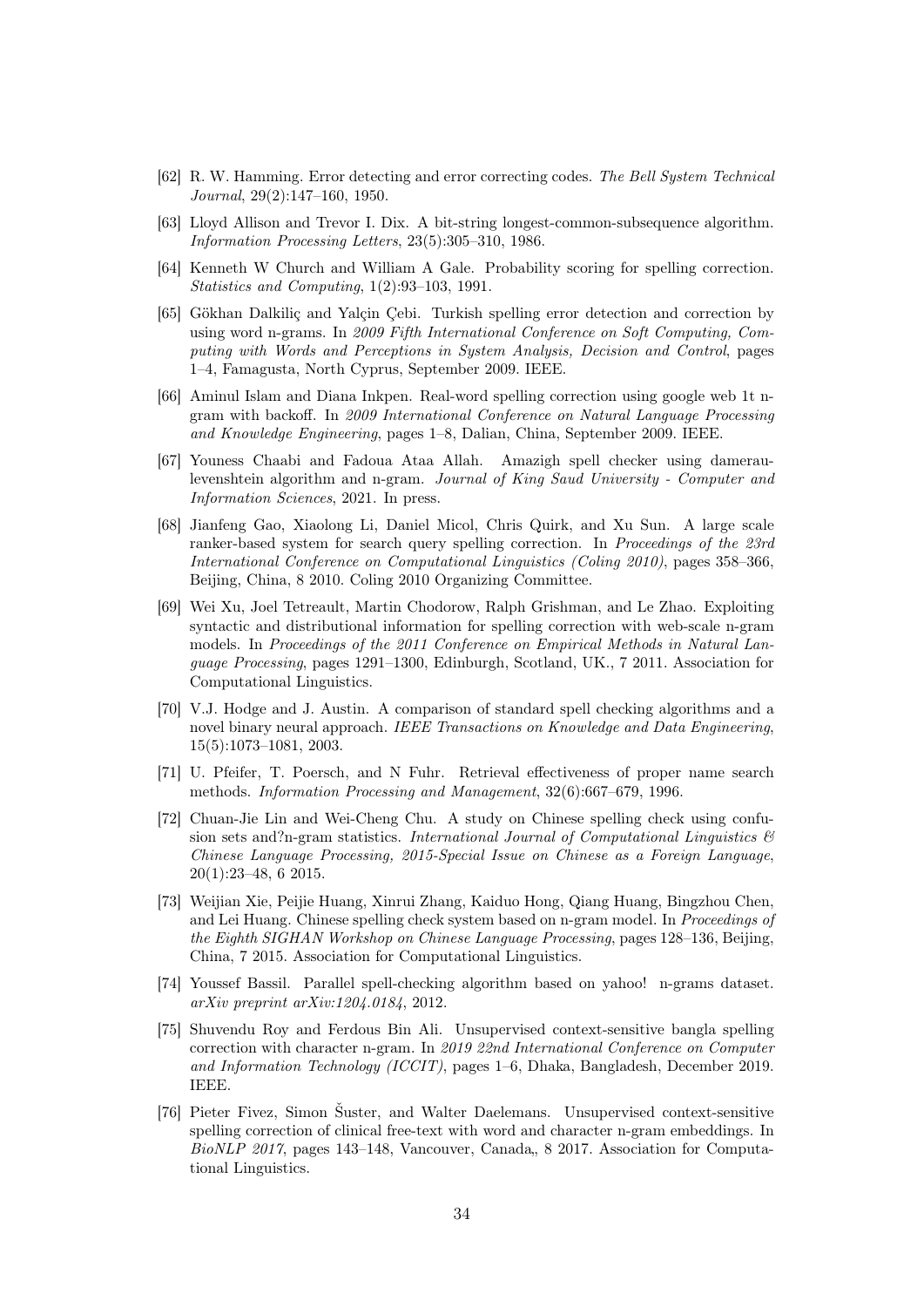- <span id="page-34-0"></span>[77] Piotr Bojanowski, Edouard Grave, Armand Joulin, and Tomas Mikolov. Enriching word vectors with subword information. Transactions of the Association for Computational Linguistics, 5:135–146, 2017.
- <span id="page-34-1"></span>[78] Kshitij Shah and Gerard de Melo. Correcting the autocorrect: Context-aware typographical error correction via training data augmentation. In Proceedings of The 12th Language Resources and Evaluation Conference, pages 6930–6936, Marseille, France, May 2020. European Language Resources Association.
- <span id="page-34-2"></span>[79] Shashank Singh and Shailendra Singh. Review of real-word error detection and correction methods in text documents. In 2018 Second International Conference on Electronics, Communication and Aerospace Technology (ICECA), pages 1076–1081, Coimbatore, India, March 2018. IEEE.
- <span id="page-34-3"></span>[80] Pratip Samanta and Bidyut B. Chaudhuri. A simple real-word error detection and correction using local word bigram and trigram. In Proceedings of the 25th Conference on Computational Linguistics and Speech Processing (ROCLING 2013), pages 211– 220, Kaohsiung, Taiwan, 10 2013. The Association for Computational Linguistics and Chinese Language Processing (ACLCLP).
- <span id="page-34-4"></span>[81] Amber Wilcox-O'Hearn, Graeme Hirst, and Alexander Budanitsky. Real-word spelling correction with trigrams: A reconsideration of the mays, damerau, and mercer model. In Proceedings of the 9th International Conference on Computational Linguistics and Intelligent Text Processing, CICLing'08, page 605–616, Haifa, Israel, February 2008. Springer-Verlag.
- <span id="page-34-5"></span>[82] G. E. Heidorn, K. Jensen, L. A. Miller, R. J. Byrd, and M. S. Chodorow. The epistle text-critiquing system. IBM Systems Journal, 21(3):305–326, 1982.
- <span id="page-34-6"></span>[83] Stephen D. Richardson and Lisa C. Braden-Harder. The experience of developing a large-scale natural language text processing system: Critique. In Second Conference on Applied Natural Language Processing, pages 195–202, Austin, Texas, USA, 2 1988. Association for Computational Linguistics.
- <span id="page-34-7"></span>[84] Graeme Hirst and Alexander Budanitsky. Correcting real-word spelling errors by restoring lexical cohesion. Natural Language Engineering, 11(1):87–111, 2005.
- <span id="page-34-8"></span>[85] Ashish Vaswani, Noam Shazeer, Niki Parmar, Jakob Uszkoreit, Llion Jones, Aidan N. Gomez, Łukasz Kaiser, and Illia Polosukhin. Attention is all you need. In Proceedings of the 31st International Conference on Neural Information Processing Systems, NIPS'17, page 6000–6010, Long Beach, California, USA, December 2017. Curran Associates Inc.
- <span id="page-34-9"></span>[86] Chanjun Park, Kuekyeng Kim, YeongWook Yang, Minho Kang, and Heuiseok Lim. Neural spelling correction: translating incorrect sentences to correct sentences for multimedia. Multimedia Tools and Applications, 80(26):34591–34608, 2021.
- <span id="page-34-10"></span>[87] Alex Kuznetsov and Hector Urdiales. Spelling correction with denoising transformer, 2021. (Accessed on 3 January 2022).
- <span id="page-34-11"></span>[88] Hieu Tran, Cuong V Dinh, Long Phan, and Son T Nguyen. Hierarchical transformer encoders for vietnamese spelling correction. arXiv preprint arXiv:2105.13578, 2021.
- <span id="page-34-12"></span>[89] Jacob Devlin, Ming-Wei Chang, Kenton Lee, and Kristina Toutanova. BERT: Pretraining of deep bidirectional transformers for language understanding. In Proceedings of the 2019 Conference of the North American Chapter of the Association for Computational Linguistics: Human Language Technologies, Volume 1 (Long and Short Papers), pages 4171–4186, Minneapolis, Minnesota, 6 2019. Association for Computational Linguistics.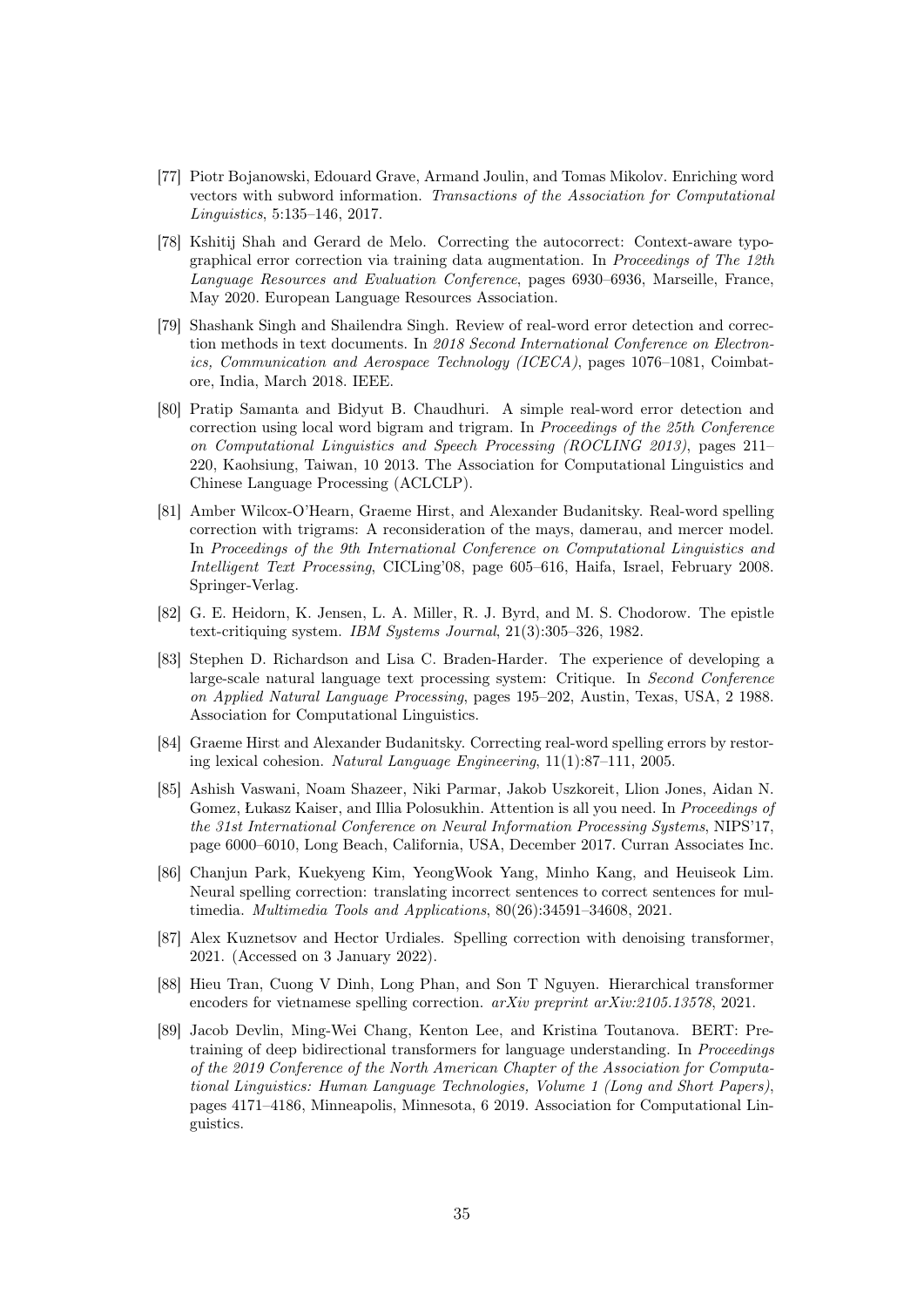- <span id="page-35-0"></span>[90] Tuo Ji, Hang Yan, and Xipeng Qiu. SpellBERT: A lightweight pretrained model for Chinese spelling check. In Proceedings of the 2021 Conference on Empirical Methods in Natural Language Processing, pages 3544–3551, Online and Punta Cana, Dominican Republic, 11 2021. Association for Computational Linguistics.
- <span id="page-35-1"></span>[91] Shulin Liu, Tao Yang, Tianchi Yue, Feng Zhang, and Di Wang. PLOME: Pre-training with misspelled knowledge for Chinese spelling correction. In *Proceedings of the 59th* Annual Meeting of the Association for Computational Linguistics and the 11th International Joint Conference on Natural Language Processing (Volume 1: Long Papers), pages 2991–3000, Online, 8 2021. Association for Computational Linguistics.
- <span id="page-35-2"></span>[92] Dzmitry Bahdanau, Kyunghyun Cho, and Yoshua Bengio. Neural machine translation by jointly learning to align and translate. arXiv preprint arXiv:1409.0473, 2014.
- <span id="page-35-3"></span>[93] Alex Wang, Yada Pruksachatkun, Nikita Nangia, Amanpreet Singh, Julian Michael, Felix Hill, Omer Levy, and Samuel Bowman. Superglue: A stickier benchmark for generalpurpose language understanding systems. In H. Wallach, H. Larochelle, A. Beygelzimer, F. d'Alché-Buc, E. Fox, and R. Garnett, editors, Advances in Neural Information Processing Systems, volume 32, Vancouver, Canada, December 2019. Curran Associates, Inc.
- <span id="page-35-4"></span>[94] Emma Strubell, Ananya Ganesh, and Andrew McCallum. Energy and policy considerations for modern deep learning research. Proceedings of the AAAI Conference on Artificial Intelligence, 34(09):13693–13696, Apr. 2020.
- <span id="page-35-5"></span>[95] Thomas Wolf, Lysandre Debut, Victor Sanh, Julien Chaumond, Clement Delangue, Anthony Moi, Pierric Cistac, Tim Rault, Remi Louf, Morgan Funtowicz, Joe Davison, Sam Shleifer, Patrick von Platen, Clara Ma, Yacine Jernite, Julien Plu, Canwen Xu, Teven Le Scao, Sylvain Gugger, Mariama Drame, Quentin Lhoest, and Alexander Rush. Transformers: State-of-the-art natural language processing. In Proceedings of the 2020 Conference on Empirical Methods in Natural Language Processing: System Demonstrations, pages 38–45, Online, 10 2020. Association for Computational Linguistics.
- <span id="page-35-6"></span>[96] Tom Brown, Benjamin Mann, Nick Ryder, Melanie Subbiah, Jared D Kaplan, Prafulla Dhariwal, Arvind Neelakantan, Pranav Shyam, Girish Sastry, Amanda Askell, Sandhini Agarwal, Ariel Herbert-Voss, Gretchen Krueger, Tom Henighan, Rewon Child, Aditya Ramesh, Daniel Ziegler, Jeffrey Wu, Clemens Winter, Chris Hesse, Mark Chen, Eric Sigler, Mateusz Litwin, Scott Gray, Benjamin Chess, Jack Clark, Christopher Berner, Sam McCandlish, Alec Radford, Ilya Sutskever, and Dario Amodei. Language models are few-shot learners. In H. Larochelle, M. Ranzato, R. Hadsell, M. F. Balcan, and H. Lin, editors, Advances in Neural Information Processing Systems, volume 33, pages 1877–1901, Online, December 2020. Curran Associates, Inc.
- <span id="page-35-7"></span>[97] Iroro Orife. Attentive sequence-to-sequence learning for diacritic restoration of yorùbá language text. In *Proceedings of Interspeech 2018*, pages 2848–2852, Hyderabad, India, September 2018. ISCA.
- <span id="page-35-8"></span>[98] Iroro Orife, David I Adelani, Timi Fasubaa, Victor Williamson, Wuraola Fisayo Oyewusi, Olamilekan Wahab, and Kola Tubosun. Improving yorùbá diacritic restoration. arXiv preprint arXiv:2003.10564, 2020.
- <span id="page-35-9"></span>[99] Hamdy Mubarak, Ahmed Abdelali, Hassan Sajjad, Younes Samih, and Kareem Darwish. Highly effective Arabic diacritization using sequence to sequence modeling. In Proceedings of the 2019 Conference of the North American Chapter of the Association for Computational Linguistics: Human Language Technologies, Volume 1 (Long and Short Papers), pages 2390–2395, Minneapolis, Minnesota, 6 2019. Association for Computational Linguistics.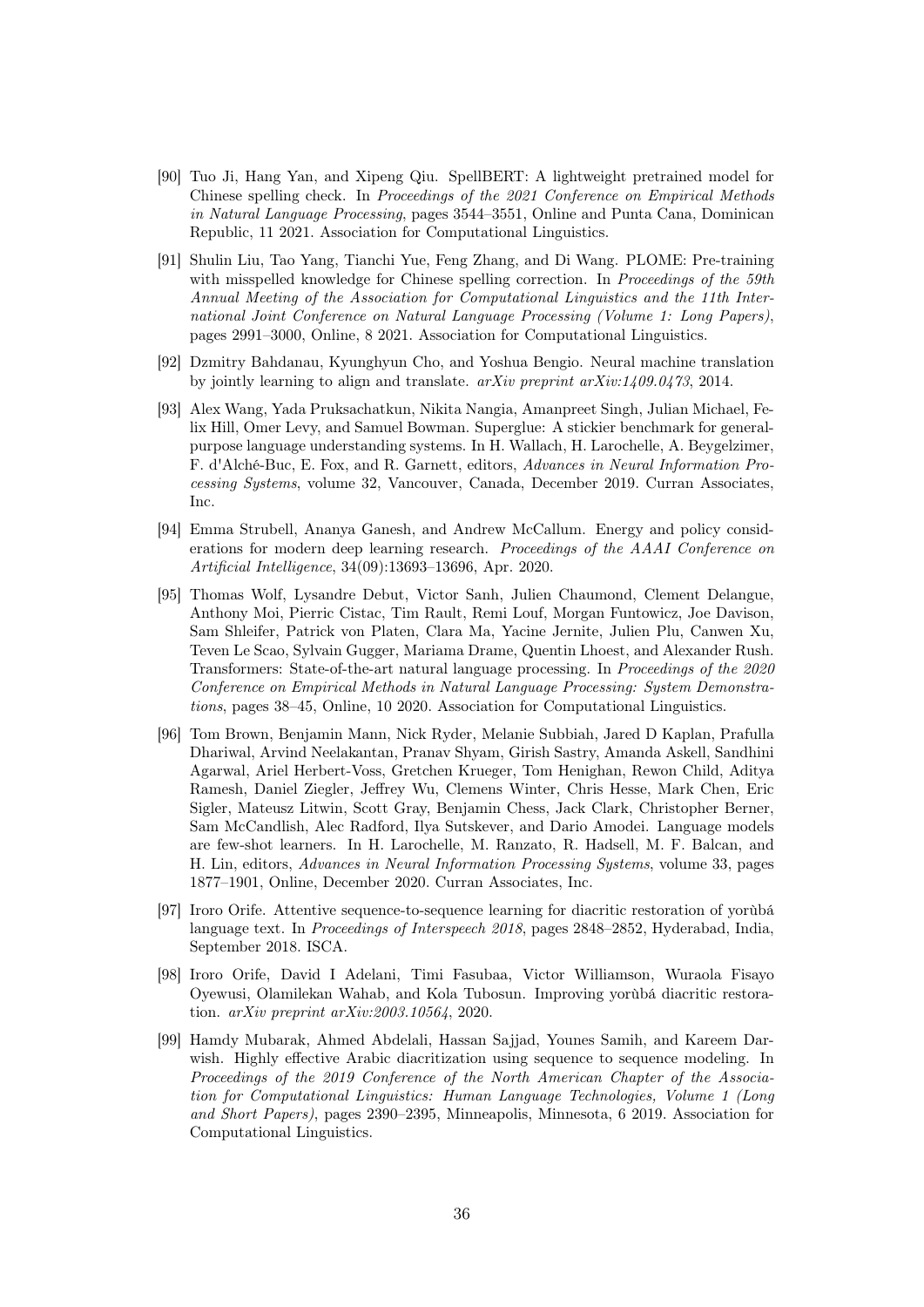- <span id="page-36-0"></span>[100] Colin Raffel, Noam Shazeer, Adam Roberts, Katherine Lee, Sharan Narang, Michael Matena, Yanqi Zhou, Wei Li, and Peter J. Liu. Exploring the limits of transfer learning with a unified text-to-text transformer. Journal of Machine Learning Research, 21(140):1–67, 2020.
- <span id="page-36-1"></span>[101] Linting Xue, Noah Constant, Adam Roberts, Mihir Kale, Rami Al-Rfou, Aditya Siddhant, Aditya Barua, and Colin Raffel. mT5: A massively multilingual pre-trained text-to-text transformer. In Proceedings of the 2021 Conference of the North American Chapter of the Association for Computational Linguistics: Human Language Technologies, pages 483–498, Online, 6 2021. Association for Computational Linguistics.
- <span id="page-36-2"></span>[102] Taku Kudo and John Richardson. SentencePiece: A simple and language independent subword tokenizer and detokenizer for neural text processing. In *Proceedings of* the 2018 Conference on Empirical Methods in Natural Language Processing: System Demonstrations, pages 66–71, Brussels, Belgium, 11 2018. Association for Computational Linguistics.
- <span id="page-36-3"></span>[103] Diederik P Kingma and Jimmy Ba. Adam: A method for stochastic optimization. arXiv preprint arXiv:1412.6980, 2014.
- <span id="page-36-4"></span>[104] Noam Shazeer and Mitchell Stern. Adafactor: Adaptive learning rates with sublinear memory cost. In Jennifer Dy and Andreas Krause, editors, *Proceedings of the 35th* International Conference on Machine Learning, volume 80, pages 4596–4604. PMLR, 10–15 Jul 2018.
- <span id="page-36-5"></span>[105] Liu Zhuang, Lin Wayne, Shi Ya, and Zhao Jun. A robustly optimized BERT pretraining approach with post-training. In Proceedings of the 20th Chinese National Conference on Computational Linguistics, pages 1218–1227, Huhhot, China, 8 2021. Chinese Information Processing Society of China.
- <span id="page-36-6"></span>[106] Sascha Rothe, Jonathan Mallinson, Eric Malmi, Sebastian Krause, and Aliaksei Severyn. A Simple Recipe for Multilingual Grammatical Error Correction. In Proceedings of the 59th Annual Meeting of the Association for Computational Linguistics and the 11th International Joint Conference on Natural Language Processing, page 702–707, Online, August 2021. Association for Computational Linguistics.
- <span id="page-36-7"></span>[107] David Samuel and Milan Straka. ÚFAL at MultiLexNorm 2021: Improving multilingual lexical normalization by fine-tuning ByT5. In Proceedings of the 7th Workshop on Noisy User-generated Text (W-NUT 2021), Punta Cana, Dominican Republic, 2021. Association for Computational Linguistics.
- <span id="page-36-8"></span>[108] Pedro Javier Ortiz Suárez, Benoît Sagot, and Laurent Romary. Asynchronous pipeline for processing huge corpora on medium to low resource infrastructures. In Piotr Bański, Adrien Barbaresi, Hanno Biber, Evelyn Breiteneder, Simon Clematide, Marc Kupietz, Harald Lüngen, and Caroline Iliadi, editors, 7th Workshop on the Challenges in the Management of Large Corpora (CMLC-7), Cardiff, United Kingdom, 7 2019.
- <span id="page-36-9"></span>[109] Marie-Catherine De Marneffe, Christopher D Manning, Joakim Nivre, and Daniel Zeman. Universal dependencies. Computational linguistics, 47(2):255–308, 2021.
- <span id="page-36-10"></span>[110] Erika Rimkutė. Morfologinio daugiareikšmiškumo ribojimas kompiuteriniame tekstyne [Morphological Disambiguation of the Corpus of Lithuanian Language]. PhD thesis, Vytautas Magnus University, Kaunas, Lithuania, 2006. English summary available at [https://etalpykla.lituanistikadb.lt/object/LT-LDB-0001:](https://etalpykla.lituanistikadb.lt/object/LT-LDB-0001:E.02~2006~1367155963435/E.02~2006~1367155963435.pdf) [E.02~2006~1367155963435/E.02~2006~1367155963435.pdf](https://etalpykla.lituanistikadb.lt/object/LT-LDB-0001:E.02~2006~1367155963435/E.02~2006~1367155963435.pdf), (Accessed on 3 January 2022).
- <span id="page-36-11"></span>[111] Joseph J. Pollock and Antonio Zamora. Automatic spelling correction in scientific and scholarly text. Commun. ACM, 27(4):358–368, apr 1984.